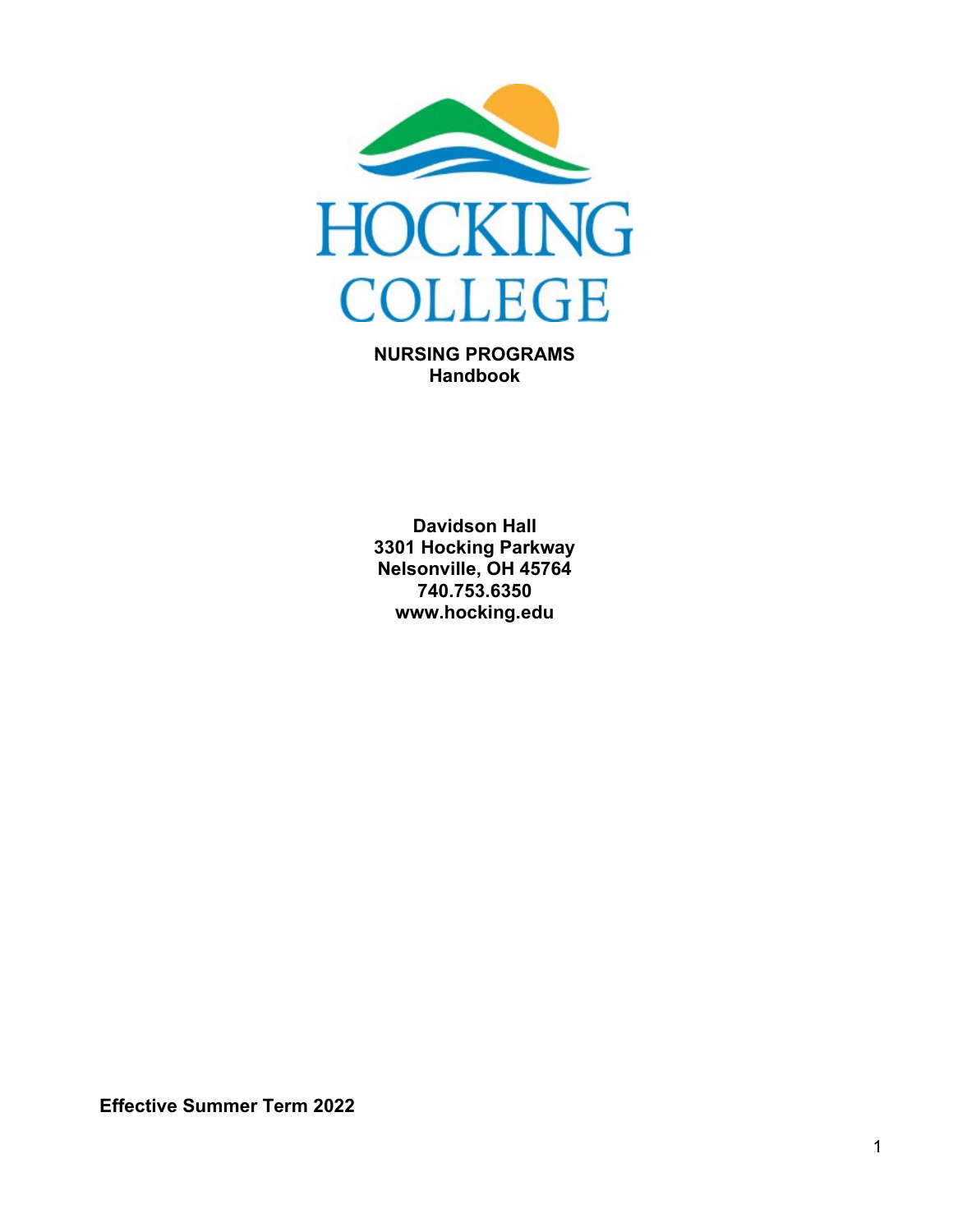#### **TO:** Nursing Students

#### **FROM:** Hocking College Nursing Faculty, Staff, and Administration

#### **RE: Nursing Programs Student Handbook Effective Summer Term 2022**

Welcome to Hocking College and to the Nursing Program. This Nursing Programs Handbook (hereinafter "Handbook") is designed to provide you with information about the nursing programs. It sets forth the requirements of the School of Nursing, who **reserves the right to change this Handbook at any time.** You will be notified through the College's learning management system (LMS) of any substantive changes to this Handbook.

We wish you academic success and look forward to welcoming you to the ever-growing alumni group of competent, caring and conscientious Hocking College Nursing graduates.

The Hocking College Nursing Programs are:

Approved by the Ohio Board of Nursing 17 South High Street, Suite 600 Columbus, Ohio 43215 Phone: 614.466.3947 [www.state.oh.us/nur](http://www.state.oh.us/nur) and

The Associate of Applied Science in Nursing is Accredited by the Accreditation Commission for Education in Nursing **(**ACEN) 3390 Peachtree, Suite 1400 Atlanta, Georgia 30326 Phone: 404. 975.5000 Fax: 404. 975.5020 <http://www.acenursing.org/>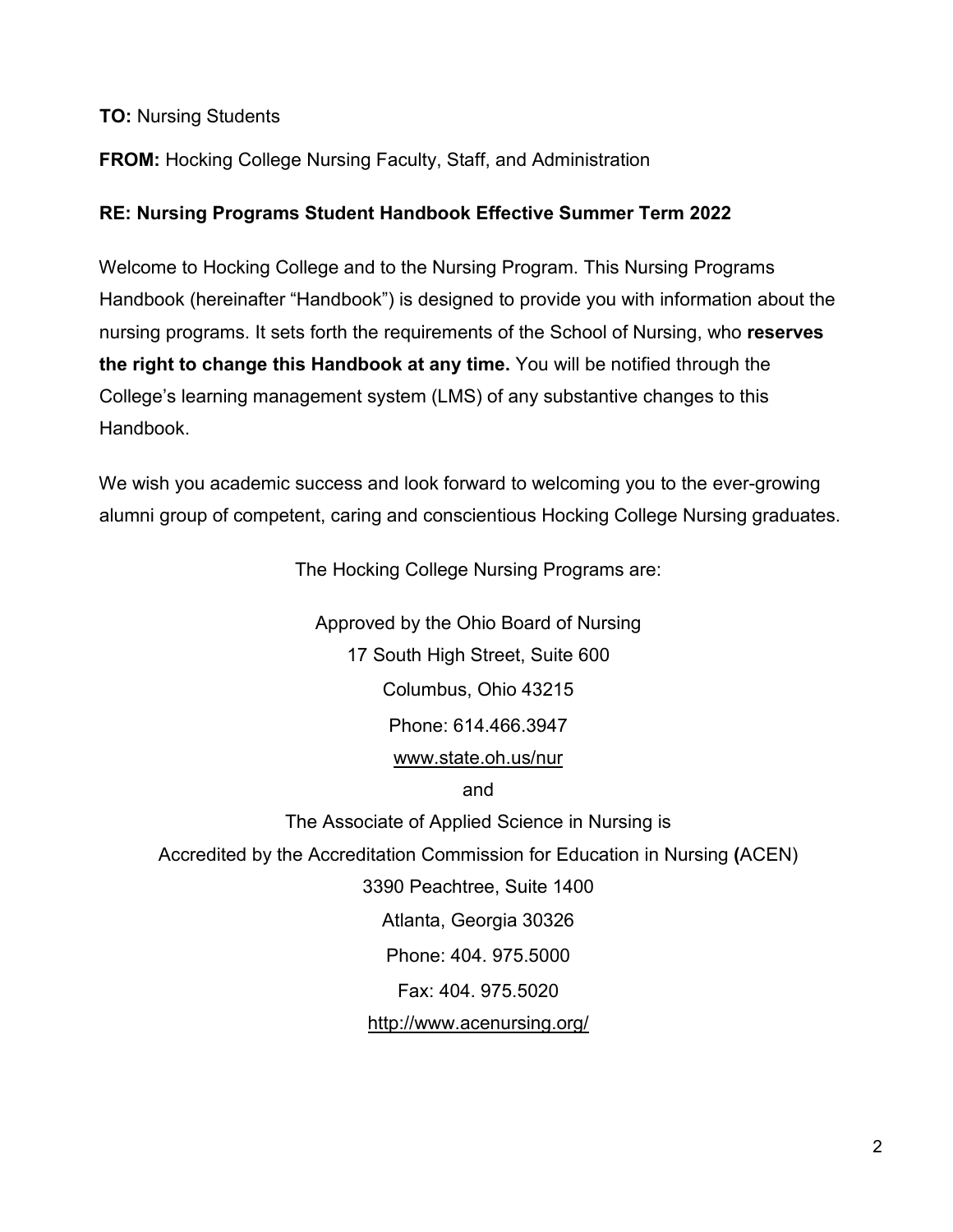# Table of Contents<br>Hocking College Nursing Programs

| <b>OVERVIEW OF THE NURSING PROGRAM AND IMPORTANT GENERAL INFORMATION 8</b> |  |
|----------------------------------------------------------------------------|--|
|                                                                            |  |
|                                                                            |  |
|                                                                            |  |
|                                                                            |  |
|                                                                            |  |
|                                                                            |  |
|                                                                            |  |
|                                                                            |  |
|                                                                            |  |
|                                                                            |  |
|                                                                            |  |
|                                                                            |  |
|                                                                            |  |
|                                                                            |  |
|                                                                            |  |
|                                                                            |  |
|                                                                            |  |
|                                                                            |  |
|                                                                            |  |
|                                                                            |  |
|                                                                            |  |
|                                                                            |  |
|                                                                            |  |
|                                                                            |  |
|                                                                            |  |
|                                                                            |  |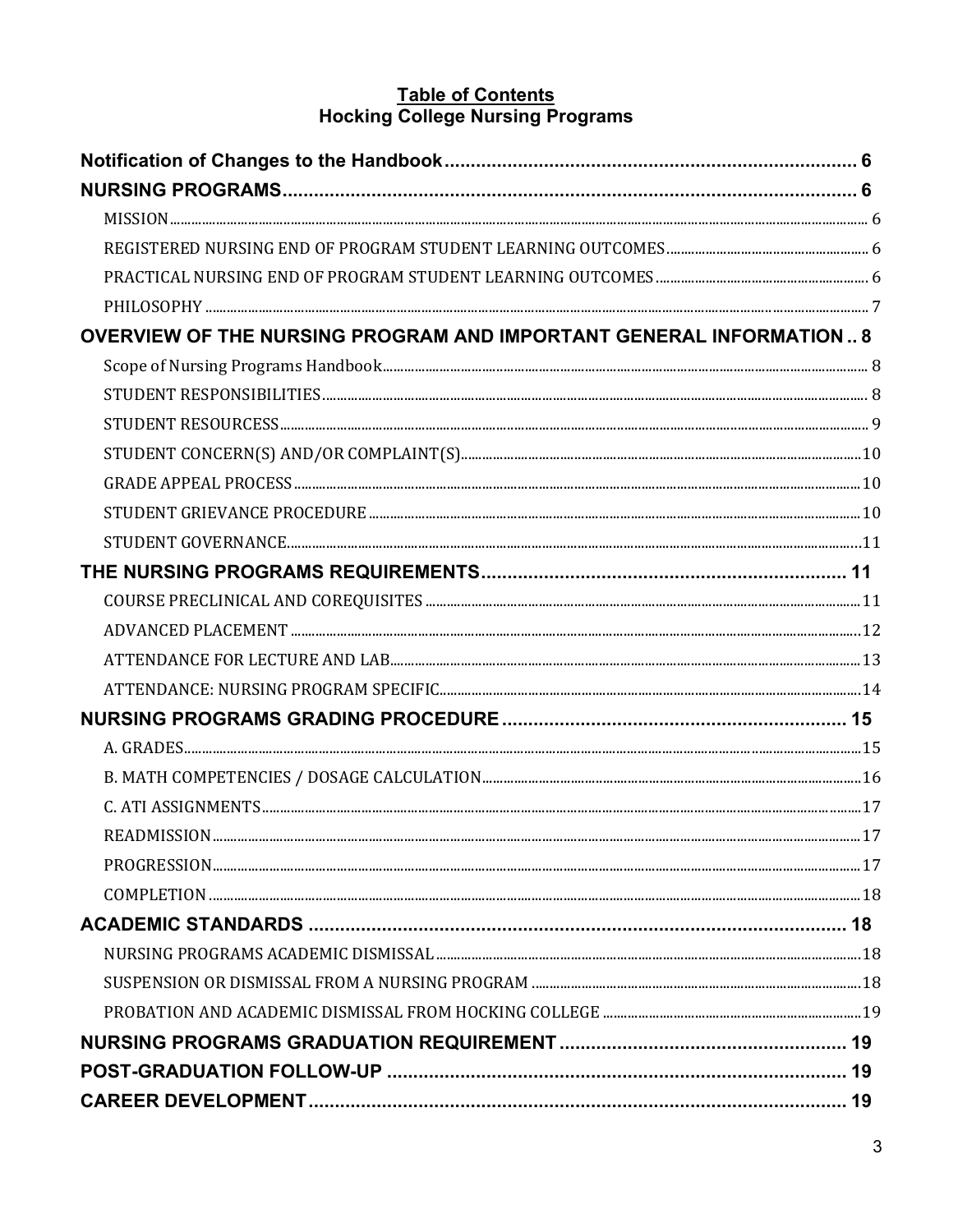| $\Lambda$ |
|-----------|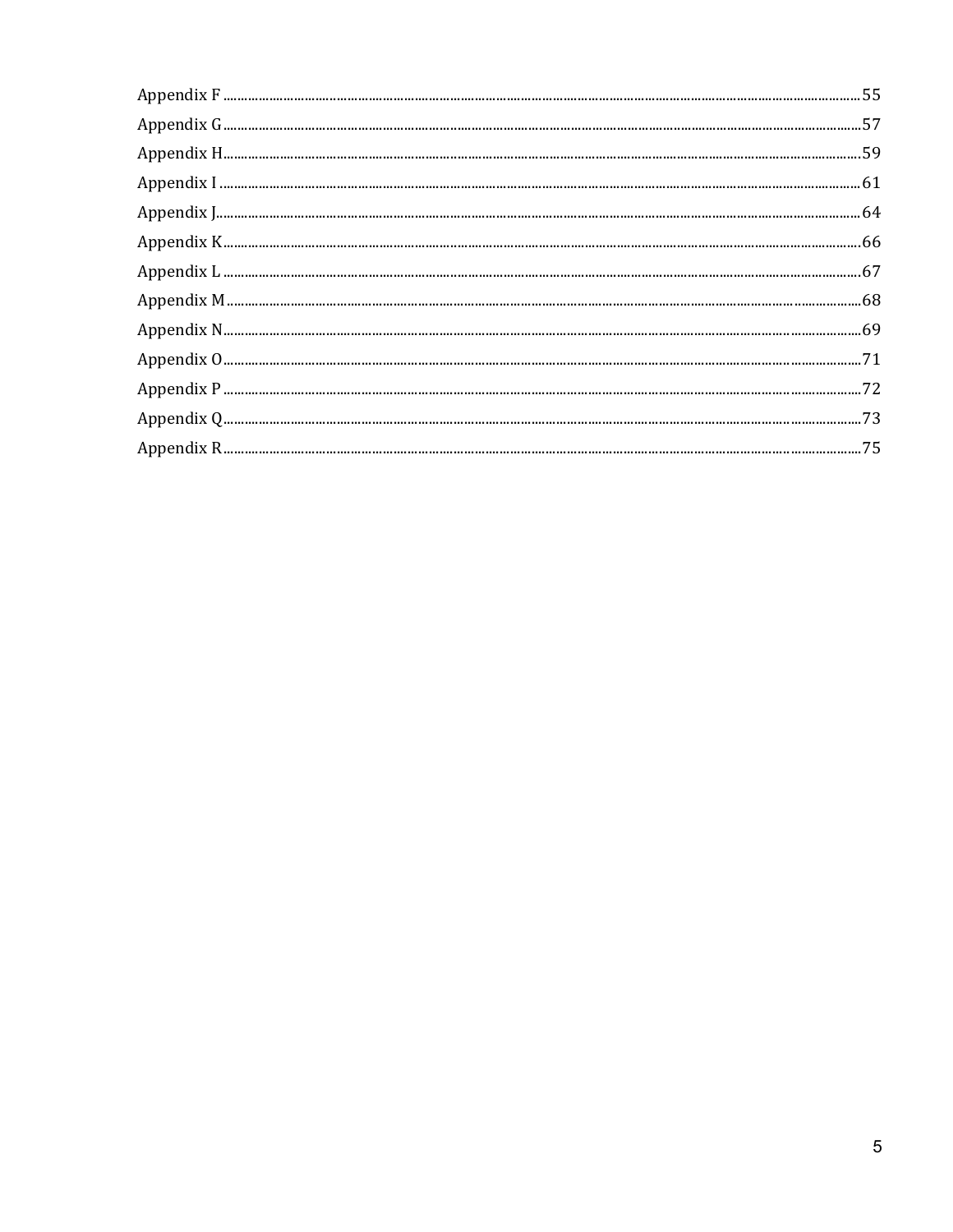#### **Notification of Changes to the Handbook**

<span id="page-5-0"></span>The student will be notified of any substantive changes to this Handbook, including but not limited to program policies, procedures, etc. At the time of the change, faculty will advise students of the specific modification(s). The student will sign a Handbook Change Form and submit to the course instructor who will submit it the Nursing Program Manager who will place it in the student's file in the Nursing Office. Policy changes to progression and/or completion of the program will only be applied with newly admitted students or students readmitted under a new catalog year.

Furthermore, the program will not implement changes to policies for student progression, or requirements for completion of the program, regarding students enrolled in the program at the time the changes are adopted pursuant to Ohio Administrative Code (OAC) 4723-5-12(B).

#### **NURSING PROGRAMS**

#### <span id="page-5-2"></span><span id="page-5-1"></span>**MISSION**

The nursing unit embodies the institutional mission, vision, and values with unique nursing programs that are hands-on and learner-centered. The **mission** of the Nursing Program is to meet the educational needs of individuals who wish to enter the nursing profession or to advance their nursing skills and to meet the health care needs of the extended community. The **purpose** of the Nursing Program is to help meet the health care needs of the extended community by preparing competent, caring nursing graduates to enter practice as Licensed Practical Nurses and as Registered Nurses in a variety of health care delivery environments. **Graduates** of the Nursing Program will have the knowledge to become safe entry-level practitioners for a diverse patient population and successfully pass the NCLEX-RN licensure exam.

#### <span id="page-5-3"></span>**REGISTERED NURSING END OF PROGRAM STUDENT LEARNING OUTCOMES**

The Nursing Program seeks to fulfill its mission by focusing on the following student learning outcomes, which includes knowledge, skills, and attitudes necessary to become a safe entry-level practitioner.

- **Safe and Effective Care Environment**  The graduate will adhere to professional standards to provide safe, effective, and competent nursing care.
- **Health Promotion** and Maintenance The graduate will provide nursing interventions to promote, restore and maintain the patient's physical health across the lifespan.
- **Psychosocial Integrity** The graduate will adapt and provide individualized nursing care and clinical judgment based on knowledge of developmental, biological, psychological, sociocultural, and spiritual differences in patients.
- **Physiological Integrity** The graduate will utilize nursing knowledge and clinical judgment skills to provide and promote safe nursing practice while providing empathetic and compassionate care.

## <span id="page-5-4"></span>**PRACTICAL NURSING END OF PROGRAM STUDENT LEARNING OUTCOMES**

The following outcomes are skills, behaviors, and attitudes cultivated in students seeking the Diploma in Practical Nursing: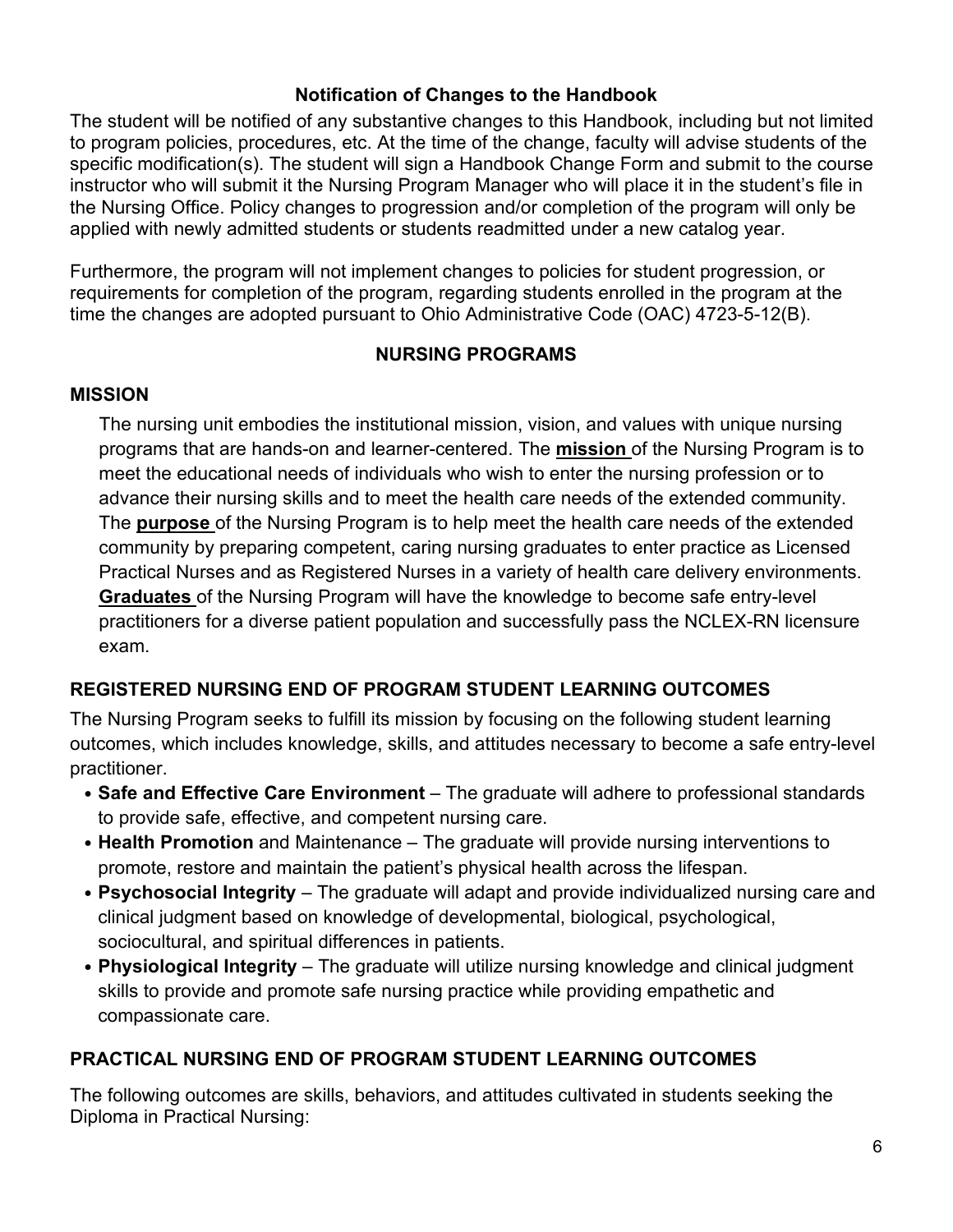- Participates collaboratively in the nursing process by contributing to assessment, planning, implementation and evaluation of individualized, holistic plans of care;
- Uses critical thinking skills in all areas of LPN practice;
- Provides empathetic and compassionate care;
- Practices basic principles of effective and therapeutic communication with clients, significant others, and health team members;
- Provides basic information to meet the learning needs of clients;
- Uses nursing knowledge, skills, and current technology to provide and promote safe nursing practice;
- Provides basic nursing care based on developmental, biological, psychological, socio-cultural, and spiritual differences in clients;
- Safely performs basic clinical skills;
- Safely administers and contributes to the evaluation of the effectiveness of medications and treatments;
- Practices within the profession's ethical and legal framework and is accountable for own nursing practice and care delegate;
- Assumes responsibility for professional growth, self-development, and lifelong learning; and,
- Demonstrates understanding of the levels of authority and responsibility and uses basic leadership skills to delegate nursing care tasks.

## <span id="page-6-0"></span>**PHILOSOPHY**

- Each **individual** has innate worth as a unique living, feeling, thinking, social being who exists in a dynamic interaction with self, society and the environment. While each individual is unique, each has holistic needs common to all including the need to attain an optimal level of health.
- **Society** is the collective human environment which is in dynamic interaction with the individuals influencing the attitudes, beliefs, values, ideas and behaviors.
- **Health** is a dynamic process over the wellness–illness continuum involving holistic care needs (biological, psychological, cognitive, sociocultural and spiritual) over the lifespan.
- **Nursing** is a caring interactive process of responding to the holistic dynamic health needs of individuals, groups, families and communities over the life span and wellness–illness continuum to help people achieve an optimal level of health.
- **Education** is a dynamic learning process based on sound teaching learning principles, outcomes and current evidence, structured from simple to complex, from familiar to unfamiliar influencing values, attitudes, knowledge and skills. In a learning partnership, both teacher and student are accountable for optimizing educational opportunities to achieve diverse personal and career goals.
- **Nursing Education** is responsive to the adult learner needs and career goals by providing flexible opportunities for entry to and exit from the nursing program. This is accomplished through lectures, hands-on skills, high fidelity simulation/technology, and clinical experience; which builds on previous relevant experiences to help students develop the essential values, knowledge, skills, and attitudes for safe caring nursing practice.

The scope of practice for the beginning practitioner who is a graduate of the Practical Nursing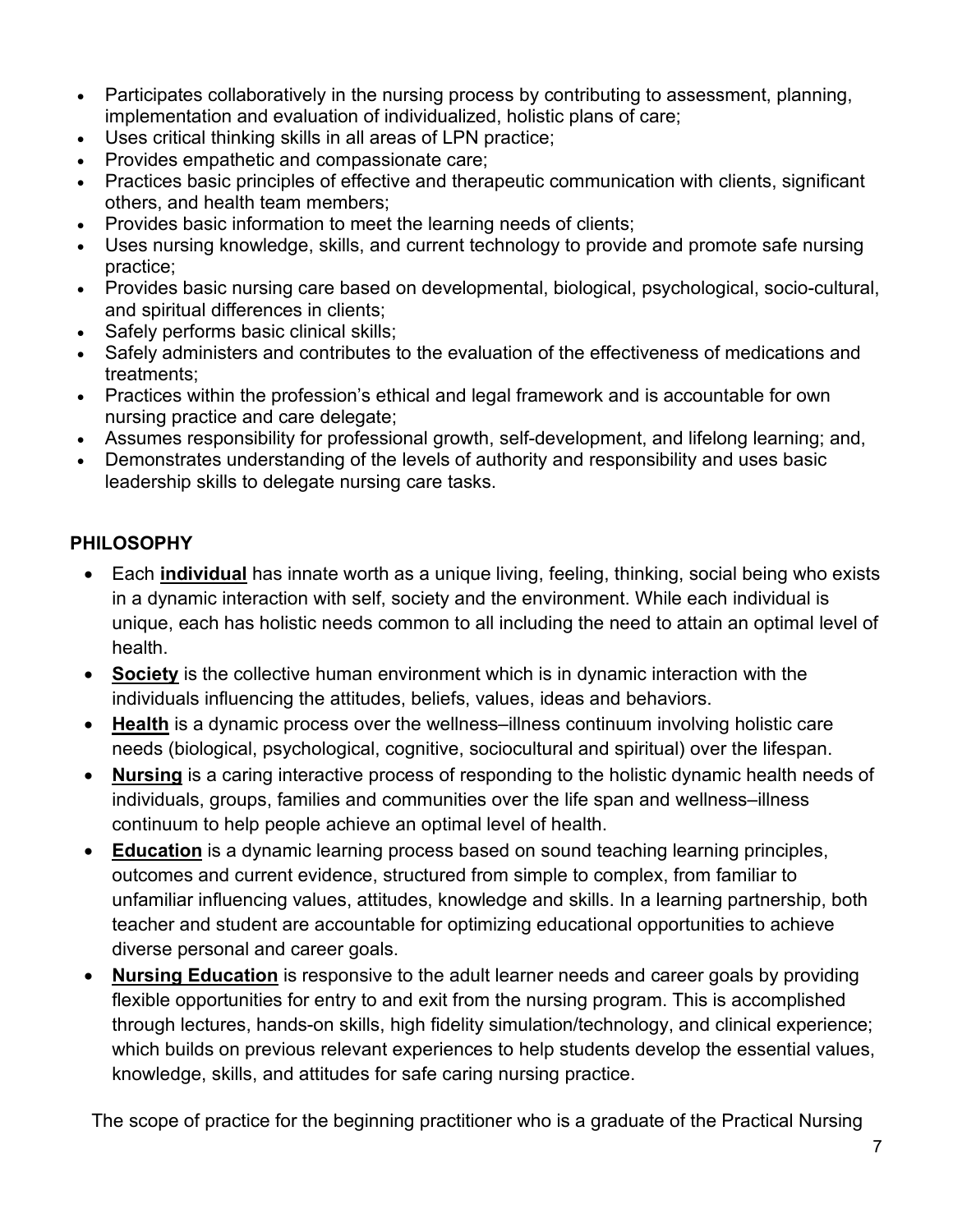Program and of the Associate Degree Nursing Program is directed toward providing and/or managing holistic compassionate nursing care for people with well-defined health problems (guided as needed by a more experienced nurse) as a member of the nursing profession and of the interdisciplinary healthcare team.

Philosophy Adopted 1987 Last Reviewed and Accepted February 15, 2022

## <span id="page-7-1"></span><span id="page-7-0"></span>**OVERVIEW OF THE NURSING PROGRAM AND IMPORTANT GENERAL INFORMATION**

## **Scope of Nursing Programs Handbook**

The Handbook applies to all students currently enrolled at Hocking College. Students are also expected to abide by College Student Code of Conduct, policies, procedures, local, state, and federal laws.

- Hocking College Student Code of Conduct can be found at: [https://www.hocking.edu/student](https://www.hocking.edu/student-conduct)[conduct](https://www.hocking.edu/student-conduct)
- Hocking College policies can be found at: [https://www.hocking.edu/administrative-policies.](https://www.hocking.edu/administrative-policies)
- Hocking College procedures can be found at: [https://www.hocking.edu/administrative](https://www.hocking.edu/administrative-procedures)[procedures.](https://www.hocking.edu/administrative-procedures)

## <span id="page-7-2"></span>**STUDENT RESPONSIBILITIES**

- A. The student is responsible for:
	- 1. Developing and implementing learning strategies.
	- 2. Meeting financial obligations including:
		- a. Academic (all-inclusive pricing)
		- b. Course related (e.g., travel to clinical, and immunizations)
		- c. Personal (e.g., health and emergency treatment)
	- 3. Seeking assistance for academic, financial, health, and/or personal concerns.
	- 4. Knowing his/her current and cumulative average for technical courses.
	- 5. Being aware of curricular requirements on the Hocking College website and content within this Handbook.
- B. Faculty Advisor
	- 1. Each student is assigned a faculty advisor (located on Self Service) who serves as their case manager and will meet with the student several times throughout the semester. Each student is responsible for making appointments to see their advisor on a regular basis.
- C. Mid-term and final grades are submitted by the instructor in a timely manner. Mid-term and final grades can be viewed on Self Service.
- D. Hocking College strives to provide outstanding instructors for student's education. Therefore, students are responsible for providing requested feedback to the institution regarding instructor performances. Students should thoughtfully complete the online course evaluation forms provided for each class. These forms are used by the instructors to improve their performance.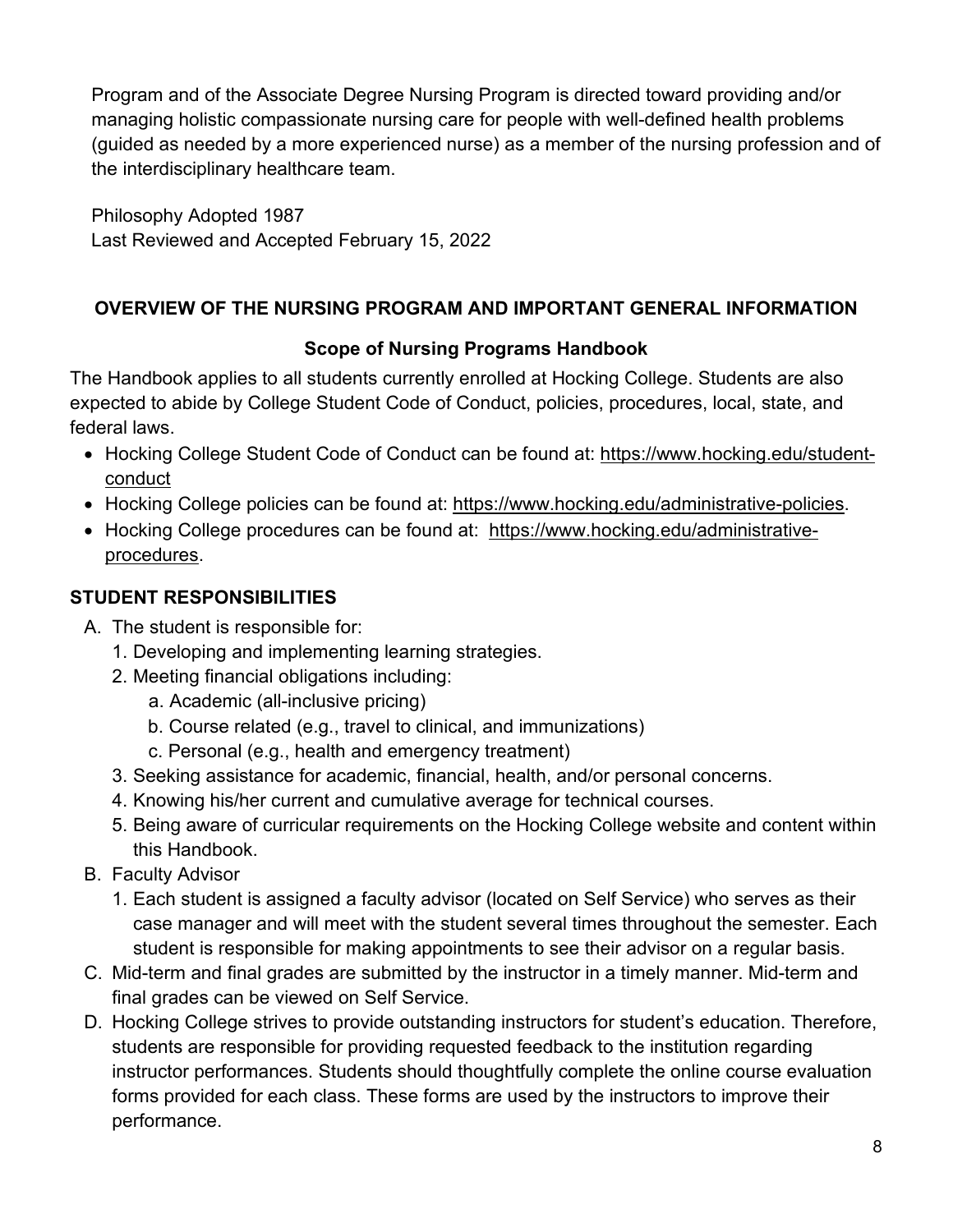- E. No gifts may be given to faculty, instructors, or staff in the School of Nursing. Notes of appreciation are welcomed.
- **F. The student shall utilize the chain of command by contacting the following persons in the order listed below.** 
	- **1. Instructor/Faculty**
	- **2. Nursing Program Manager**
	- **3. Associate Dean of Allied Health and Nursing**
	- **4. Dean of Allied Health and Nursing**
- G. When a student has a concern about a grade in their course, they should follow the Grade Appeal Process which is located in the College Catalog. See [https://www.hocking.edu/student-affairs.](https://www.hocking.edu/student-affairs)
- H. Incident reports may be submitted for issues, including, but not limited to: adverse events, injury to student or faculty during clinical rotation, conduct/safety violations, any unusual occurrence while attending classroom and clinical rotation, etc. Students, faculty, instructors, or staff can report an incident at: [https://www.hocking.edu/report-it.](https://www.hocking.edu/report-it) All incidents will be reported to the Nursing Program Manager.

# I. **STUDENT CODE OF CONDUCT**

Hocking College is committed to fostering a campus environment that is conducive to academic inquiry, a productive campus life and thoughtful study and discourse. The College, through the Student Conduct program, is committed to an educational and developmental process that balances the interests of individual students with the interests of the College community. To this end, every Hocking College student must commit themselves to communicating and acting with integrity and respect for others. Further information pertaining to The Student Code of Conduct can be found by contacting the Office of Community Standards and Accountability and by referring to the *Student Code of Conduct* found on the Hocking College website [\(www.hocking.edu\)](http://www.hocking.edu/).

J. As Hocking College School of Nursing students, you are held to the highest ethical standards in and out of the clinical setting. Any form of incivility is unacceptable at Hocking College's School of Nursing. Incivility is defined as disruptive, ill-mannered, or offensive behavior contrary to the well-being of the classroom community. This includes any and all forms of disrespect or disregard for instruction, the instructor, nursing administration, college administration, clinical staff, patients or a fellow student. (See Appendix N, Civility Statement and Incivility Incident Report).

# <span id="page-8-0"></span>**STUDENT RESOURCESS**

Guidance personnel, advisors and faculty members are available for matters concerning both academic and nonacademic problems. Resources available to students include, but are not limited to:

- o [Veteran and Military Resource Center](https://www.hocking.edu/veteran-and-military-resource-center)
- o [International Students](https://www.hocking.edu/_hcms/analytics/search/conversion?redirect=aHR0cHM6Ly93d3cuaG9ja2luZy5lZHUvaW50ZXJuYXRpb25hbC1zdHVkZW50cy1yZXNvdXJjZS1jZW50ZXI%3D&ct=SEARCH&pid=2446169&cid=22522589593&t=c3R1ZGVudCBzZXJ2aWNlcw%3D%3D&d=www.hocking.edu&c=2&c=3&c=6&rp=1&ab=false&opcid=&rs=UNKNOWN&hs-expires=1673038078&hs-version=1&hs-signature=APUk-v7brn8aRnutpy0fFrXjj6v8IT9TSw) Resource Center
- o [Hawks Center for Well-being](https://www.hocking.edu/campus-health-wellness)
- o [Academic Success Center](https://www.hocking.edu/academic-support#about)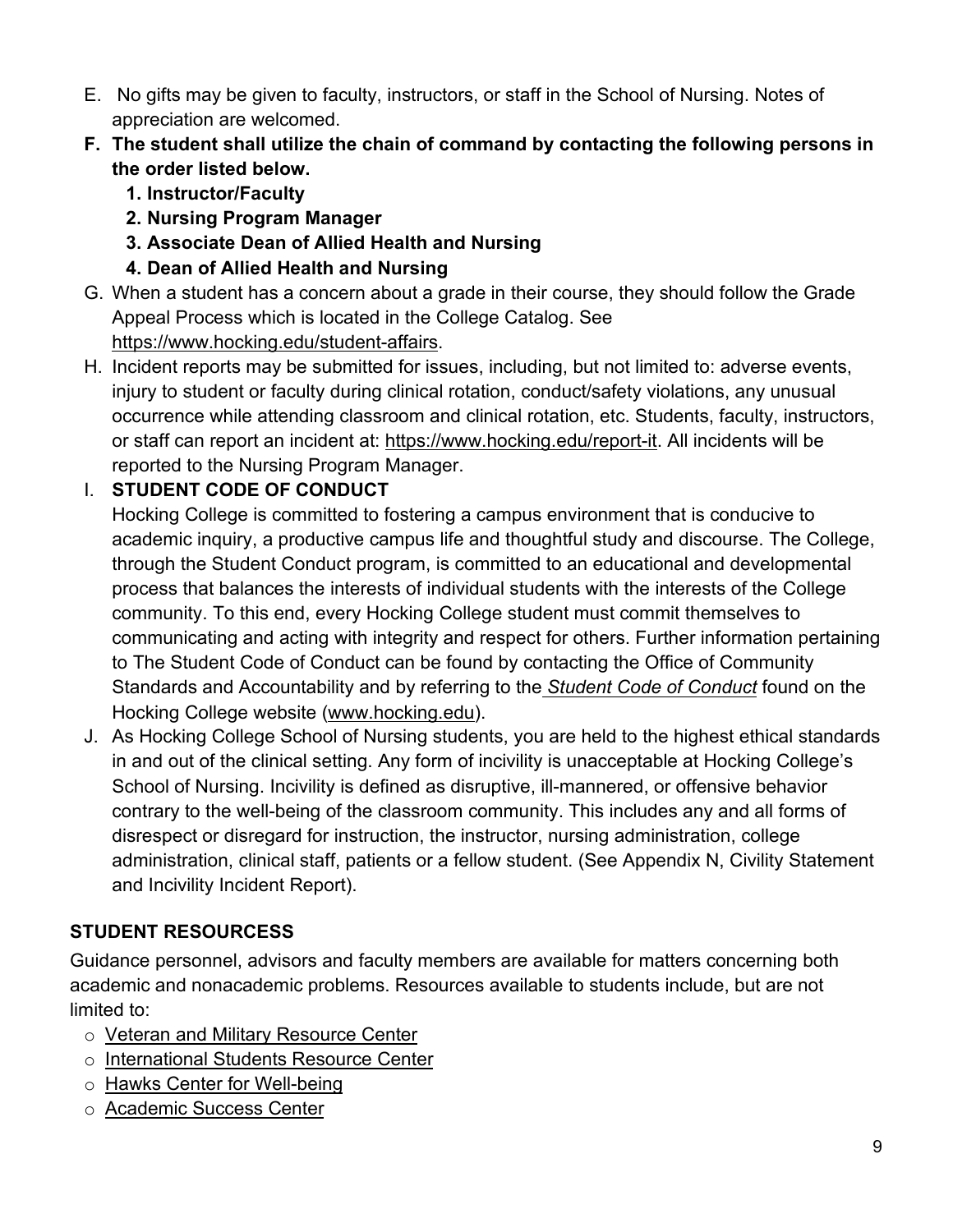- A. The Accessibly Resources Office
	- The Accessibility Resources Office is dedicated to serving the various needs of individuals with disabilities and is committed to promoting their full participation in college life. Accessibility services are provided for students with permanent, chronic or temporary conditions. Information can be found at: <https://www.hocking.edu/academic-support>
- B. [Tutoring](https://www.hocking.edu/academic-support#tutoring)
- C. [The Testing Center](https://www.hocking.edu/testingcenter)
- D. [Library Services](https://www.hocking.edu/library)
- E. [TRIO Student Support Services](https://www.hocking.edu/academic-support#accessibility)
- o [Financial Aid Counselors](https://www.hocking.edu/financial-aid)
- o Hocking [College Police Department \(HCPD\)](https://www.hocking.edu/campus-safety#intro)
- o [Student Events and Activities](https://calendar.google.com/calendar/u/0/embed?src=marketing@hocking.edu&ctz=America/New_York&__hstc=152003750.950c27a9dece1a50e50d1976fa7f85c1.1563980815509.1563980815509.1563980815509.1&__hssc)
- o [Career and University Center](https://www.hocking.edu/career-services)
- o [Student Employment](https://www.hocking.edu/student-employment)
- o Faculty Advisors
	- Each student should meet with the assigned faculty advisor at least twice each semester by appointment. Office hours are posted on the faculty member's Google calendar. It is recommended that a student seek help at the earliest indication of a problem or grade concern. Faculty are available by appointment for guidance. Office hours are posted in student courses.

#### <span id="page-9-0"></span>**STUDENT CONCERN(S) AND/OR COMPLAINT(S)**

A student complaint is an expression of dissatisfaction about the nursing program expressed in writing submitted to the Nursing Program Manager, and resolution of student complaint is a written response from the Nursing Department to the written complaint, outlining activities to address the complaint, if warranted. (See Appendix M, Student Concern and/or Complaint Form).

#### Grades

#### <span id="page-9-1"></span>**GRADE APPEAL PROCESS**

The Grade Appeal Process provides students with the opportunity to voice their concerns about a classroom or academic experience. This process provides an unbiased forum to discuss your experience. Information can be found at: [http://www.hocking.edu/studentaffairs/academicappeal.](http://www.hocking.edu/studentaffairs/academicappeal)

All Other Issues/Concerns

#### <span id="page-9-2"></span>**STUDENT GRIEVANCE PROCEDURE**

Please refer to the Hocking College Catalog located at: [https://www.hocking.edu/course](https://www.hocking.edu/course-catalog)[catalog](https://www.hocking.edu/course-catalog)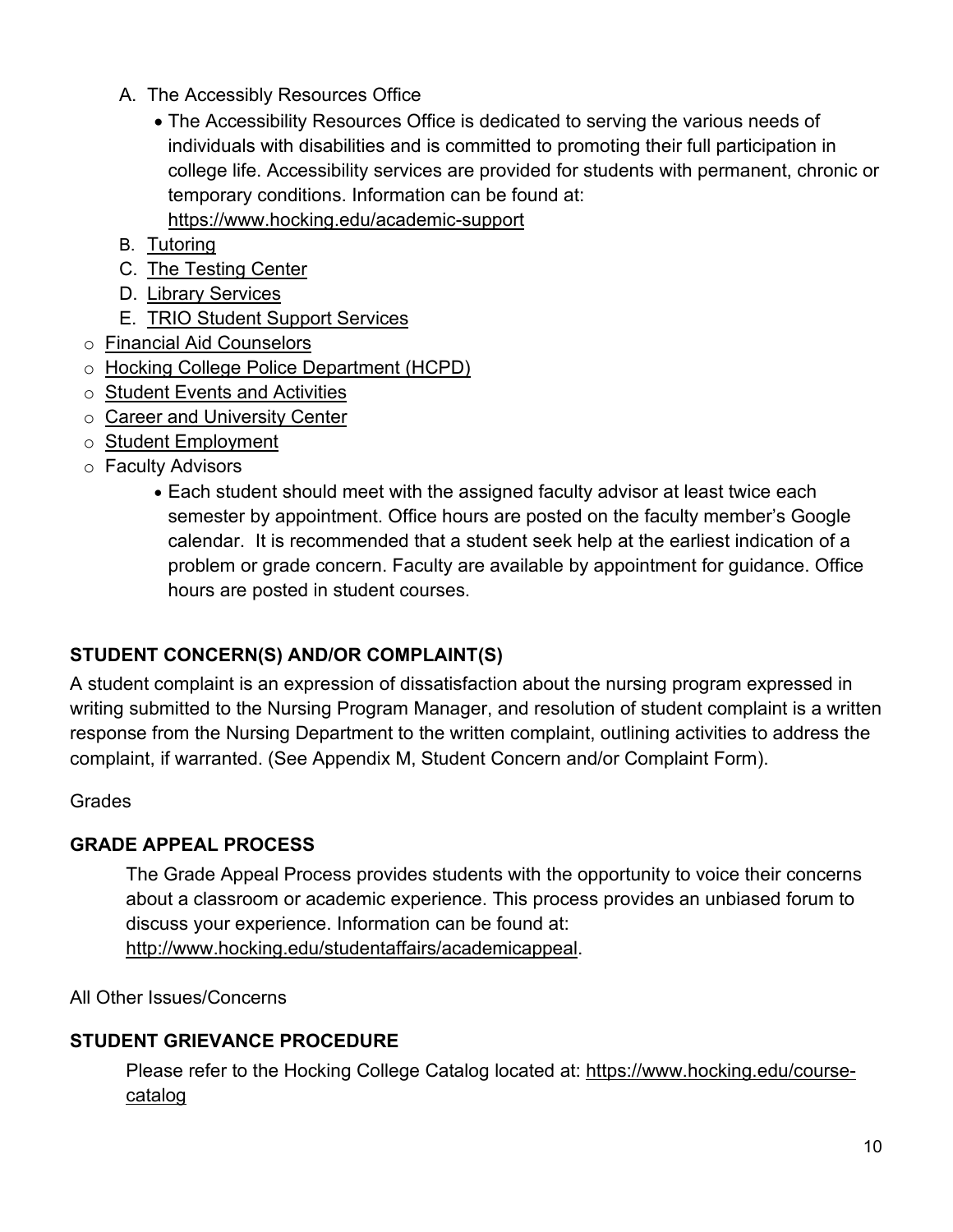### <span id="page-10-0"></span>**STUDENT GOVERNANCE**

A. Purposes:

- 1. To identify and work to resolve problems.
- 2. To establish ideas for the advancement of classes, the nursing program, and the school.
- 3. To participate in preparing guidelines which affect the nursing program students.

4. To improve communication between students, faculty, staff, and administration.

- B. Composition:
	- 1. One representative from PN I, II, III, RN I, II, III, IV and LPN to RN cohorts.
	- 2. Nursing Program Manager, Dean of Allied Health and Nursing, Clinical Placement Manager and Office Manager of Allied Health and Nursing.
- C. Procedures:
	- 1. Selection of student governance representative:
		- a. Each semester representatives are elected from their cohort.
		- b. Alternates are also elected each semester to serve in the event that the representative cannot attend a meeting.
	- 2. Term:
		- a. Student representatives and alternates will serve one semester.
		- b. Student representatives and alternates may be reelected.
	- 3. The meeting will be facilitated by the Nursing Program Manager, Dean of Allied Health and Nursing, Associate Dean of Allied Health and Nursing, and the Clinical Placement Manager and minutes of the meeting will be recorded by the Office Manager of the Health and Nursing Division and posted on Blackboard.
	- 4. Nursing Program Manager, Dean of Allied Health and Nursing, Associate Dean of Allied Health and Nursing, and Clinical Placement Manager will be:
		- a. Resources to provide additional information.
		- b. A liaison to report Student Governance ideas and suggestions to the faculty.
	- 5. Attendance at Governance Meetings:
		- a. Representatives should attend all regularly scheduled meetings.
		- b. If a representative cannot attend a Governance meeting, she/he is responsible for seeing that the alternate attends the meeting.
	- 6. Student Governance meetings shall:
		- a. Be held on a regular basis, once per semester.
		- b. Minutes of the meetings will be accessible to students on Blackboard, or the student representative will provide updates to the cohort.

## **THE NURSING PROGRAMS REQUIREMENTS**

## <span id="page-10-2"></span><span id="page-10-1"></span>**COURSE PRECLINICAL AND COREQUISITES**

A. All nursing technical courses (theory/clinical, pharmacology, etc.) and nursing support courses:

- 1. Must be taken in **sequence**:
- 2. Refer to PN, LPN to RN and RN Nursing Curriculum sheets and Self Service for course sequence. (See Appendix R, Curriculum).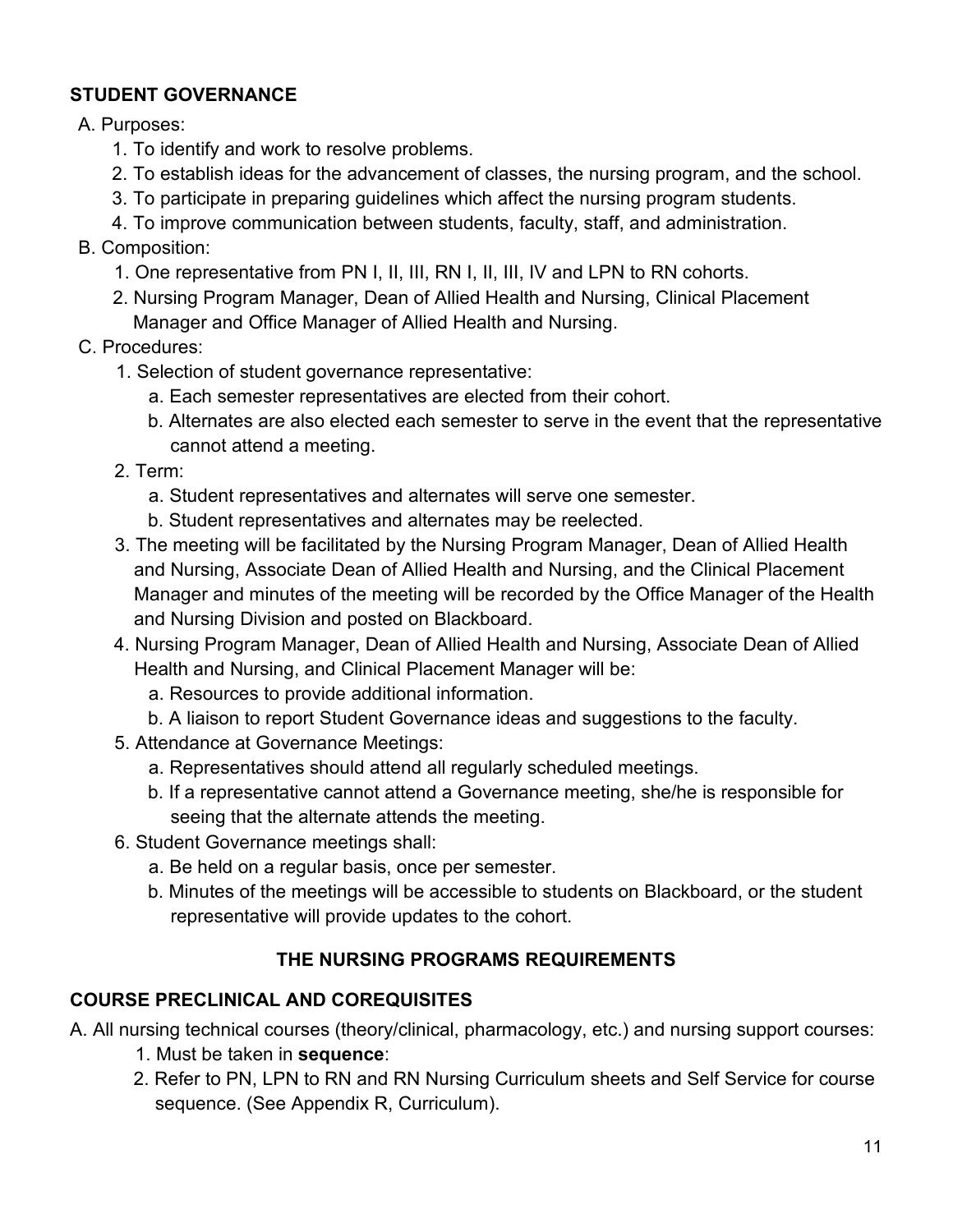- 3. Students must pass each nursing (NT) and general education course in the semester sequence, before attempting the next course.
- 4. Students who enter RN Semester 2 via the LPN to RN track must have an active, unrestricted LPN license before the first day of classes.
- B. Pre-Clinical Course Completion **(effective SPRING TERM 2022):**
	- Satisfactorily complete the following courses with a grade of "C" or higher. You may take a class no more than two (2) times to earn the "C" or higher grade. If you do not achieve the required grade in two attempts, you are not eligible for the Nursing program.
	- Courses completed at another college/university must have a "C" grade or higher, be documented on an official college transcript and posted as transfer credit. Official college/university transcripts must be submitted to the Hocking College Registrar's Office through a formal transcript service (i.e., Parchment, National Student Clearinghouse) or be mailed directly from the awarding institution to the Hocking College Registrar's Office, Hocking College, 3301 Hocking Parkway, Nelsonville OH 45764. Faxed, emailed or hand carried transcripts are not accepted.
		- a. Complete **BIOS-1113 Anatomy and Physiology I** with a grade of "C" or higher or have transfer credit posted showing completion of the course at another college/university with a "C" or higher.
		- b. Complete **ENGL-1510 English Composition I** with a grade of "C" or higher or have transfer credit posted showing completion of the course at another college/university with a "C" or higher.
		- c. Complete **MATH-2250 Introductory Statistics OR MATH-1113 College Algebra** with a grade of "C" or higher or have transfer credit posted showing completion of the course at another college/university with a "C" or higher.
		- d. Complete **MICR-1201 Microbiology** with a grade of "C" or higher or have transfer credit posted showing completion of the course at another college/university with a "C" or higher.
	- C. CPR for the Professional Rescuer is not a curricular requirement, **but it is a prerequisite for all clinical courses**. All nursing students must have a current CPR card while in clinical courses. Please note, online CPR does not meet requirements as it must have a hands-on component. **Students who have not met this requirement will not be allowed to attend clinical**. The following CPR certification cards are acceptable:
		- 1. Basic Cardiac Life Support (BCLS) FOR THE PROFESSIONAL RESCUER (American Heart Association)
		- 2. Professional Rescuer/Health Care Provider (American Red Cross)
		- 3. Hocking College Course EM 1134 (ASHI) (See Appendix A [1] or A [2], Admission File Completion Checklist Policy)

## <span id="page-11-0"></span>**ADVANCED PLACEMENT**

A. Transfer Credit – Academic credit earned in other institutions may be transferred to Hocking College if each of the following is accomplished: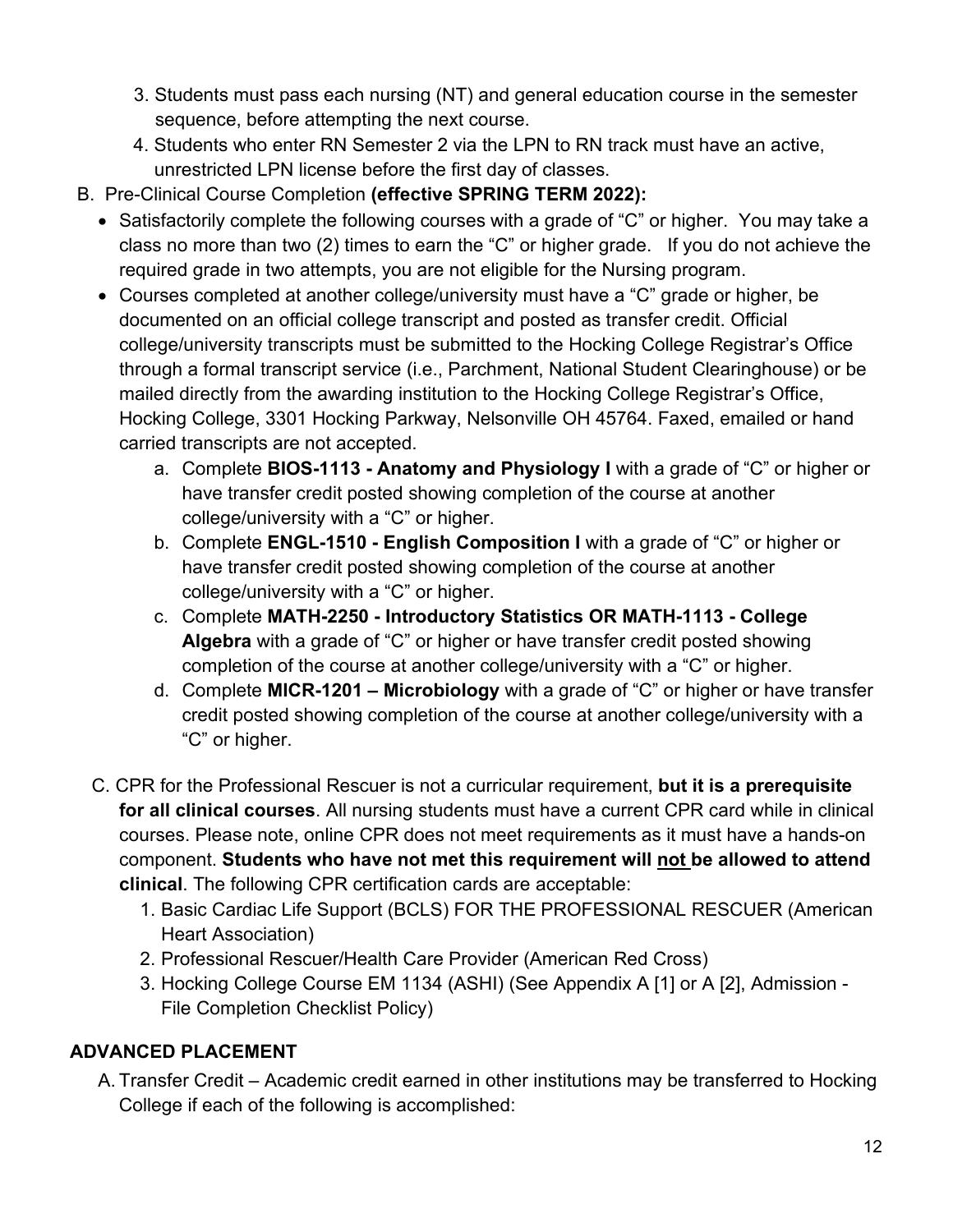- 1. For general education credit, the student provides the registrar with:
	- a. An official transcript mailed from the institution where the work was completed documenting a grade of C or higher in the course to be transferred. Grades of Dor better are transferable to Hocking College, however Selective Admissions Programs such as Nursing have higher grade requirements.
	- b. GS 1010 and GS 2010 are graduation requirements and cannot be transferred into Hocking College.
	- c. All courses not listed on the approved transfer list will require a course description for review. The Nursing Program requires a C or better for admission.
- 2. For technical credit, the above information is provided to the appropriate Dean and the Admissions/Progression Committee along with the requested course outlines.
- 3. Licensed Practical Nurses must send their official LPN Transcript to the Registrar's Office to receive Credit by Advanced Standing for the following courses: Fundamentals Concepts of Nursing, Health Assessment, Anatomy & Physiology I and Anatomy & Physiology II. Credit by Advanced Standing will be transcripted once the LPN transcript evaluation is completed, they have successfully completed all LPN to RN courses and are enrolled in RN Semester II.
- B. Consideration for admission or re-entry will be decided by the Nursing Program Manager based on this criterion.
- **C.Students readmitted to the program are admitted under current policies and procedures at the time of readmission.**
- D. LPNs seeking Advanced Placement will be admitted into the LPN to RN semester and must successfully complete the LPN to RN transition course as part of the file completion requirement before progressing to RN Semester II.

# <span id="page-12-0"></span>**ATTENDANCE FOR LECTURE AND LAB**

Students are expected to attend all classes to ensure academic success. Instructors will report attendance in each class as excused absence or unexcused absence. In support of preparing Hocking College Students for the world of work, the following procedure has been developed to model work environments they will enter upon graduation. The expectation is that students attend all classes. In the event of illness or emergency, it may be necessary for a student to miss a class.

| Course Length  | Student will be administratively dropped |
|----------------|------------------------------------------|
|                | upon                                     |
| B-Week course  | 2nd unexcused absence                    |
| 16-Week course | 3rd unexcused absences                   |

To report an absence, a student must contact their faculty member in advance and make arrangements to complete all required coursework. Failure to attend will result in an administrative drop from a course(s) as follows: In the work environment, this is a "no-call, no-show" Unexcused absences greater than the above will result in being administratively DROPPED from the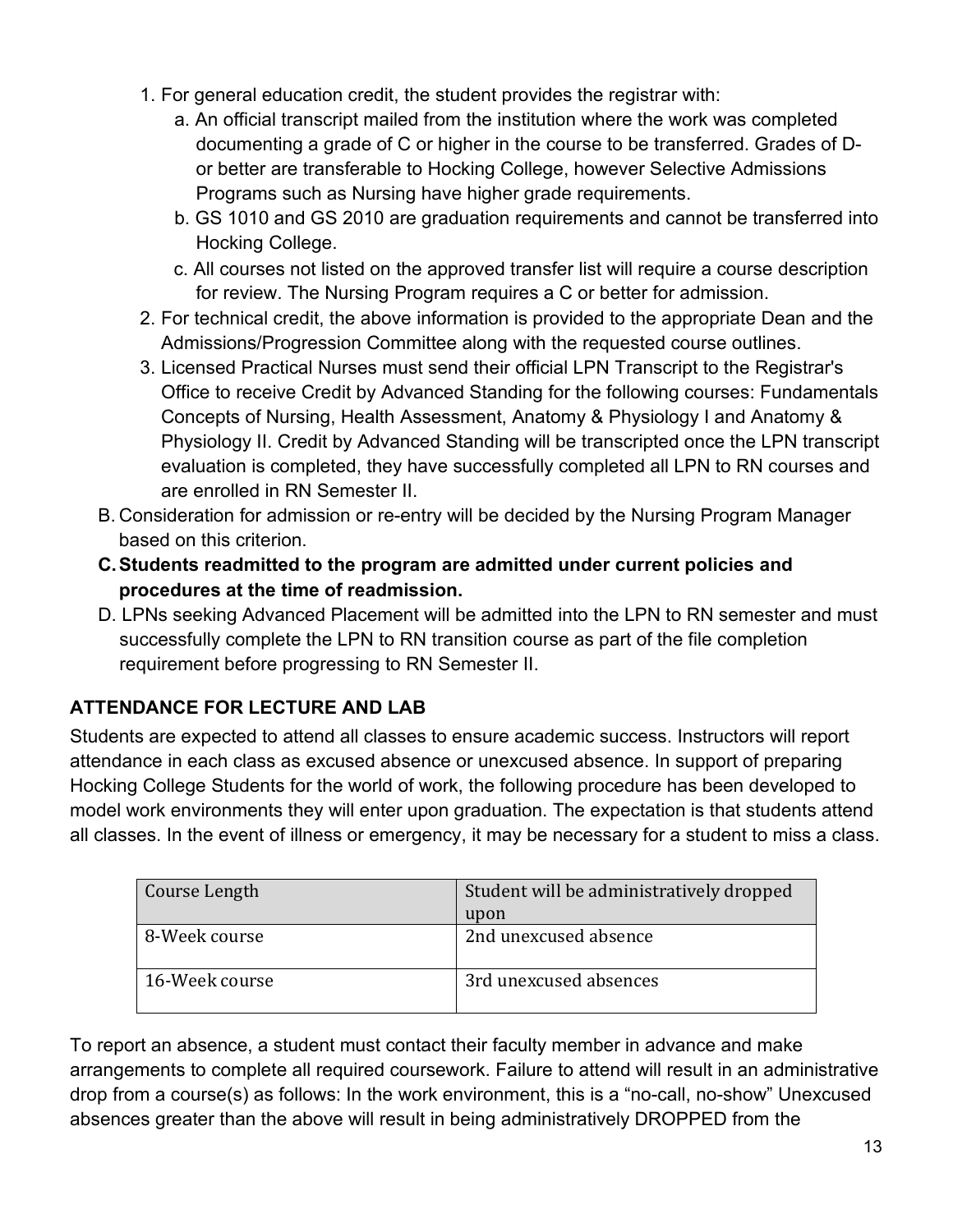course(s). Students administratively DROPPED from a course(s) will not be re-admitted. They will be required to repeat the course to complete the program and are responsible for all associated charges. Students will be administratively DROPPED from courses they have never attended as of the first week of the course.

See the Attendance Procedure located here: [Hocking College Attendance Policy](https://f.hubspotusercontent10.net/hubfs/2446169/Internal%20Docs%20(Website)/College%20Catalog/Hocking%20College%202020-2022v3.pdf)

## <span id="page-13-0"></span>**ATTENDANCE: NURSING PROGRAM SPECIFIC**

## **1. THEORY**

Students who are late for class should take a seat quietly and not disrupt the class by talking or making noise. The instructor reserves the right at any time to change this policy and allow late students to come into the classroom only at break time. It is the instructor's right to request students who are disruptive to leave the classroom at any time.

If a student is late or absent, it is the student's responsibility to obtain information, notes, and handouts he/she has missed because of absence or tardiness. Ensure you have a classmate that will share the content that was covered, pertinent announcements, and new assignments. Discussions, work groups, website research information are used during class and are material for test questions. Missing class time can be detrimental to the student's learning. Students are expected to participate in class discussions and group activities. Students are encouraged to ask questions and use critical thinking and clinical judgement skills. It is intended that the entire class will engage in critical listening, critical reading, and critical thinking. The student is ultimately responsible for the chapter content covered through pre class assigned reading, website research, PowerPoint presentations, ATI website assignments, and ATI Active Learning Templates.

Please note the Ohio Board of Regents expects that students will work at "out of class" assignments on a regular basis. Over the length of the course, the normal average would be 2- 3 hours of "out of class" study for each hour of formal class activity. <https://www.ohiohighered.org/calendar-conversion/definition>

## **2. SKILLS LAB**

All lab hours are required to meet the Ohio Board of Nursing requirements for graduation (Rule [4723-5-19\)](https://codes.ohio.gov/ohio-administrative-code/rule-4723-5-19). A student is allowed no more than one excused absence for lab, they will receive an unsatisfactory for the day and will be required to make up the lab time when convenient for the instructor. If a student is more than 15-30 minutes late for a lab, the student will receive an additional assignment to make up that time. If a student is more than 30 minutes late for a lab, the time must be made up. <https://codes.ohio.gov/ohio-administrative-code/rule-4723-5-19>

# **3. CLINICAL**

Regular clinical attendance is required in order to meet the course objectives. Absences must be reported to the clinical instructor per the instructor's guidelines reviewed in orientation. Clinical absences must be made up. The Nursing Program Handbook rules and regulations for clinical make-up time and absences/tardiness will be followed. If more than 1 clinical days are missed (1 Adult Health, 1 Mental Health,1 Maternal-Newborn, or 1 Pediatric), the course must be repeated.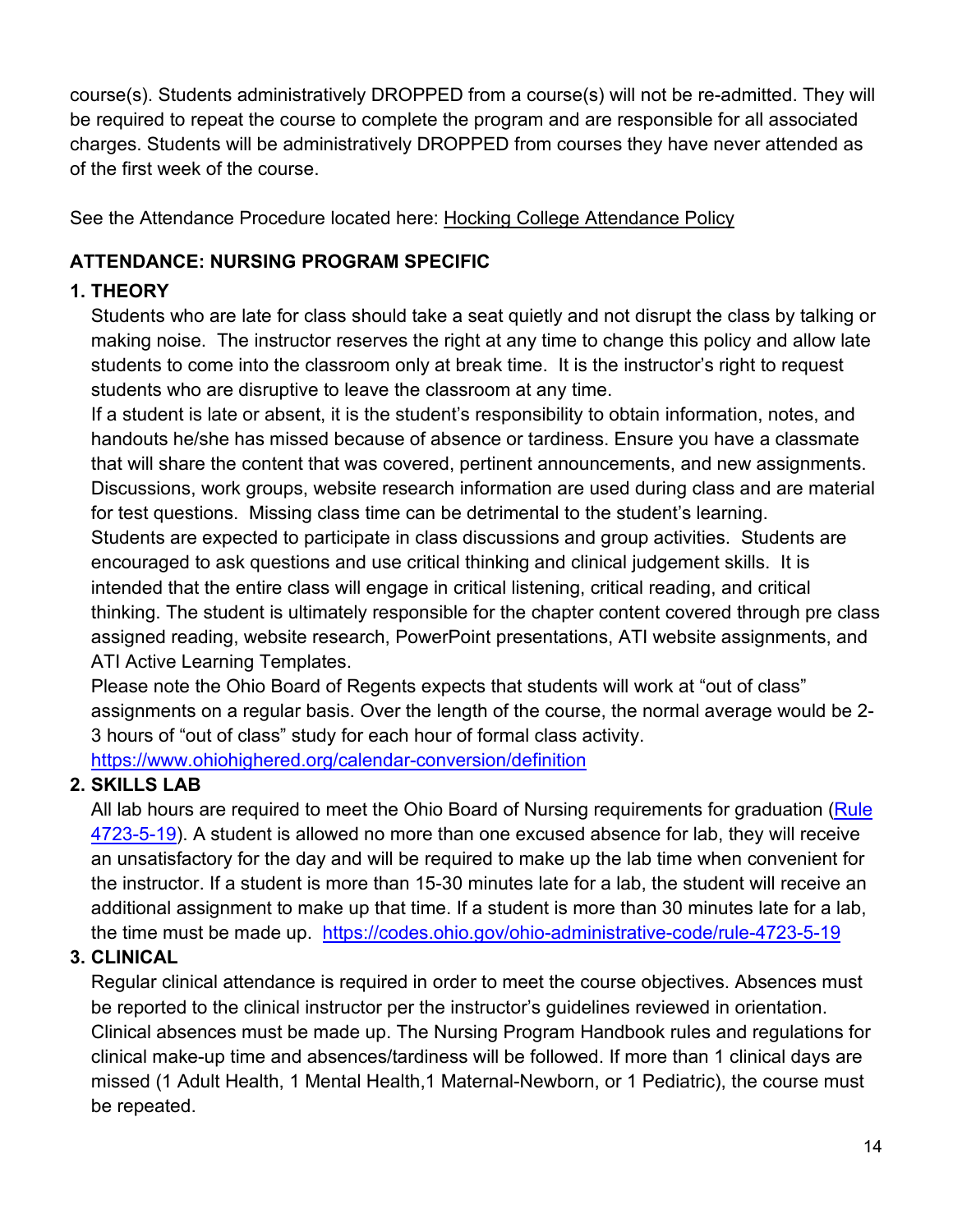#### **Clinical Orientation Day Missed**

If a student misses any orientation activity, that student is responsible to retrieve the missed information before the first day on the floor. This may require the student to do a day not normally scheduled as a clinical day. Make-up days will need to be attended to meet objectives, but scoring cannot be used to improve averages (each student must have the same number of scored days on the floor).

Facilities have mandatory training requirements for students (e.g. computer training, etc.). Absence for this required training or for clinical orientation will jeopardize the student's clinical position and could result in an unsatisfactory day or a clinical failure**.**

#### **NURSING PROGRAMS GRADING PROCEDURE**

#### <span id="page-14-1"></span><span id="page-14-0"></span>**A. GRADES**

| $93\% - 100\% = A$   | $73\% - 76\% = C$   |
|----------------------|---------------------|
| $90\% - 92\% = A$    | $70\% - 72\% = C$   |
| $87\% - 89\% = B+$   | $68\% - 69\% = D +$ |
| $83\% - 86\% = B$    | $66\% - 67\% = D$   |
| $80\% - 82\% = B$    | $65\% = D$          |
| $77\%$ - $79\%$ = C+ | $0\% - 64\% = F$    |

Hocking College grade scale to be used for all courses. For more information, go to the Hocking College Catalog located at:<https://www.hocking.edu/course-catalog>

The Nursing Programs grade scale for Nursing (NT) courses: A final course grade of 80% (or higher) is required to be successful in all Nursing (NT) courses. This is equivalent to a B- (or higher) on the College's grading scale.

- A final grade equal to (or below) a 79% in a Nursing (NT) course is not a passing grade for the course, even though on the College's grading scale a 79% is a C+. There is no rounding of final grades. For example, a grade of 79.99% does not round up.
- To clarify: A 79%, although a C+ on the College's grading scale, is not a passing grade for Nursing (NT) courses. Therefore, the student will not progress to the next semester or completion of the program.
- Using all of the preceding factors, students should constantly be aware of their potential final *grade in the course. Students should discuss their progress with their instructor and their academic advisor.*
- Students who earn passing grades in theory (which includes clinical and lab) and all required nursing and general courses assigned to a particular semester will be eligible to progress to the next semester.
- Each student should keep a personal record of all grades received. Grades will be posted on the LMS, but the final course grade is on Self Service. Students who receive less than 80% (except for dosage calculation 90%) on any exam, quiz, or test will need to schedule a meeting with the instructor of the course for a review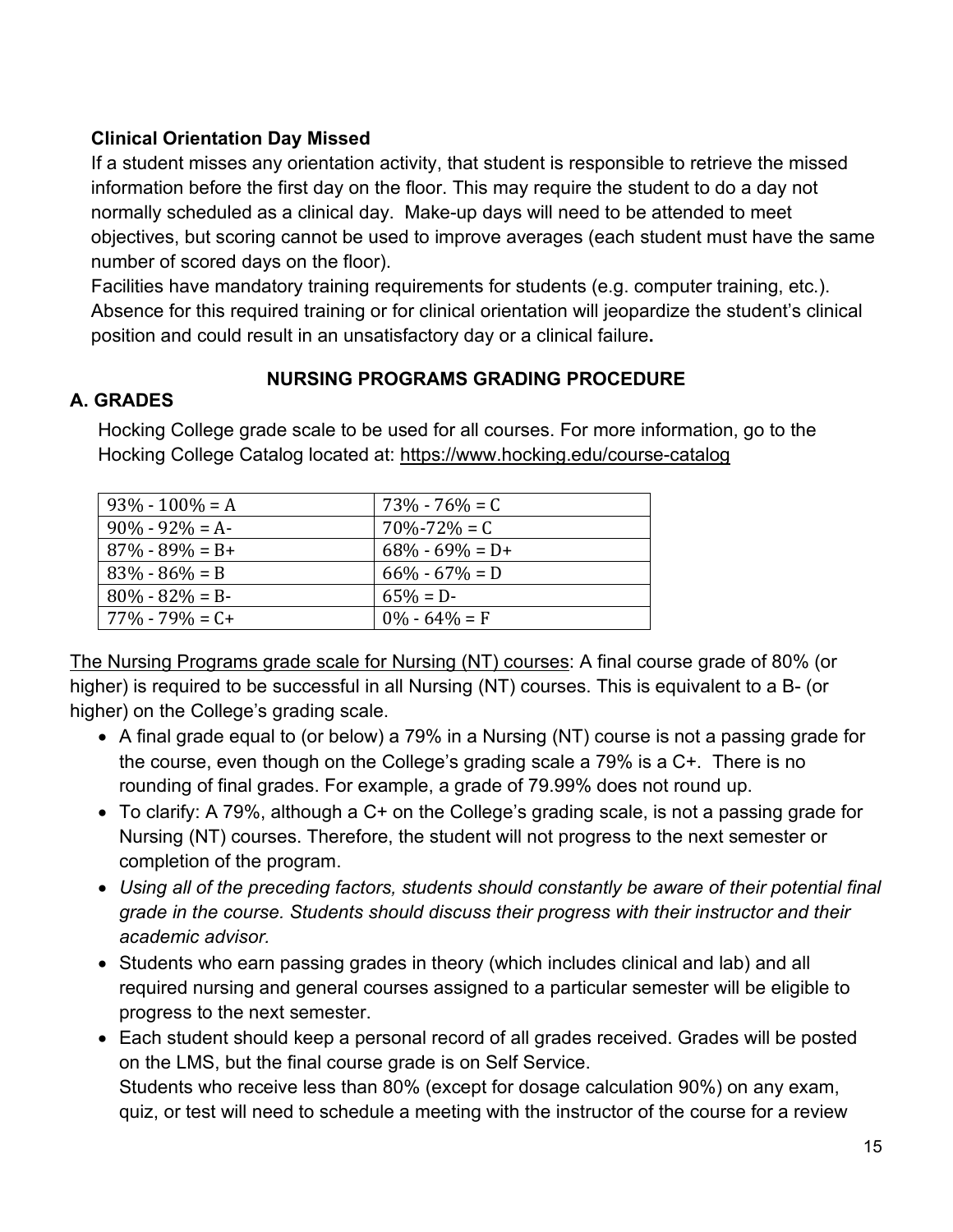within 2 weeks of the exam date. (See Appendix B, Grading Process).

## <span id="page-15-0"></span>B. **MATH COMPETENCIES / DOSAGE CALCULATION**

- a. Math competency exams will be administered at each level of the curriculum.
- b. Testing these competencies is the responsibility of the Lab Instructor for NT1110, NT1120, NT2010, and theory instructor for NT2020. (New curriculum: NT-1510, 1530, 2200, and 2650).
- c. Faculty will provide students with practice questions.
- d. Competency content includes all items to be tested via the medication math competency and be based on corresponding skills for each cohort.
- e. Four function calculators will be provided for the student to use on the day of the math exam.
- f. Scores will be recorded in the LMS.
- g. Faculty will review the dosage calculation exam annually.
- h. The first test will be administered within the first two weeks of the semester.
- i. The number of questions on the math competency exam will be ten.
- j. Questions will cover the content taught in previous courses/semester.
- k. Students will have up to three attempts to successfully pass the math competency exam with a 90% or higher.
- l. Any student who does not score a 90% or higher, will be assigned practice questions that they must complete and schedule a time to review with the instructor. The student must then schedule a time in the testing center to take attempt #2. The test will not be provided to the testing center until the student meets with the instructor for review.
- m.If the student does not score a 90% or higher on the 2nd attempt, they will be assigned more practice and must provide proof that they have worked with a math tutor before they can schedule attempt #3 in the testing center.
- n. If a student is not successful by the third attempt, they will be considered unsuccessful in the course and receive a failing grade.
- o. The Dean of Allied Health and Nursing, Associate Dean of Allied Health and Nursing, Nursing Program Manager, and Instructor will be notified of any student not meeting the math competency requirements after three attempts within any semester.
- p. The student will need to schedule a meeting with the Nursing Program Manager prior to being dropped from the course to discuss a remediation plan, unless this is the second failure for the student, at which time the student will be dropped from the nursing program.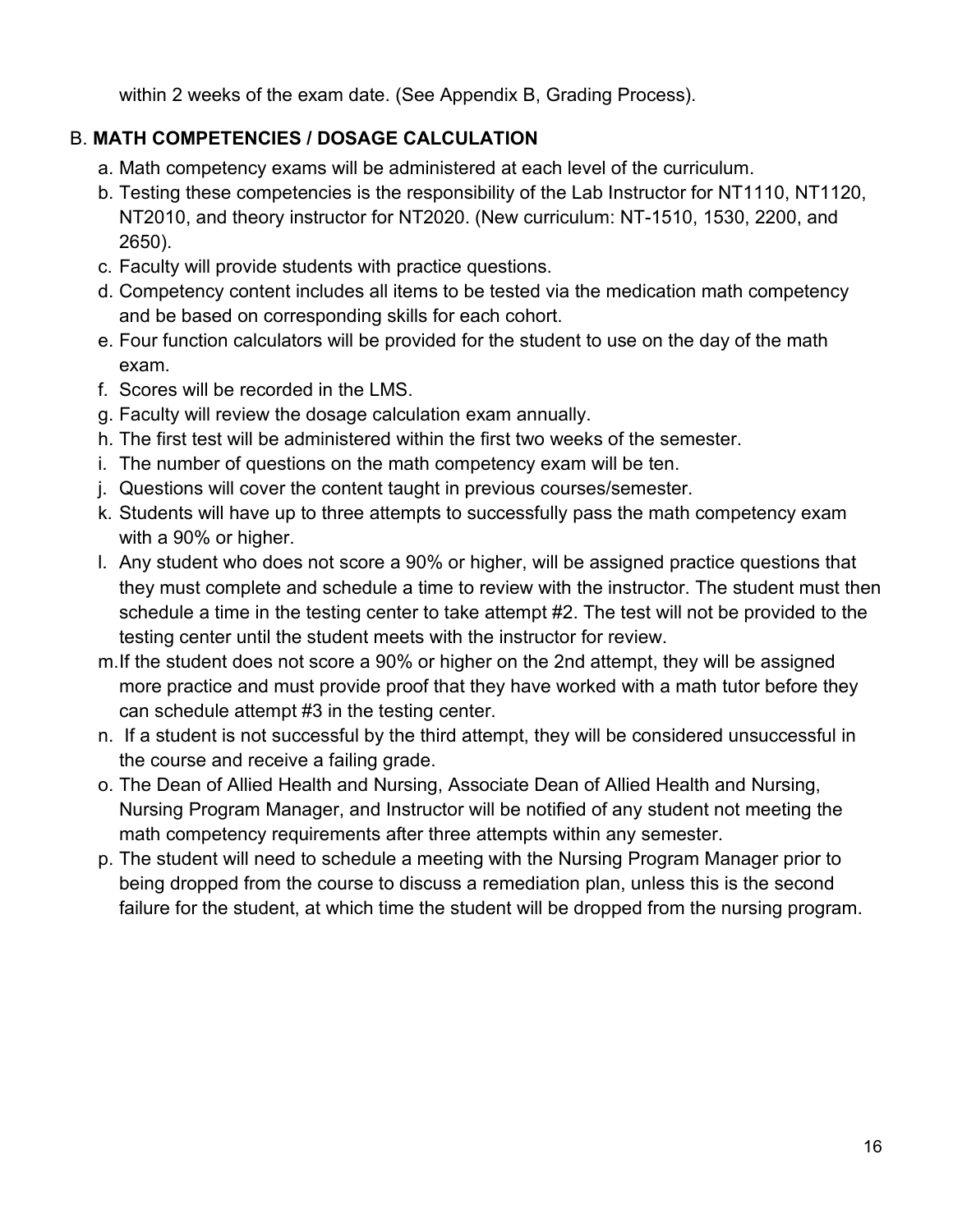| <b>Dosage Calculations Skill Level</b> |                               |                           |                       |
|----------------------------------------|-------------------------------|---------------------------|-----------------------|
| RN <sub>1</sub>                        | RN <sub>2</sub>               | RN <sub>3</sub>           | RN4                   |
| 1. Calculate                           | 1. Content from RN1.          | 1. Content from RN1       | 1. Content from RN1,  |
| conversions of Units                   | 2. Calculating reconstitution | and RN2.                  | RN2, and RN3.         |
| of Measurement                         | of medications and            | 2. Calculate              | 2. Calculate amount   |
| (Metric system and                     | diluting total dosage (the    | administration rates      | of drug to be         |
| household                              | correct amount of dilute      | for IV medications        | administered          |
| measurements)                          | solution for medication       | and solutions per         | based on physical     |
| 2. Correctly read and                  | (powder).                     | ordered rate or per       | order in units/mL,    |
| interpret labels                       | 3. Calculate dosages using    | tubing used.              | mL/hour, units/min    |
| located on vials,                      | syringes and identifying      | 3. Calculate total length | and units/hour        |
| ampules, tubexes,                      | correct syringe used for      | of time IV solutions      | (e.g. heparin,        |
| syringes or bottles.                   | medication administration.    | are to be                 | lidocaine)            |
| 3. Calculate insulin                   | 4. Calculate medication       | administered using a      | 3. Calculate infusion |
| dosages in units.                      | dosage ranges (upper and      | pump.                     | therapy rates for     |
| 4. Calculating total                   | lower range based on          | 4. Calculating rate to    | administering         |
| volume or                              | recommendations). and         | push IV medications.      | medication            |
| administration rate of                 | dose versus total daily       | 5. Calculate IV solution  | intravenously         |
| enteral feedings.                      | amount.                       | concentration.            | based on body         |
|                                        |                               |                           | weight (mcg/kg)       |

## <span id="page-16-0"></span>C. **ATI ASSIGNMENTS**

Hocking College Nursing Program has partnered with ATI to implement standardized testing and remediation to increase the probability of passing the NCLEX-RN board exam. **Completion of all assignments is mandatory for course completion.**

- All students will complete required remediation for Practice and Proctored Assessments (See Appendix C, ATI Best Practice for Mastery Series and Capstone Content Review).
- Focused review must be completed by the due date on course schedule, thorough, and meet the quidelines.
- **The student cannot progress through the mastery series and take the proctored exam if remediation is not completed at any level.**
- **If the student does not complete the proctor exam, they do not meet the requirements of the course and will receive a failing grade.**

#### <span id="page-16-1"></span>**READMISSION**

For consideration of readmission into a nursing technical course, a student must submit a written request and meet with the Nursing Program Manager. The decision for readmission depends on space availability, changes in the curriculum, individual qualifications including grade point average, and any other factors that may be related to the student's ability to succeed. (See Appendix F, Readmission Policy and Appendix G, Readmission to Clinical Application).

## <span id="page-16-2"></span>**PROGRESSION**

Once the student has successfully completed the first semester nursing technical class, progression through the program is dependent upon successful completion of the nursing technical courses as well as pre-clinical and co-requisites. (See Appendix E, Progression Policy).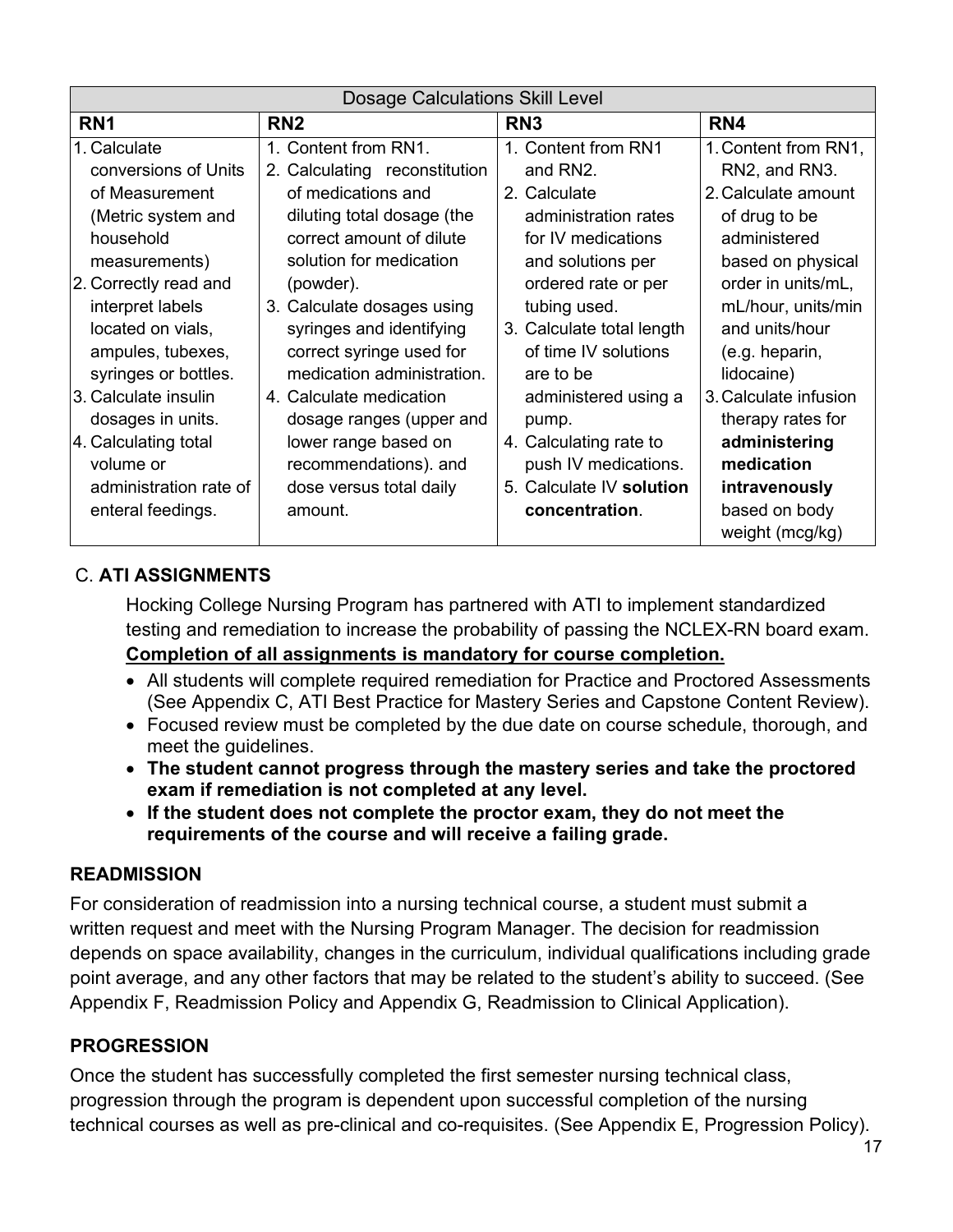#### <span id="page-17-0"></span>**COMPLETION**

To "Complete" the nursing program a student must achieve a C in all general education courses within no more than 2 attempts and 80% overall in all nursing technical (NT) courses within no more than 2 attempts. After starting nursing technical (NT) courses, failure of any two courses in the nursing curriculum, including general education courses constitutes a failure of the nursing program and the student cannot progress and is not eligible for readmission. In the event a student must withdraw for a medical condition/situation, with proper documentation and review by the Dean of Allied Health and Nursing, it may not count as a failure in regards to the ability to only repeat one course. It is recommended that a student check her/his course grades and overall cumulative average in technical courses every semester. GS 1010 and GS 2010 are graduation requirements and cannot be transferred into Hocking College. (See Appendix H, Completion Policy).

#### **ACADEMIC STANDARDS**

#### <span id="page-17-2"></span><span id="page-17-1"></span>**NURSING PROGRAMS ACADEMIC DISMISSAL**

#### **Current Requirements (effective Spring Term 2022 for any newly admitted students or students being readmitted to the program\*)**

The first time a student (withdraws or drops (after the  $15<sup>th</sup>$  day), or is unsuccessful (receives less than 80% in any nursing technical (NT) course or less than a C grade in a general education course), the student must meet with and make a written request to the Nursing Program Manager to repeat the nursing course. (See Appendix F, Readmission Policy).

The second time a student withdraws or drops (after the  $15<sup>th</sup>$  day), or is unsuccessful (receives less than 80% in any nursing technical (NT) course or less than a C grade in a general education course), the student becomes ineligible to continue or for readmission in the nursing program for which they were enrolled may request consideration into the Practical Nursing or other Allied Health program.

Students wishing to apply for readmission to clinical, will need to submit the Readmission to Clinical Application form (See Appendix G, Readmission to Clinical Application).

\*Students admitted or readmitted to a nursing program prior to Spring 2022 should refer to the Handbook effective at the time of their admission.

#### <span id="page-17-3"></span>**SUSPENSION OR DISMISSAL FROM A NURSING PROGRAM**

The Nursing Program Manager may recommend a student be suspended or dismissed from the program for any of the following:

a. Does not comply with this Handbook, or regulations specific to a cooperating clinical facility. Acts in a manner that jeopardizes the safety or health of patients or personnel in a clinical setting. Through our contractual agreements, cooperating clinical facilities reserve the right to require withdrawal from the clinical facility of any student whose actions may have detrimental effects on either patients or personnel.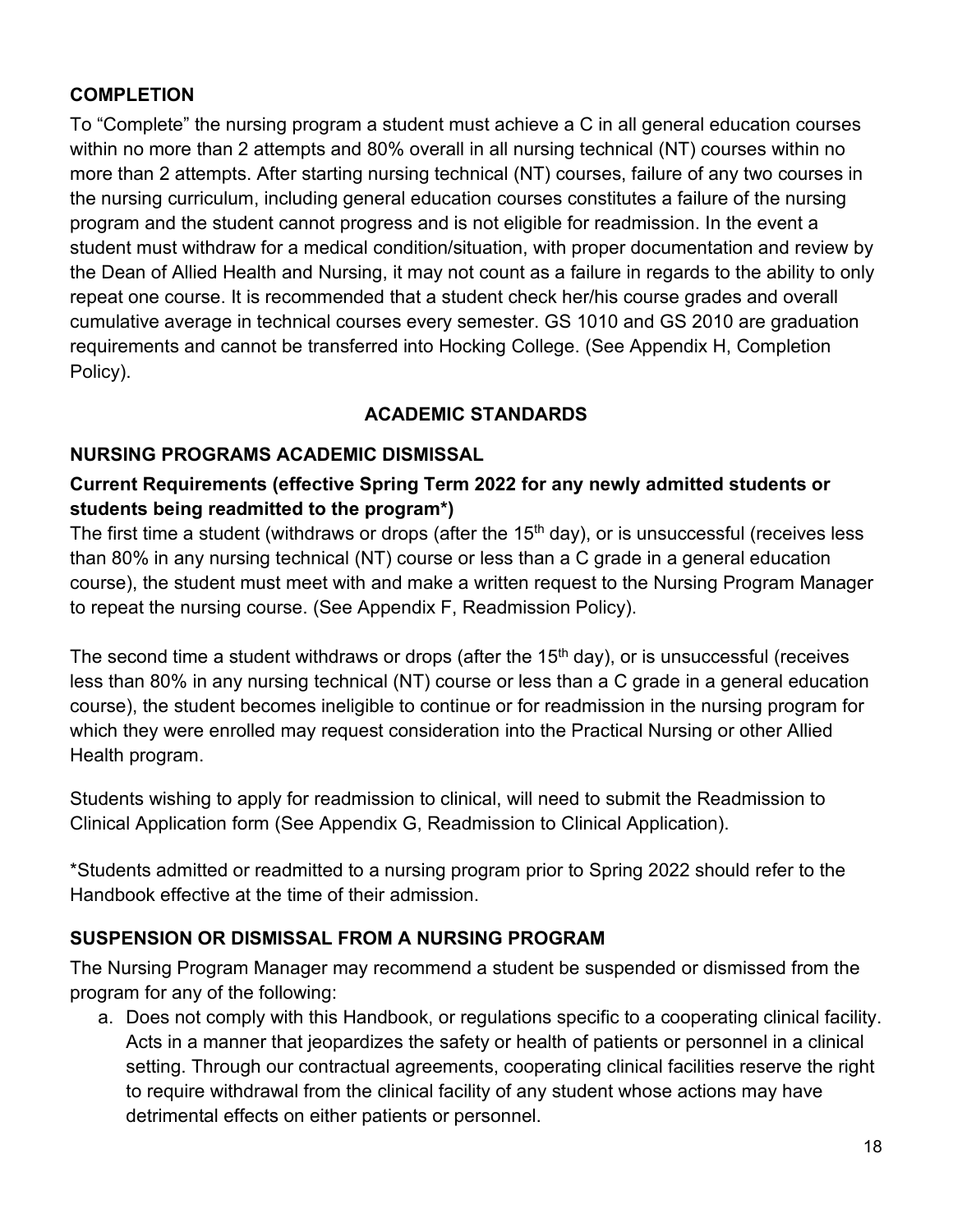b. Nursing leadership reserves the right to request a physical exam (including drug and alcohol screening) to determine the student's capability to remain in class and/or clinical. The Nursing Program Manager reserves the right to determine whether clinical competencies can be met with given restrictions.

All recommendations for suspension or dismissal along with copies of the necessary records are reviewed by the Associate Dean of Allied Health and Nursing and the Dean of Allied Health and Nursing and submitted to judicial. For information related to Student Grievance procedure, see the Hocking College Catalog at: <https://www.hocking.edu/registrar#catalog>

## <span id="page-18-0"></span>**PROBATION AND ACADEMIC DISMISSAL FROM HOCKING COLLEGE**

Satisfactory academic progress is maintained by meeting or exceeding the levels indicated in the College Catalog. Academic probation is determined by comparing the student's cumulative grade point average with the total registered course hours. For information related to Academic Probation and Suspension see the College Catalog at: <https://www.hocking.edu/registrar#catalog>

## **NURSING PROGRAMS GRADUATION REQUIREMENT**

<span id="page-18-1"></span>The student will be responsible to ensure the correct legal name and spelling as it appears on the Hocking College application and student records are provided to faculty for the Pinning/Graduation ceremony. Additionally, this will be the name that will appear on the student's Completion Letter that will be sent to the Ohio Board of Nursing. Incorrect names and/or spelling will require a new Completion Letter to be sent to the Ohio Board of Nursing and will delay NCLEX testing. See the College Catalog for additional information related to graduation at: <https://www.hocking.edu/registrar#catalog>

#### **POST-GRADUATION FOLLOW-UP**

<span id="page-18-2"></span>All graduates will receive a post-graduation survey. Receiving feedback from recent graduates is one important way for Hocking College to keep its programs relevant, vital, and accredited. Please help by keeping the College informed about all contact information and responding to the survey when it is sent. Surveys may be online.

## **This information is essential to complete reports to federal and state governmental agencies. Future funding and accreditation of the nursing programs may depend on the availability of this data.**

Graduates should inform the nursing department of their first employment as a nurse. The program likes to keep in touch with its Alumni for guest speaking and potential Advisory Board Members. Please let the program know about your success stories while building. Existing students in the nursing program find them encouraging throughout their journey to achieving their goals and like to hear about the various possibilities that exist as a future nurse.

#### **CAREER DEVELOPMENT**

<span id="page-18-3"></span>The process of career development begins with the student's initial inquiry about Hocking College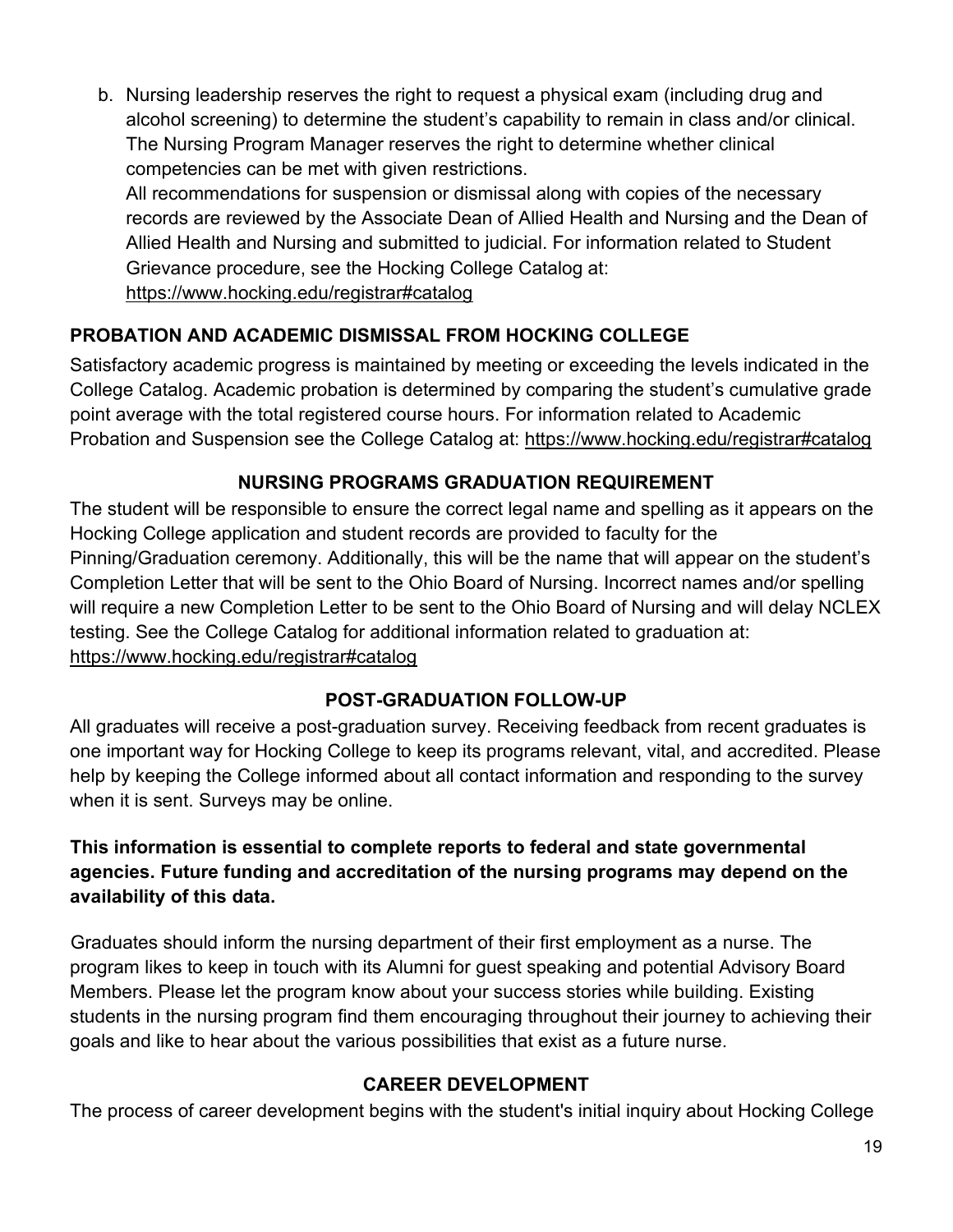and continues beyond graduation. Whether you're a current student looking for an internship, a new graduate looking for your first professional job or an alumni looking for a new opportunity or continuing education, Career Services can help.

Career and University Center:

The Career and University Center is here to help you get the career you want while you get the degree you need. Their goals are to help you to leave college with multiple job offers prior to graduation and a financial plan to become financially independent.

By leveraging cutting-edge Artificial Intelligence (AI) to allow all students to get personal, on demand feedback on things like resumes, interview skills, LinkedIn profiles and elevator pitches, giving students a HUGE career advantage.

Our technology resources are listed below. Do NOT miss out on your opportunity to leave here with multiple job offers and a plan for financial independence. Let us help you get there! Using a structured format, we provide all new students with 24 hours of career, personal and financial planning development during their first term at college!

All of the services and supports offered through the Career and University Center are available to you at any time during office hours. No appointment is necessary. These services include but are not limited to interviewing strategies, mock interviews, as well as resume & cover letter review, job selection, career exploration, interview apparel, etiquette training as well as a variety of tutorials on professionalism, career fair preparation, business card creation and printing and elevator pitch practice. See www.hocking.edu/careerservices for additional information.

<span id="page-19-0"></span>Hocking College's Career and University Center Services will make all reasonable efforts to help assist in the job placement of graduates.

# **CLINICAL GUIDELINES**

## <span id="page-19-1"></span>**DRESS CODE: CLINICAL AND LAB**

Students are responsible to look professional at all times. This includes being well groomed, uniform pressed and clean, and in accordance with the health care setting they are assigned, following the clinical facility's policy. When there is an issue, the clinical instructor will discuss with the student, note the clinical evaluation form appropriately and notify the Lead Instructor if behavior continues.

Students, when admitted to the program, will be issued two nursing uniforms and one pair of approved shoes. Uniforms and shoes are included in the course fees and are of no additional cost to the student. Students will be provided with specific information on how to be fitted for the nursing uniforms and shoes during Clinical Orientation or at an Information Session. Students will receive their uniforms and shoes at the beginning of the semester and will be required to sign they received the items. It is recommended that students follow the directions for laundering from the company to ensure that the uniform stays in quality condition and looks professional.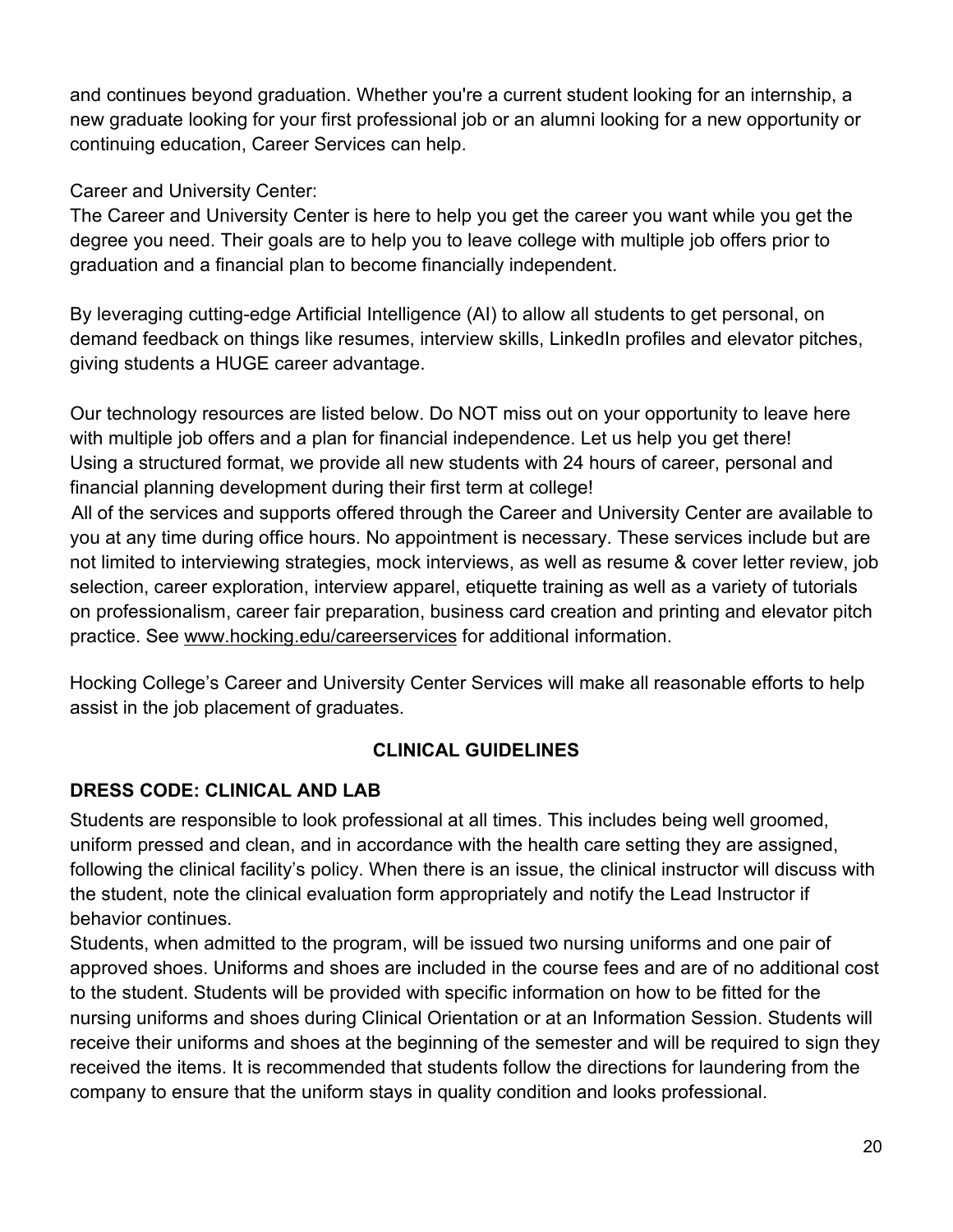### **A. Nursing Student Uniform:**

- 1. Uniforms must be:
	- a. Laundered and wrinkle free.
	- b. In good repair, no holes or stains.
	- c. Pants are to come to the top of the shoe and not drag the floor.
	- d. Skirts must be at least knee-length and not drag the floor.
	- e. Undergarments must be worn and not visible at any time during the clinical experience.
- 2. Shoes must be:
	- a. Solid black.
	- b. Clean and in good repair.
	- c. Safe and sturdy. Enclosed toes and heels.
	- d. Fluid resistant, including mesh. Leather recommended.
	- e. In accordance with the institution policy.
- 3. Hose/socks must:
	- a. Be black or white in color and no designs allowed.
	- b. Provide for safety and medical asepsis.
- 4. Name tags must be appropriately displayed when uniform is worn. Students will receive a form to complete for their ID. Your ID must consist of the student's legal first name and first letter of their last name. The form should be taken to the ID machine located in John Light 1st floor to receive the student's nursing name badge. The first nursing name badge is free. Students will be provided with a (WHITE) nursing name badge holder for the ID.
- 5. Jewelry the only jewelry permitted during clinical experience is:
	- a. A watch with a second hand.
	- b. A plain wedding band (nothing elevated allowed)
	- c. Small posts or small hoops in pierced ears or per policy of the facility and no more than two earrings per ear. Bars are not considered posts.
	- d. Religious insignias, if worn out of sight.
	- e. No visible facial/tongue piercings allowed.
	- f. Visible tattoos should be covered and comply with clinical facility policies.
- 6. Optional Hocking College clinical jackets may be worn in the clinical setting in designated areas but should not be worn outside the clinical facility.
- 7. Clinical jackets may not be worn during direct patient care.
- 8. Laboratory experiences students are required to wear the same uniform that is worn in clinical and will be evaluated in lab as they would be in clinical.
- 9. Clinical experiences students are required to wear the scrubs and shoes provided to them the beginning of the semester. This uniform will be worn for most clinical experiences except for Mental Health and occasionally OB. Students will be informed of the requirements for specific sites when they vary from the standard uniform.
- 10. Simulation experiences: students are required to wear the same uniform that is worn in clinical and will be evaluated in the simulation lab as they would be in clinical.
- 11. All students must have the following supplies in the clinical area: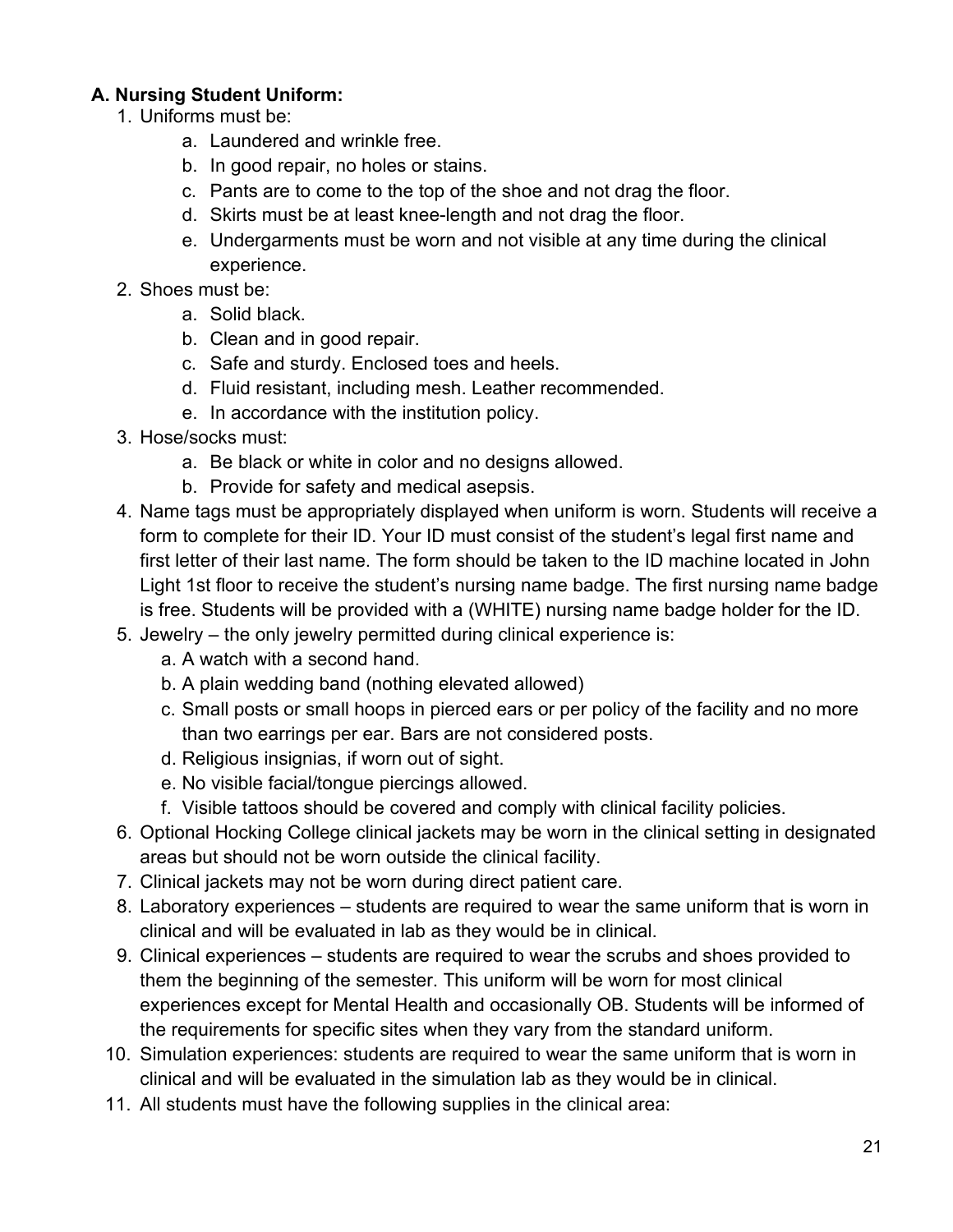- a. Each student must have a watch with a second hand which allows for safe, effective nursing care. Smart watches which have texting, data collection, or photography capabilities are unacceptable.
- b. Stethoscope and penlight, included in course fees.
- 12. Students may bring other patient care supplies which follow these rules, are able to be disinfected or are disposable. Examples include bandage scissors, ink pens and tape measures.

#### **B. Physical Appearance:**

- 1. Students are required to maintain good personal hygiene (bathing, mouth care and prevention of body odor).
- 2. Cosmetics (makeup, cologne, after-shave, and hair coloring) must be "minimal" as scents can trigger respiratory issues in patients.
- 3. Fingernails must be clean, neat, and reasonable in length (not visible when looking at palms). Nail polish is not allowed. **Artificial nails (gel, acrylic, or dip) are not permitted**.
- 4. Hair must be clean and neat, pulled back away from face and off shoulders. Hair accessories (barrettes, headbands, rubber bands, etc.) must be a neutral color and plain.
	- a. Hair style, color and highlighting must be a natural hair color (no blue, pink, purple, etc).
	- b. Facial hair must be trimmed and neat and no longer than 2.5 cm.
		- c. According the Centers for Disease Control and Prevention, certain types of facial hair, like beards, can make mask fitting difficult. Masks that fit well protect you better. To have a better fit, people with beards can shave their beards or trim their beards close to the face [\(https://www.cdc.gov/coronavirus/2019](https://www.cdc.gov/coronavirus/2019-ncov/prevent-getting-sick/about-face-coverings.html) [ncov/prevent-getting-sick/about-face-coverings.html\)](https://www.cdc.gov/coronavirus/2019-ncov/prevent-getting-sick/about-face-coverings.html)

#### C. **Performance Standards**

The following performance standards and activities are based on the core performance standards of Hocking College Nursing Programs. Applicants to the program and students enrolled in the nursing program must meet the following performance standards, including abilities and skills in cognitive, sensory, affective, and psychomotor performance. Each standard is accompanied by examples of an activity that a student would be required to perform in the nursing-education program. The American with Disabilities Act provides criteria and procedures by which the student with documented disabilities may receive accommodations or support to meet the minimum requirements identified below.

| <b>Functional</b><br><b>Ability</b> | <b>Standard</b> | <b>Examples of Required Activities</b> |
|-------------------------------------|-----------------|----------------------------------------|
|-------------------------------------|-----------------|----------------------------------------|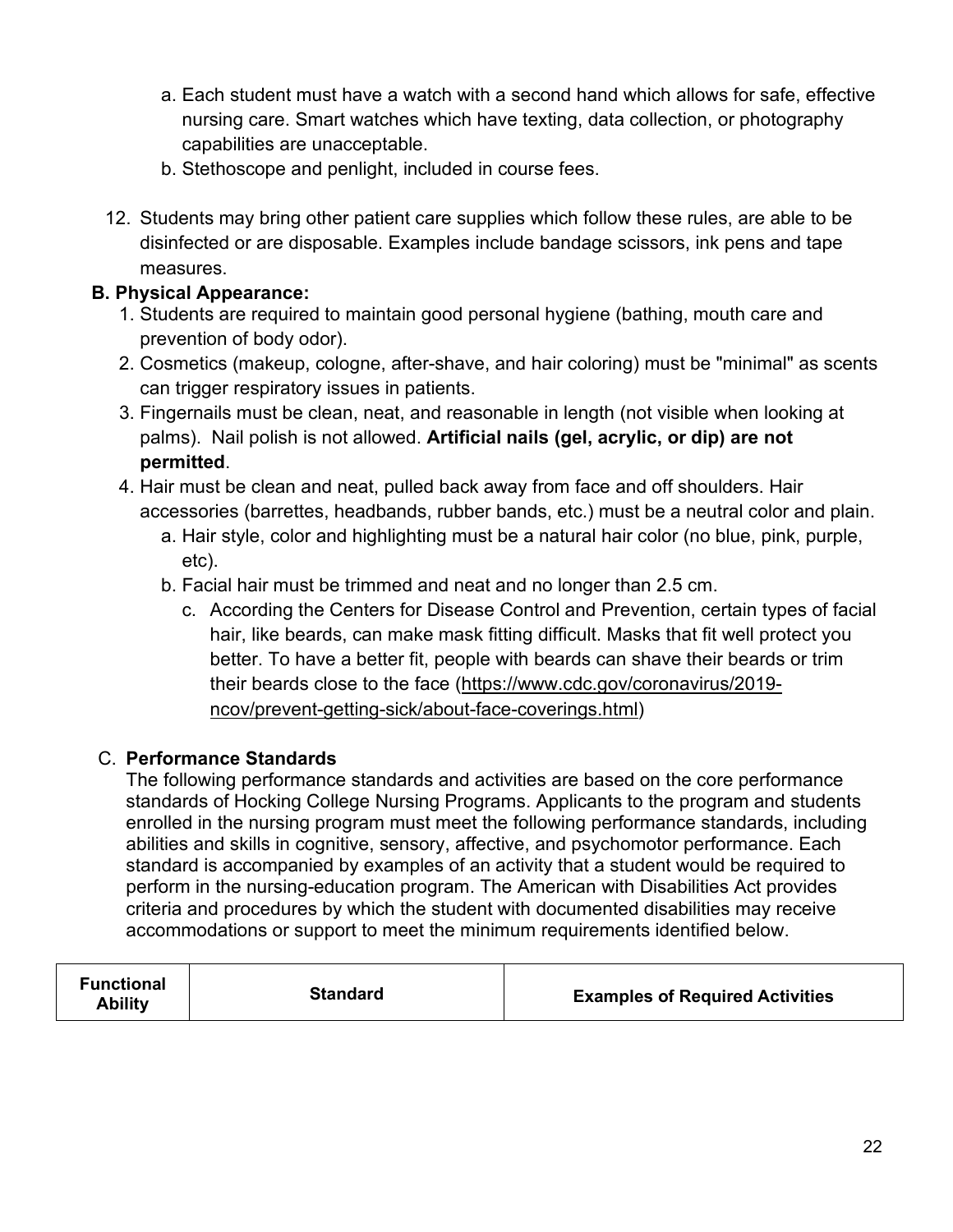| Observation                         | Ability to actively participate in all<br>demonstrations, laboratory exercises,<br>and clinical experiences in the<br>professional program component and<br>to assess him/her for examination,<br>diagnosis, and treatment. Such<br>observations require functional use of<br>visual, auditory, tactile and olfactory<br>perceptions. | Visually discriminate incremental reading on<br>syringes.<br>Read Sphygmomanometers and various other<br>medical equipment.<br>Visually discriminate between different colored<br>objects.<br>Discriminate between auditory stimuli.<br>Perform a comprehensive assessment on patients.         |
|-------------------------------------|---------------------------------------------------------------------------------------------------------------------------------------------------------------------------------------------------------------------------------------------------------------------------------------------------------------------------------------|-------------------------------------------------------------------------------------------------------------------------------------------------------------------------------------------------------------------------------------------------------------------------------------------------|
| <b>Gross Motor</b><br><b>Skills</b> | Gross motor skills sufficient to provide<br>the full range of safe and effective<br>patient-care activities.                                                                                                                                                                                                                          | Move within confined spaces such as treatment<br>room or operating suite.<br>Assist with turning and lifting patients.<br>Administer CPR.                                                                                                                                                       |
| Fine Motor<br><b>Skills</b>         | Fine motor skills sufficient to perform<br>manual psychomotor skills.                                                                                                                                                                                                                                                                 | Pick up and grasp small objects with fingers such<br>as insulin syringe, pills.<br>Perform tracheotomy suctioning.<br>Insert urinary catheter.                                                                                                                                                  |
| Physical<br>Endurance               | Physical stamina sufficient to remain<br>continuously on task for up to a 12-<br>hour clinical shift while<br>standing, sitting, moving, lifting, and<br>bending to perform patient-care<br>activities.                                                                                                                               | Perform client care for an entire length of a clinical<br>experience, 8-12 hours.<br>Walk/stand for extended periods of time.<br>Turn, position, and transfer patients.<br>Manually resuscitate patients in emergency<br>situations according to professional standards.                        |
| Physical<br>Strength                | Physical strength sufficient to<br>perform full range of required<br>patient- care activities.                                                                                                                                                                                                                                        | Push and pull 200 pounds.<br>Transfer/position/lift clients up to 150 pounds with<br>assistance without causing harm to self or others.<br>Lift/move heavy objects from 35-50 pounds.                                                                                                           |
| Mobility                            | Physical ability sufficient to move<br>from room to room and maneuver<br>in small spaces; full range of<br>motion to twist/bend, stoop/squat,<br>reach above shoulders and below<br>waist and move quickly; manual<br>and finger dexterity; and hand-eye<br>coordination to perform nursing<br>activities.                            | Move around in work area and treatment areas.<br>Position oneself in the environment to render care<br>without obstructing the position of other team<br>members or equipment.<br>Stoop, bend, squat, reach overhead as required to<br>deliver care in non-emergent and emergent<br>situations. |
| Hearing                             | Auditory ability sufficient for<br>physical monitoring and<br>assessment of patient health-care<br>needs.                                                                                                                                                                                                                             | Hear normal speaking- level sounds.<br>Hear auscultatory sounds.<br>Hear auditory alarms (monitors, fire alarms, call<br>bells).<br>Hear cries for help.                                                                                                                                        |
| <b>Visual Acuity</b>                | Normal or corrected visual ability<br>sufficient for accurate observation<br>and performance of nursing care.                                                                                                                                                                                                                         | See objects up to 20 feet away.<br>Read calibrations on 1 ml syringe.<br>Assess skin color (cyanosis, pallor).                                                                                                                                                                                  |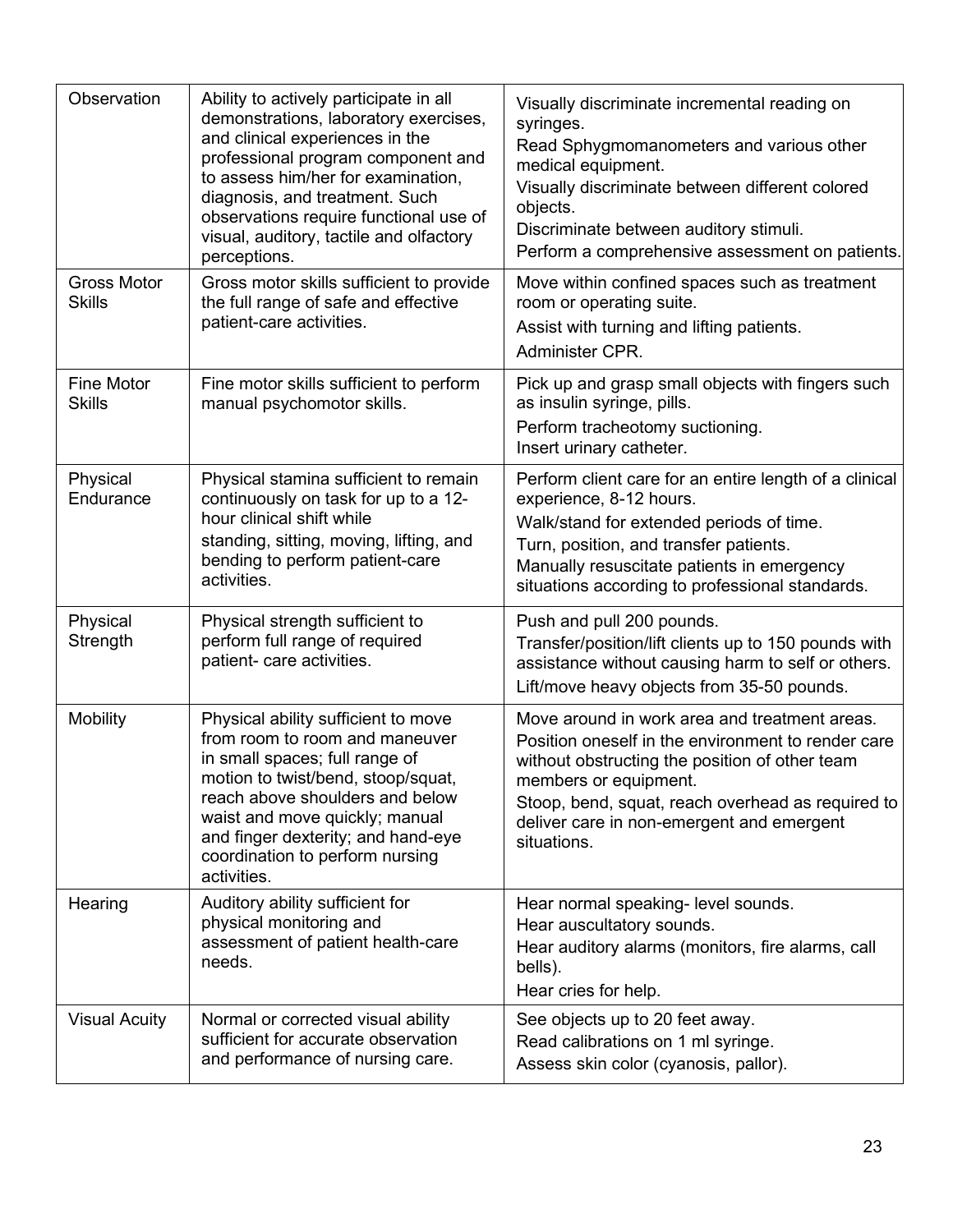| <b>Tactile Sense</b>                           | Tactile ability sufficient for<br>physical monitoring and<br>assessment of health-care needs.                                                                                                                                                                                                                                                                                                                                               | Feel vibrations (pulses).<br>Detect temperature changes.<br>Palpate veins for cannulation.                                                                                                                                                                                                                                                                                                                                                                                                                                                                                                |
|------------------------------------------------|---------------------------------------------------------------------------------------------------------------------------------------------------------------------------------------------------------------------------------------------------------------------------------------------------------------------------------------------------------------------------------------------------------------------------------------------|-------------------------------------------------------------------------------------------------------------------------------------------------------------------------------------------------------------------------------------------------------------------------------------------------------------------------------------------------------------------------------------------------------------------------------------------------------------------------------------------------------------------------------------------------------------------------------------------|
| Smell                                          | Olfactory ability sufficient to detect<br>significant environmental and<br>patient odors.                                                                                                                                                                                                                                                                                                                                                   | Detect odors from patient (foul smelling drainage,<br>alcohol breath).<br>Detect smoke.                                                                                                                                                                                                                                                                                                                                                                                                                                                                                                   |
| Flexibility                                    | <b>Adaptation to Nursing Department</b><br>course-scheduling policy.                                                                                                                                                                                                                                                                                                                                                                        | Make oneself available to work the hours of an<br>assigned schedule that may include any shift and<br>day of the week.                                                                                                                                                                                                                                                                                                                                                                                                                                                                    |
| Conceptual/<br>Spatial<br><b>Abilities</b>     | Conceptual/spatial ability<br>sufficient to comprehend three-<br>dimensional and spatial<br>relationships.                                                                                                                                                                                                                                                                                                                                  | Comprehend spatial relationships in order to<br>properly administer injections, start intravenous<br>lines, assess wounds of varying depths, etc.                                                                                                                                                                                                                                                                                                                                                                                                                                         |
| Cognitive/<br>Quantitative<br><b>Abilities</b> | Reading comprehension skills<br>and mathematical ability enough<br>to understand written documents<br>in English and solve problems<br>involving measurement,<br>calculation, reasoning, analysis,<br>and synthesis.                                                                                                                                                                                                                        | Calculate appropriate medication dosage given<br>specific patient parameters.<br>Analyze and synthesize data to develop a plan of<br>care.<br>Collect data, prioritize needs, and anticipate<br>reactions.<br>Transfer knowledge from one situation to another.<br>Accurately process information on medication<br>container and physicians' orders, monitor and<br>equipment calibrations, printed documents, flow<br>sheets, graphic sheets, medication-administration<br>records, other medical records, and policy and<br>procedures.                                                 |
| Clinical<br>Reasoning                          | Critical-thinking ability for effective<br>clinical reasoning and clinical<br>judgment consistent with the level<br>of educational preparation to<br>reason across time about a<br>patient's changing condition<br>and/or changes in the clinician's<br>understanding.                                                                                                                                                                      | Identify cause/effect relationships in clinical<br>situations.<br>Maintain client's physical and emotional safety.<br>Demonstrate competence in administration of<br>meds, treatments, and procedures.<br>Use scientific method in the development of<br>patient-care plans.<br>Evaluate effectiveness of nursing interventions.                                                                                                                                                                                                                                                          |
| Communication                                  | Communication adeptness<br>sufficient for verbal and written<br>professional interactions.<br>Oral communication skills sufficient to<br>communicate in English with accuracy,<br>clarity and efficiency with patients, their<br>families and other members of the<br>health-care team, including nonverbal<br>communication, such as interpretation<br>of facial expressions, affect and body<br>language.<br>Written communication skills | Explain treatment procedures.<br>Speak clearly and directly.<br>Give verbal directions to or follows verbal<br>directions from other members of the healthcare<br>team and participate in health- care-team<br>discussions of patient care.<br>Elicit and record information about health history,<br>current health state, and responses to treatment<br>from patients or family members.<br>Practice Therapeutic Communication.<br>Convey information to patients and others as<br>necessary to teach, direct, and counsel individuals<br>in an accurate, effective, and timely manner. |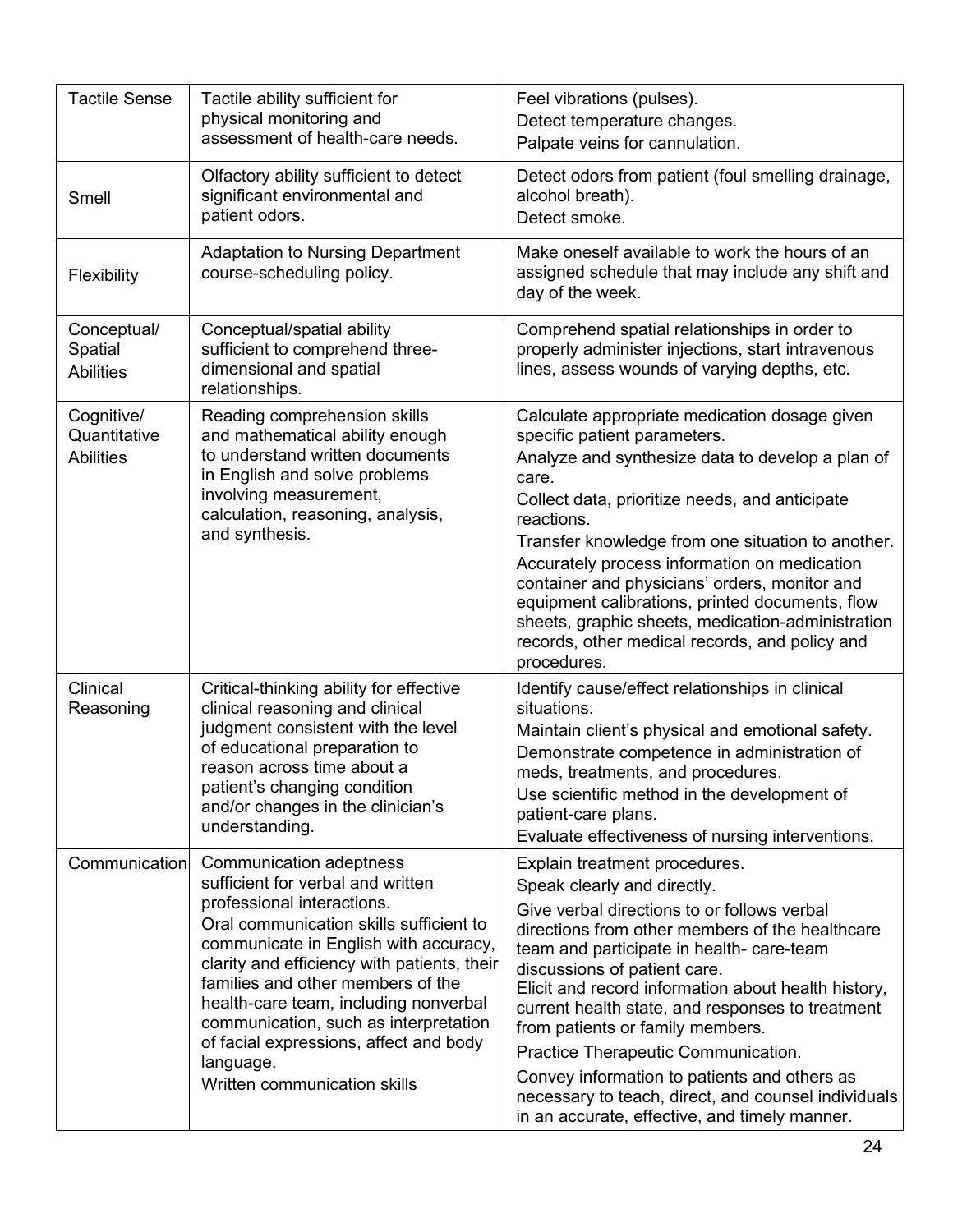|                                                                                                    |                                                                                                                                                                                                                                                                                                                                                                                                                                                                                                                                                                | Communicate effectively with physicians, staff,<br>patients, and patient's family members. Recognize<br>and report critical patient information to other<br>caregivers.                                                                                                                                                                                                                                                                                                                                                                                                                                                                                                                                                                                                                                                                                                                                                                                                                                                                                                                                                       |
|----------------------------------------------------------------------------------------------------|----------------------------------------------------------------------------------------------------------------------------------------------------------------------------------------------------------------------------------------------------------------------------------------------------------------------------------------------------------------------------------------------------------------------------------------------------------------------------------------------------------------------------------------------------------------|-------------------------------------------------------------------------------------------------------------------------------------------------------------------------------------------------------------------------------------------------------------------------------------------------------------------------------------------------------------------------------------------------------------------------------------------------------------------------------------------------------------------------------------------------------------------------------------------------------------------------------------------------------------------------------------------------------------------------------------------------------------------------------------------------------------------------------------------------------------------------------------------------------------------------------------------------------------------------------------------------------------------------------------------------------------------------------------------------------------------------------|
| Emotional/<br><b>Behavioral</b><br>Professional<br>Attitudes and<br>Interpersonal<br><b>Skills</b> | Emotional stability and appropriate<br>behavior sufficient to assume<br>responsibility / accountability for<br>actions.<br>Professional appearance and<br>demeanor; demonstrable ability to<br>communicate with patients,<br>supervisors, and co-workers to achieve<br>a positive and safe work environment.<br>Interpersonal abilities sufficient for<br>interaction with a diverse population of<br>individuals, families, and groups.<br>Ability to follow instructions and safety<br>protocols.<br>Exhibition of honesty and integrity<br>beyond reproach. | Establish rapport with patients, instructors and<br>colleagues.<br>Respect and care for persons whose<br>appearance, condition, beliefs and values may be<br>in conflict with their own.<br>Deliver nursing care regardless of patient's<br>race, ethnicity, age, gender, religion, sexual<br>orientation, or diagnosis.<br>Conduct oneself in a composed, respectful manner<br>in all situations and with all persons.<br>Work with teams and workgroups.<br>Establish and maintain therapeutic boundaries.<br>Demonstrate emotional skills to maintain a calm<br>and professional decorum in an<br>emergency/stressful situation.<br>Exhibit capacity to engage in successful conflict<br>resolution.<br>Engage in peer accountability.<br>Tolerate physically taxing workloads.<br>Demonstrate prompt and safe completion of all<br>patient-care responsibilities.<br>Adapt rapidly to changing environment/stress.<br>Exhibit ethical behaviors and exercise good<br>judgment.<br>Function effectively and respond appropriately<br>during stressful and emergency situations<br>(physically, emotionally, and mentally). |

#### <span id="page-24-0"></span>**MAINTENANCE OF GOOD HEALTH Hawks Center for Well-Being (HCWB)**

- A. Students are financially responsible for seeking healthcare. Neither the college nor the clinical facilities will assume responsibility for:
	- 1. Emergency care.
	- 2. Treatment.
	- 3. Hospitalization.
	- 4. Lab work.
	- 5. Follow-up care after a needle stick or biohazard contamination.
- B. **A physical exam** is required every three years but may be required annually at the discretion of the clinical facility. Students will be required to have a new physical if it has expired. Expenses for immunizations and updated physicals are the responsibility of the student.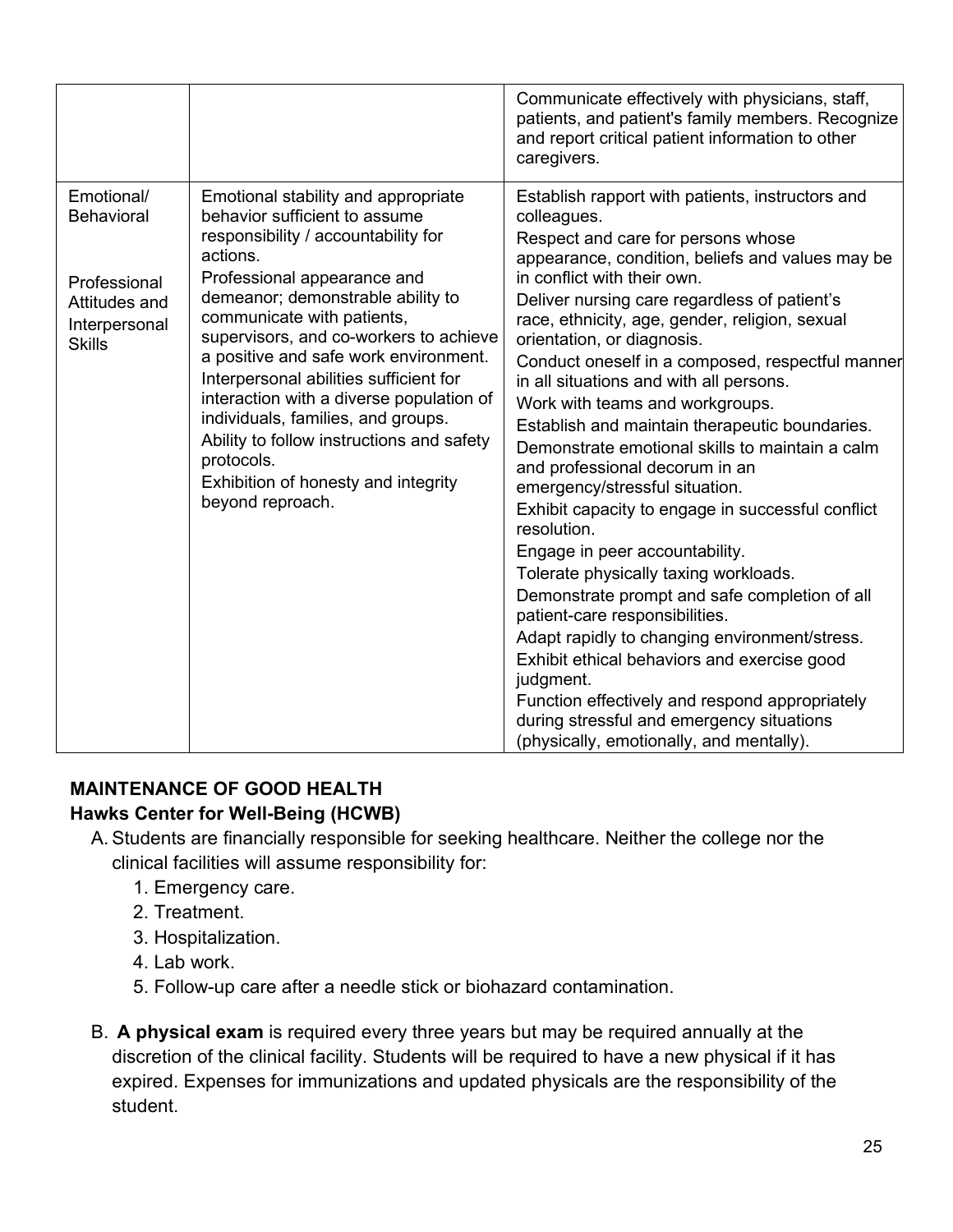The following **immunizations** or positive titers showing immunity are required:

- o MMR (series of two).
- $\circ$  TB is required yearly (this cannot be read by the instructor or anyone in the Hocking College nursing office). If this is the student's first TB testing, the two-step test is required or if it has been more than one year since the last TB test.
- $\circ$  TST or PPD Those responding positively to a TST/PPD must have a negative chest xray prior to giving patient care. Chest x-rays need to be repeated every two years unless symptoms of tuberculosis develop. Students will not be eligible to attend the first day of classes without submitting a completed physical form.
- $\circ$  Hepatitis B Vaccine (series of three) given over six (6) months.
- $\circ$  Tdap (required every ten years)
- $\circ$  Varicella titer showing immunity or vaccination (series of two) are required.
- o FLU SHOT IS REQURED DURING FLU SEASON FOR ALL CLINICAL STUDENTS (the ONLY acceptable excuse for not having a flu shot is documentation from the student's physician or primary care practitioner indicating that the student is allergic to this type of immunization).
- o COVID is a requirement of some clinical facilities, while others accept religious and medical exemptions. Students will not be eligible to attend the clinical without submitting a record of the completed series of vaccine choice, or a letter of exemption.

It is the responsibility of the student to keep their immunizations current. Additional immunizations may be required by individual facilities or when the CDC recommends seasonal immunizations due to infectious diseases.

- C.**Annual drug screen testing** is a nursing program requirement and clinical facility policy. Students of the nursing program are required to have a negative urine drug screen prior to attending the first day of classes and periodically during the program at the discretion of the faculty, instructor, and/or the facility partners. Students will **forfeit** their clinical/theory seat for any of the following reasons: (See Appendix K, Student Drug Testing Process).
	- A positive urine drug screen for controlled substances not disclosed at the time of the drug urine screen.
	- If a student has a positive urine drug screen and disclosed prescribed medications to the Professional Collector, the result will be determined based on the information provided and the Nursing Program Manager or the Clinical Coordinator will be notified.
	- If the student refuses (failure to reply to a required test, failure to complete, or any alteration of the urine) the test will be recorded as a positive test.
	- After two failed drug urine tests a student will no longer be eligible for the nursing program.

Students testing positive will be administratively withdrawn from the current semester and will be responsible for the financial consequences resulting from the administrative withdrawal process. The student may be eligible and considered for admission to the nursing program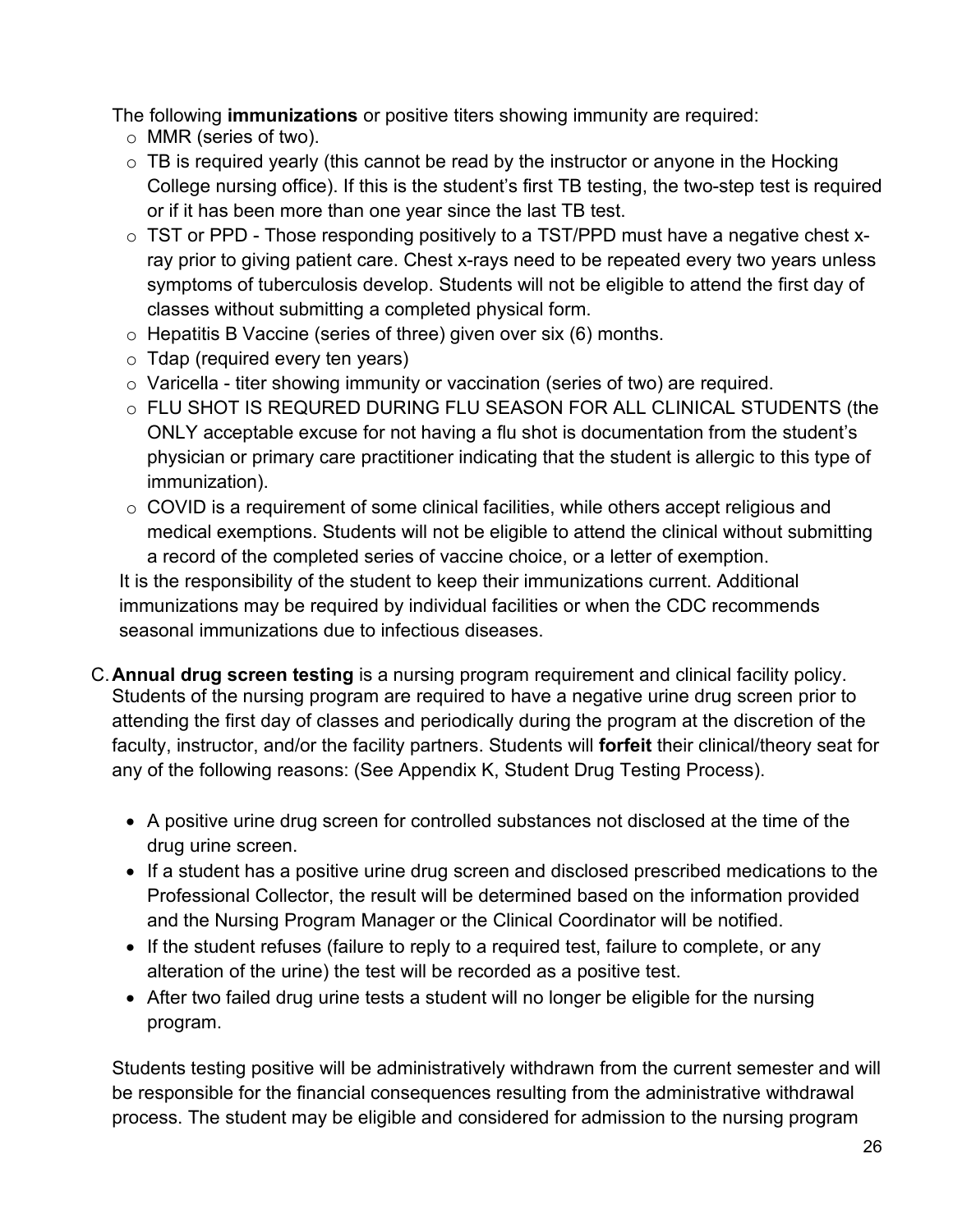after one calendar year. If a second positive and/or adulterated drug screen occurs, the student will not be eligible to be considered for admission to the Hocking College Nursing Program.

Students already in the clinical/theory sequence may be required to submit to a random drug screen at the discretion of the faculty, instructors, and/or clinical facilities. Upon notification, students will have a specified amount of time to present to Hawks Center for Well-Being (HCWB) for collection of the sample. In addition, any nursing instructor may request a urine drug screen given a reasonable cause. "Reasonable cause" exists when a student exhibits behavior that suggests impairment from drug use or when clinical performance or safety is affected. Students will forfeit their clinical/theory seat for any of the following reasons:

- $\circ$  A positive urine drug screen for controlled substances not disclosed at the time of the drug urine screen.
- $\circ$  If the student refuses (failure to reply to a required test, failure to complete, or any alteration of the urine) the test will be recorded as a positive test.
- $\circ$  After two failed drug urine tests a student will no longer be eligible for the nursing program.

Students testing positive will be administratively withdrawn from the current semester and will be responsible for the financial consequences resulting from the administrative withdrawal process. The student is eligible to reapply for admission after one calendar year. If a second positive and/or adulterated drug screen occurs, the student will not be permitted to reapply to the Hocking College Nursing Program.

#### D.**Illness/injury/sudden disability:**

- 1. During clinical hours, illness or injury must be reported at once to the clinical instructor. The clinical instructor is required to report an injury immediately to the Nursing Program Manager and complete a Hocking College Incident Form.
- 2. At least one business day prior to returning to the clinical area following an illness/injury, the student must submit proof from a Health Care Provider they are cleared to return to the nursing program (classroom, lab or clinical) The release must be submitted to the Dean of Allied Health and Nursing.
- 3. Faculty reserve the right to require a health care provider's written statement concerning the student's ability to return to clinical/lab/classroom. The health care provider statement must state that the student can participate in all clinical activities without lifting restrictions.
- 4. The nursing leadership reserves the right to request a physical exam (including drug and alcohol screening) to determine the student's capability to remain in class and/or clinical. The Nursing Program Manager reserves the right to determine whether clinical competencies can be met with given restrictions.
- 5. The faculty and/or instructor reserves the right to send a student home from clinical at their discretion when the student is too ill to function safely. Situations include fever, vomiting, diarrhea, pain, inability to stay awake, mental distress, or other similar health-related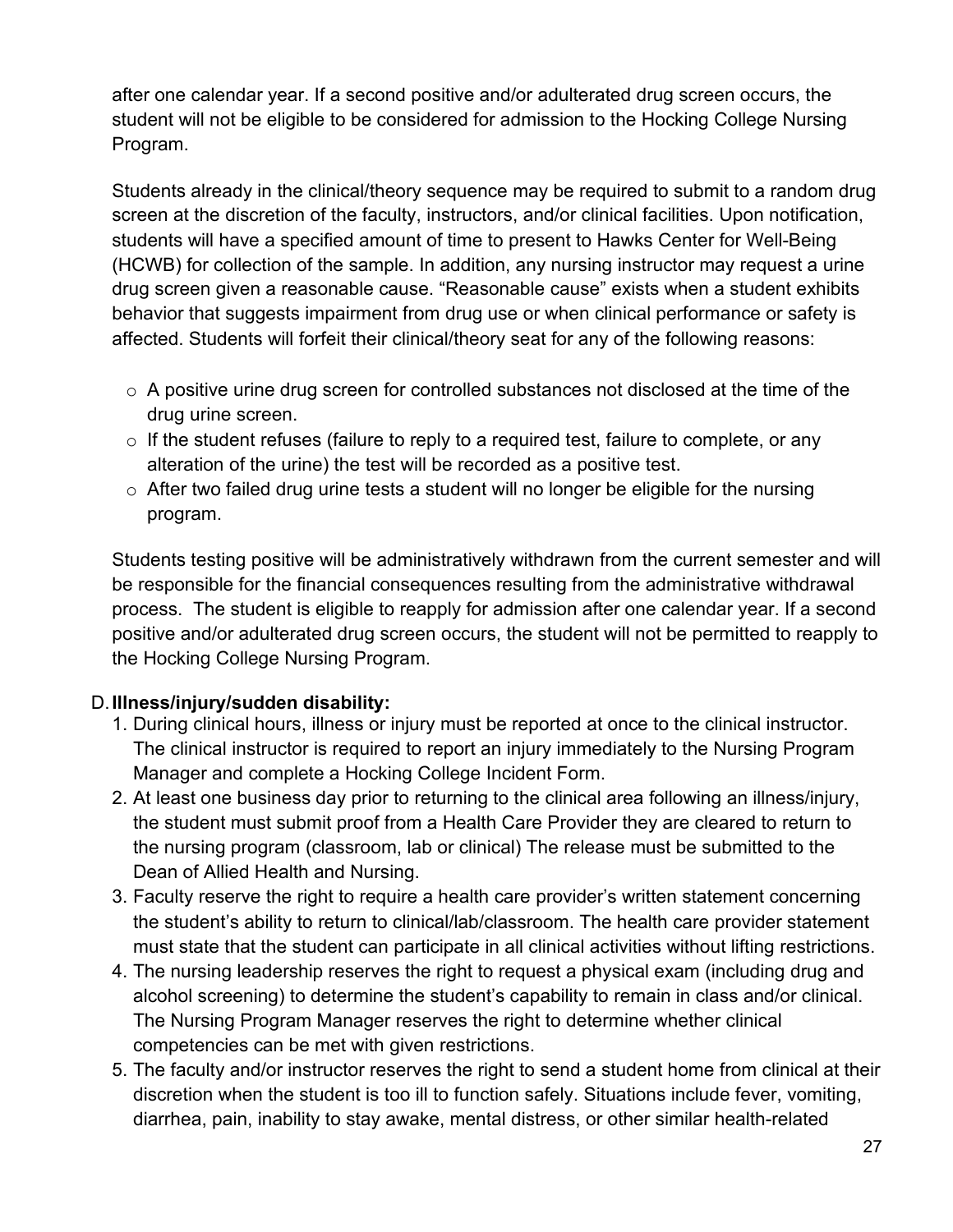problems.

- 6. Pregnancy is considered a state of wellness. Pregnant students who are not experiencing complications during their pregnancy do not need a health care provider's statement to participate in clinical. Pregnant students who have complications must have written permission from their health care provider to participate in clinical without restrictions. Students who are pregnant are encouraged to notify their clinical instructor.
- 7. Health related conditions that may result in temporary limitations in the student's ability to safely function in a clinical situation will require a note from the student's health care provider. The note should state that the student may return to clinical without restrictions. Situations requiring additional documentation include (but are not limited to): physical injury, hospitalization, casts, splints, and back injuries, injuries that interfere with lifting, contagious disease, or other similar health-related conditions. Clinical instructors or the Nursing Program Manager may request documentation. Note some facilities may not allow a student to return to clinical with casts or splints. Hocking College is contractually required to follow the specific guidelines of each facility.

# <span id="page-27-0"></span>**STUDENT HEALTH INSURANCE/COVERAGE**

Hocking College insurance does not cover a student in case of an accident or illness. Students are responsible for providing their own health and accident insurance.

## <span id="page-27-1"></span>**STUDENT LIABILITY INSURANCE**

<span id="page-27-2"></span>The college covers students with liability insurance per contractual agreement with clinical facilities.

## **CLINICAL ASSIGNMENTS**

- 1. The Clinical Placement Manager assigns clinical students to the clinical sites.
- 2. Due to mandatory requirements for facilities, clinical assignments are made in advance, and cannot be changed per student requests.
- 3. Clinical facilities are within a 100-mile radius from the college. Although an attempt is made to keep driving to a minimum, there will be occasions when students will be asked to drive to a clinical location that is not close to their home. Liability for driving rests with the student.
- 4. Approximately equal numbers of students will be assigned to each clinical area.
- 5. Clinical assignments may include weekend/evening hours.
- 6. Facilities have mandatory training requirements for students (e.g. computer training, etc.). Absence for this required training or for clinical orientation will jeopardize the student's clinical position.
- 7. At the end of the semester, if there is a decrease in the number of students progressing to the next semester, reassignments to clinical and/or lab could be made. Students are responsible for checking the college schedule for changes. Students will be notified by telephone, email or mail prior to the beginning of the next semester.
- 8. Out of sequence students will be offered clinical spots based on availability.
- 9. Students who fail a course can submit a "Readmission to Clinical" form on the last day of the term.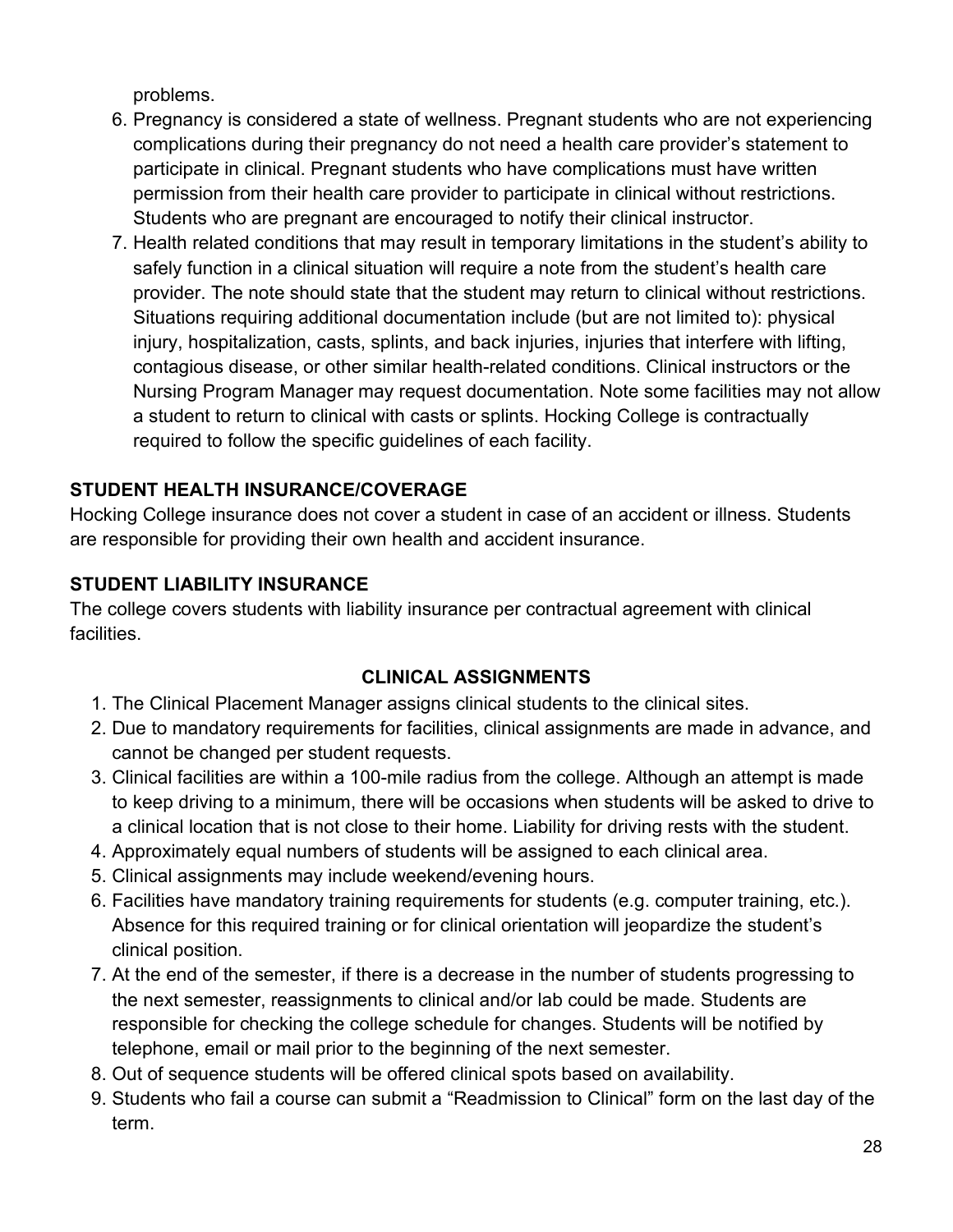#### **10. Out of sequence students are not guaranteed automatic re-entry into the next semester.**

# **GRADING POLICY FOR CLINICAL AND LAB ATTENDANCE**

- <span id="page-28-0"></span>• Absences should be reported to the designated facility or instructor prior to the scheduled experience. Information about how to do this will be provided at the beginning of each semester.
- Absences which interfere with a student's ability to meet the established clinical or sim lab objectives/evaluations are cause for review and may result in a failure of the course.
- Clinical absences must be made up at the convenience of the instructor's schedule, the student will be expected to be flexible with excused make ups.
- Unexcused make-ups are not permitted, and do not have to be granted.
- If a student misses more than one day in NT-1110 and 1120, or two days in NT-2010 and NT-2020, in the RN program or one day for the PN program courses, it will result in a clinical failure (course specific information can be found in the syllabus).
- New Curriculum: If a student misses more than one day in NT-1510, 1530, 2200, 2250, or 2650, in the RN program or one day for the PN program courses, it will result in a failure of the course (course specific information can be found in the syllabus).
- Required clinical hours must be completed prior to the last day of the semester.
- Make-up hours will be arranged with the clinical placement manager and the clinical instructor.
- Clinical tardiness should be reported to the designated facility and instructor prior to the scheduled experience. Information about how to do this will be provided at the beginning of each semester.
- Students that are more than 1 hour late will not be able to meet clinical objectives for the day. The student will be required to make up the clinical day.
- A student may not leave the assigned clinical facility during assigned hours unless directed to do so by the clinical faculty.
- Each student is encouraged to keep a personal record of clinical absences and arrivals/departures.
- **A student will not be allowed to attend clinical if:**
	- $\circ$  Required forms are not completed by the student as requested by the nursing program (e.g., immunizations, drug urine screen, background check, physical exam).
	- o The student is not properly registered for classes and secured financial aid. Registration for classes assures liability insurance coverage; the student is under suspension and/or involved in any pending judiciary review.
	- $\circ$  The student has any physical or mental limitations documented by a health care provider.
	- $\circ$  The student is impaired through the use of drugs or alcohol. Random drug testing may be requested by the leadership for the nursing program, clinical faculty, or clinical facility.
	- $\circ$  The student does not have a current CPR card.
	- $\circ$  The student does not have the results of the BCI and FBI background check before starting clinical.
	- $\circ$  The student does not comply with turning in required clinical documentation by deadline date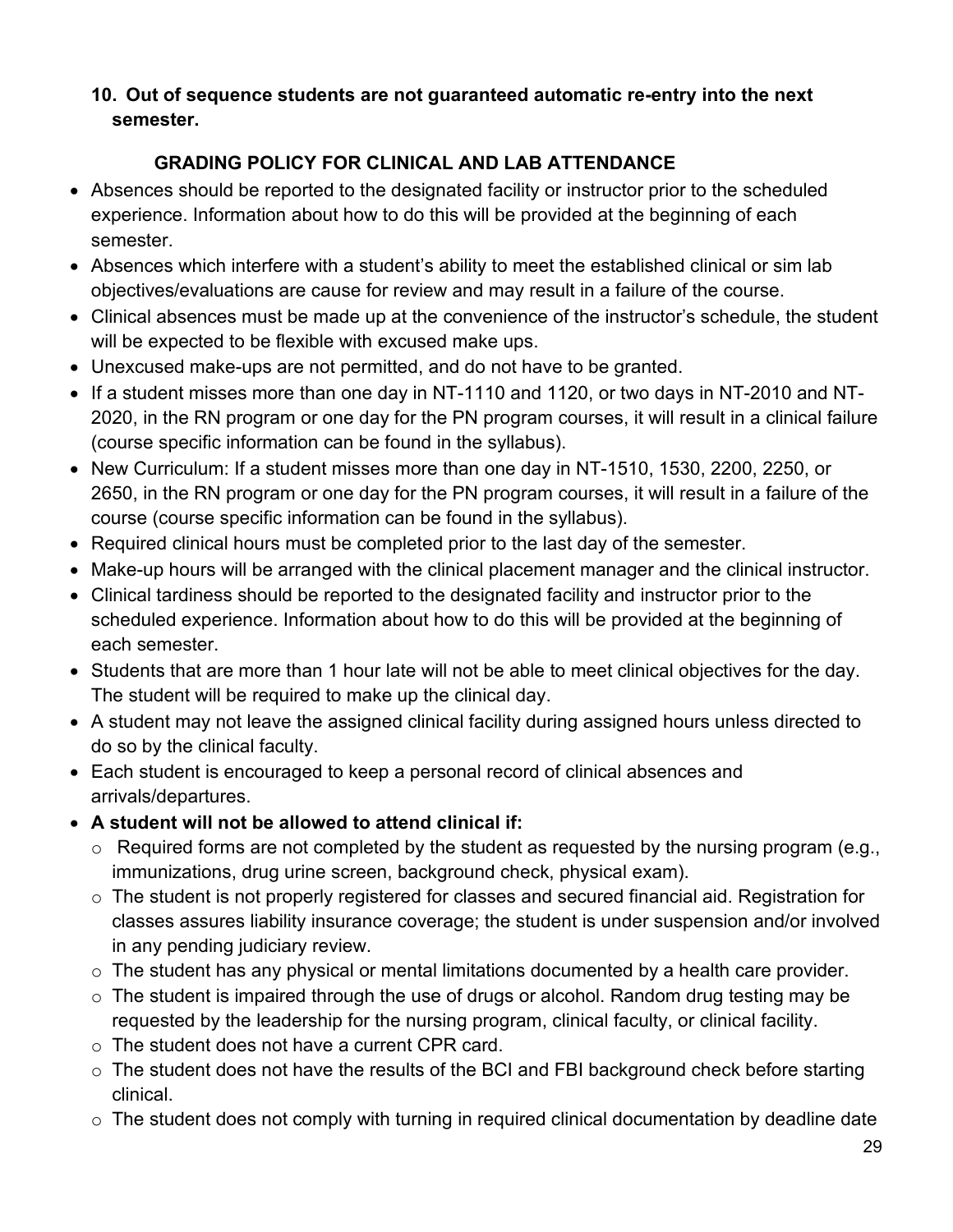provided by the Clinical Placement Manager. Clinical facility sites may require submission of clinical documentation to their facilities  $6 - 8$  weeks prior to attending clinical rotation. It will be the responsibility of the student to remain current in all required health/clinical required documentation. This especially applies to any out-of-sequence students who may be offered clinical placement on short notice/acceptance timeframes. If the student is out-of-sequence and is offered clinical placement for any semester and required clinical documentation is not current or complete, the student's place may be forfeited and the clinical opportunity given to another student. Students will receive a U if already in clinical and not completed by the deadline.

 $\circ$  The presence of a positive criminal background check record could jeopardize the student's eligibility for clinical placement and eligibility for Ohio Board of Nursing Licensure Examination. Hospitals and other medical facilities may not authorize individuals to participate in the clinical instruction necessary to complete a program based on criminal history. Any charges incurred during the student's time at Hocking College must be reported to the Nursing Department immediately. Any student who does not notify the Nursing Department may be dismissed from the Nursing Program and ineligible to continue. (See Appendix L, Background Check Process/Advising Form).

## <span id="page-29-0"></span>**CLINICAL ATTENDANCE/ABSENCES**

Arriving late or leaving early are both attendance issues.

- 1. If the student is more than 5 minutes late, they will receive an unsatisfactory **(U)** in arrival/departure.
- 2. If the student is more than 1 hour late, they will not be able to meet the clinical objectives for that day and will be required to make up the clinical day at the convenience of the instructor.
- 3. The student will be required to make up missed clinical time.

#### A. **Arrival:**

**No Call/No Show:** A no call/show within 2 hours of the start time WILL result in a clinical failure.

#### **Called in before the start of clinical, but was tardy:**

Arrival/Departure: **U** 

**Called in after the start of clinical, but was tardy:** Called in late but **did** arrive at clinical within one hour.

Arrival/Departure: **U**  Accountability: **0 (zero)**

**B. Early Departure:** Left before the end of the clinical day. Students are not permitted to leave clinical early unless a family emergency occurs, at that time students must notify the clinical instructor and plan to make up the time missed prior to the semester end

Arrival/Departure: **U**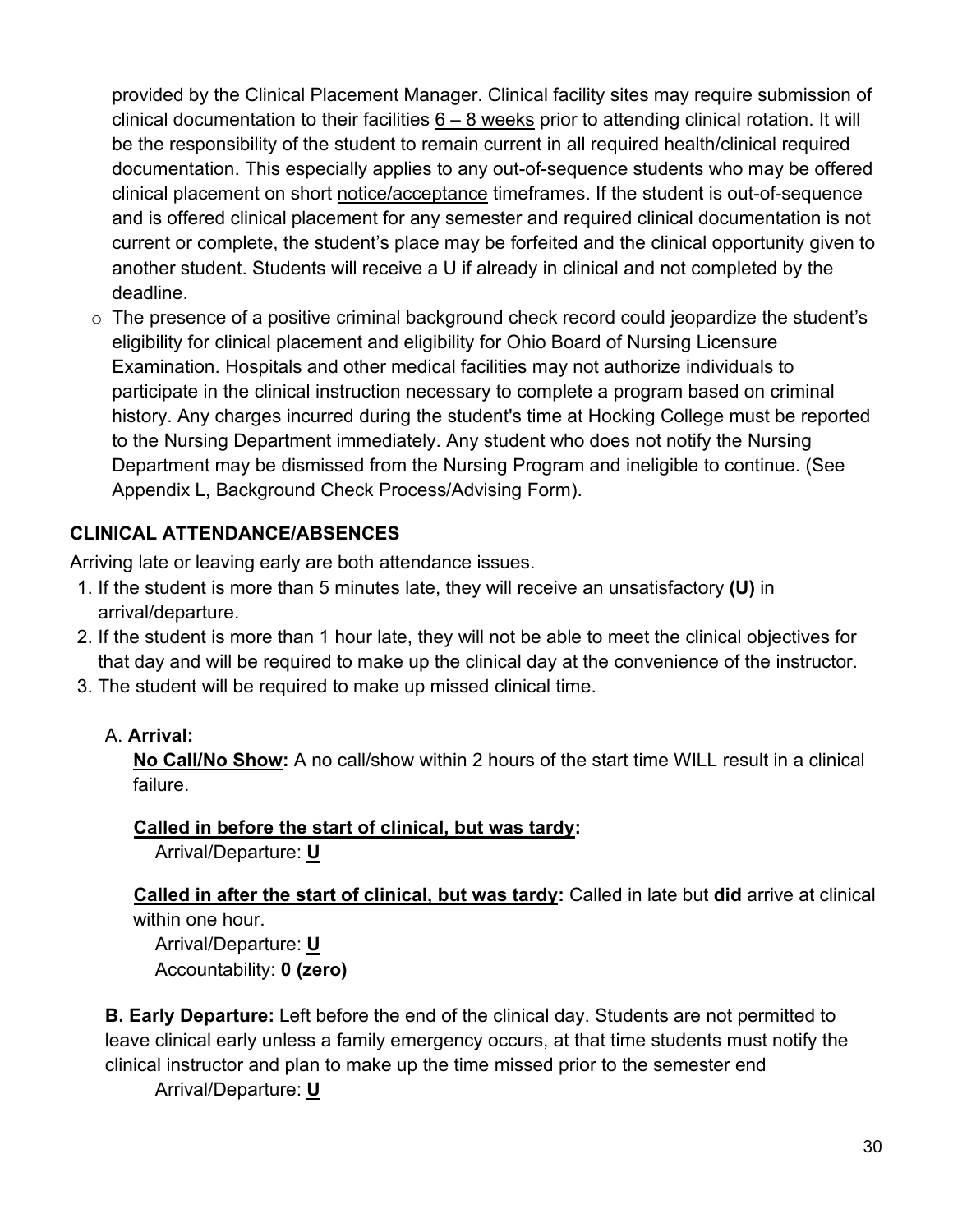## <span id="page-30-0"></span>**ADVERSE WEATHER CONDITIONS/CLINICAL CANCELLATION**

Refer to Hocking College [Snow Emergency Procedure](https://f.hubspotusercontent10.net/hubfs/2446169/Internal%20Docs%20(Website)/Administrative%20Procedures/Snow%20Emergency%20Procedure%20-%20January%2012%202022%20FINAL.pdf?utm_campaign=Internal%20Communications&utm_medium=email&_hsmi=201221000&_hsenc=p2ANqtz-_bnQYB8OkHTR-_NRE7B2S9r7rKFooM-ePxmcfwUfYthGM_3LADuPxz7U_49T4zhmOP3qG3P-KQIpE4b9dFcI6aFtPcFw&utm_content=201221000&utm_source=hs_email) for the updated information.

- 1. Whether Hocking College announces that the classes are cancelled or not, students and faculty are reminded to make individual determinations as to the safety of travel.
- 2. Clinical instructors, after personally assessing road conditions, may call a two-hour delay in the start of clinical. Students must be notified by the clinical instructor using the calling tree or other means of communication as determined by each clinical group and the clinical units must be notified. The time missed must be made up during the semester.
- 3. Clinical instructors who personally assess road conditions and feel they are unsafe must call the Dean of Allied Health and Nursing regarding action. Clinical instructors cannot cancel clinical based on adverse weather conditions.
- 4. If a clinical is cancelled due to adverse weather, the time must be made up in order to meet program outcomes in accordance with Ohio Board of Nursing regulations. This time may be made up in the clinical setting, simulation lab, or through virtual clinical experiences with the clinical instructor but must be approved by the lead instructor.

# <span id="page-30-1"></span>**EVALUATION**

- A. Nursing Clinical/Lab experience courses are a part of theory.
	- 1. **To successfully complete the theory/skills lab/clinical courses, the student must pass all three components.** If the student is unsuccessful in any of the course components, the student will receive a failing grade for the semester. If a student is repeating a semester, all course components must be repeated together.
	- 2. Clinical and skills lab will be graded satisfactory **(S)** or unsatisfactory **(U)**.
	- 3. Each student will be evaluated in writing including a mid-term and end of the semester evaluation.
- B. Clinical experience is a very important component of the nursing program and meeting the program outcomes. Therefore, students are required to attend all assigned clinical days.
	- 1. Students who miss a clinical day will be required to attend the clinical make-up day **which could include simulation**.
	- 2. **Unsatisfactory clinical days cannot be made up**.
	- 3. **No Call/No Show:** A no call/show within 2 hours of the start time WILL result in a clinical failure.
- C. To receive a satisfactory (S) grade for clinical, the student must:
	- 1. Meet the objectives of the course daily:
		- (a). A score is recorded for each objective that is evaluated during the day.
		- (b). The score for the objectives is averaged on a daily basis.
		- (c). A satisfactory day is recorded if the average score for the day is 2.0 or above. There is no rounding of clinical grades.
		- (d). An unsatisfactory (U) day is recorded if the average score is below 2.0. After the 1st (U) day, the student must meet with the clinical instructor to discuss areas of concern. After the 2nd (U) day, the student must meet with the lead and clinical instructor to develop a remediation plan for success.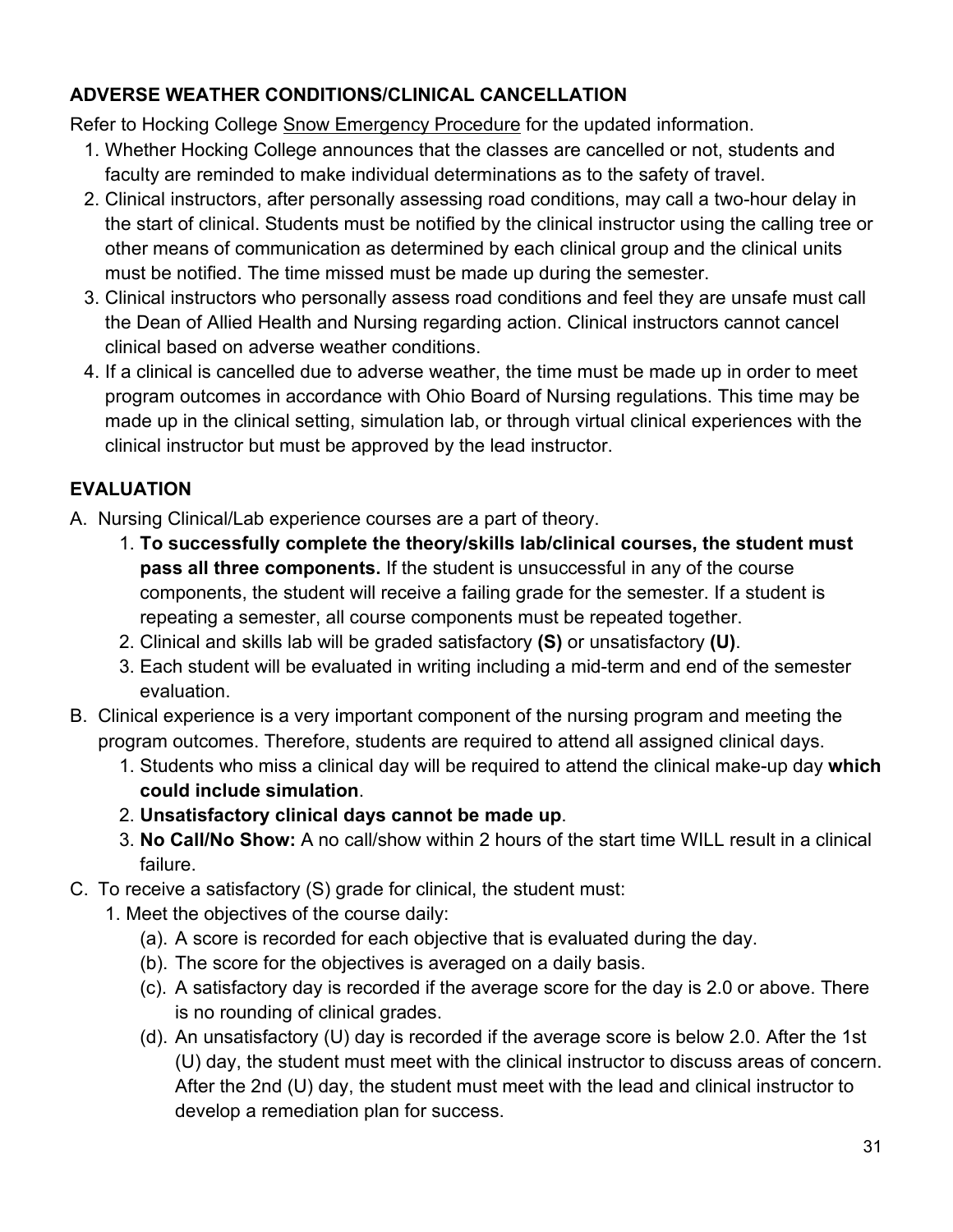- (e). A student who earns three unsatisfactory (U) days during the semester will receive an unsatisfactory grade for the course resulting in a failure.
- 2. Consistently meet each ability throughout the clinical. Clinical scores are averaged both vertically and horizontally. Daily scores are averaged vertically. Mid-term and final scores are averaged horizontally. A student will fail clinically if the average of the scores for a horizontal category is below 2.0 at the end of the clinical. There is no rounding of clinical grades.
- 3. Demonstrate competence in pharmacology mathematics.
- D. Nursing theory, lab, and the clinical experience are considered once course and students must be successful in all 3 components of the course to progress. (See Appendix D, Lab Remediation Procedure).

**Note**: Any incidences of unprofessional behavior will result in an additional U for the week and the student will be required to meet with the lead instructor and nursing administrator. See course syllabus.

# **The final grade for clinical is designated as Satisfactory (S) or Unsatisfactory (U).**

To receive a satisfactory (S) grade for clinical, the student must:

- 1. Meet the outcomes of the course daily.
	- A score is recorded for each outcome that is evaluated during the day.
	- $\Box$  The scores are averaged daily.
	- $\Box$  A satisfactory day is recorded if the average score for the day is two (2) or above.
	- $\Box$  An unsatisfactory day is recorded if the average score is below two (2).
- 2. Earn less than **three** unsatisfactory days during the semester, or the student will receive an unsatisfactory grade for the course.

The following areas listed under Professional Behavior on the clinical evaluation tool will be evaluated as an "S" for satisfactory or a "U" for unsatisfactory. A student who earns more than one (1) unsatisfactory scores in each of these areas on the clinical evaluation form will receive an unsatisfactory grade and will result in a failure for the course.

- **Appearance** Students must comply with the Nursing Program Handbook guidelines.
- **Arrival/ Departure** Please refer to the arrival/departure policy.
- **Written work** Guidelines for completion must be followed. Work must be submitted by due date.
- 3. Read and review clinical evaluations weekly. Each entry must be signed/initialed. Discussion about clinical progress with the clinical instructor is invited.

# <span id="page-31-0"></span>**COLLEGE AND AFFILIATING AGENCY GUIDELINES**

Professional conduct is expected of each nursing student. Guidelines regarding behavior including offenses and sanctions can be found under the "Student Code of Conduct" on the Hocking College website (www.hocking.edu). Each student is responsible for reading, understanding and abiding by this information.

Some additional guidelines for professional conduct for nursing students include: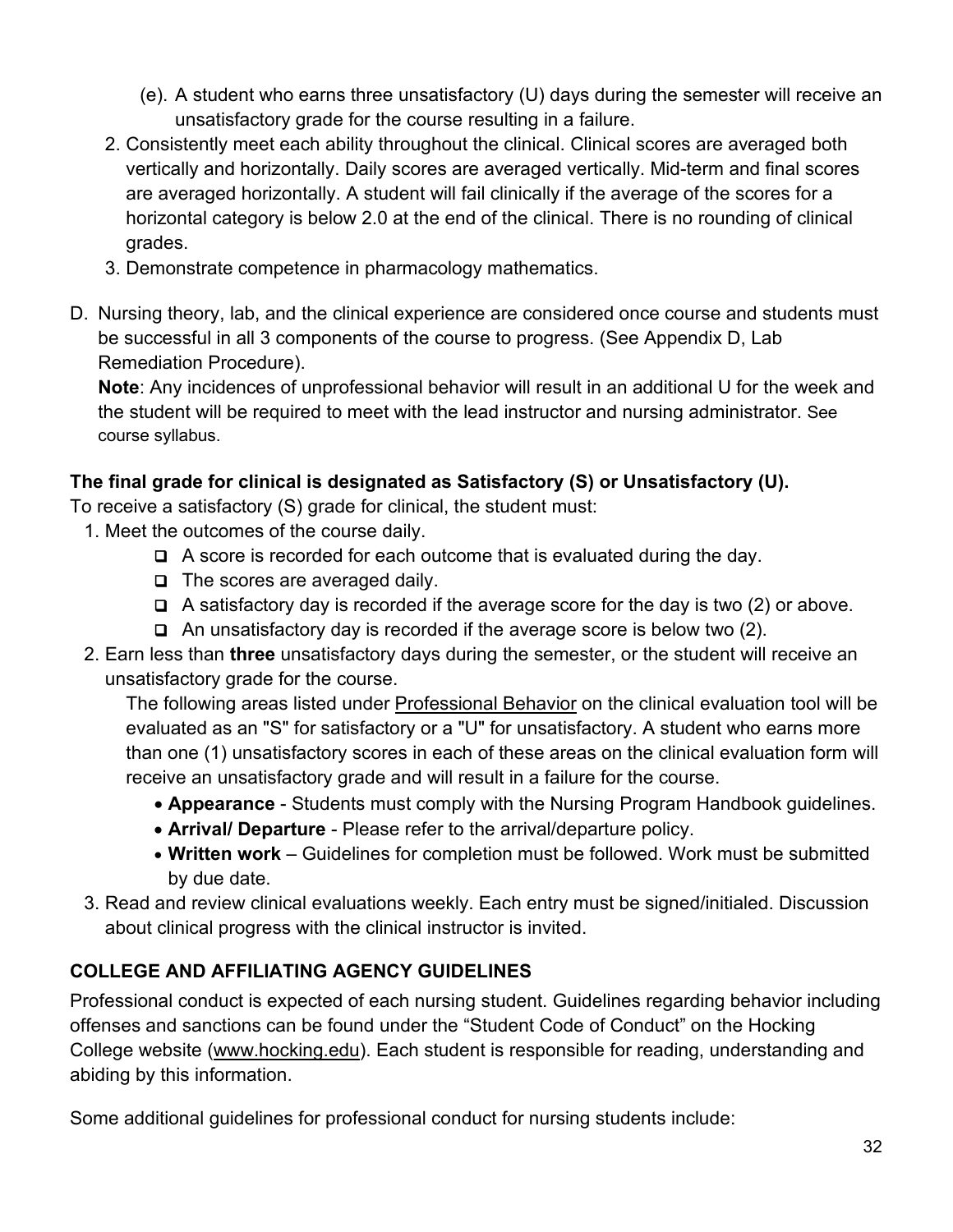- A. Students may not post or communicate any patient-related information or information which may potentially identify a particular patient. Removal of the patient's name does not solve this problem – inclusion of gender, age, race, diagnosis, etc. may still allow the reader to recognize the identity of a specific individual. Violation of this requirement will result in disciplinary action up to and including dismissal from the program, as well as other liability for violation of HIPPA (the Health Insurance Privacy and Portability Act of 1996). Student nurses may only access patient medical records for which they are providing direct care and are not permitted to access patient medical records identified as **"No Students." Ohio Administrative Code 4723-5-12 (C) requires the following of nursing students:** 
	- 24) A student shall maintain the confidentiality of patient information. The student shall communicate patient information with other members of the health care team for health care purposes only, shall access patient information only for purposes of patient care or for otherwise fulfilling the student's assigned clinical responsibilities, and shall not disseminate patient information for purposes other than patient care or for otherwise fulfilling the student's assigned clinical responsibilities through social media, texting, emailing or any other form of communication.
	- (25) To the maximum extent feasible, identifiable patient health care information shall not be disclosed by a student unless the patient has consented to the disclosure of identifiable patient health care information. A student shall report individually identifiable patient information without written consent in limited circumstances only and in accordance with an authorized law, rule, or other recognized legal authority.
	- (26) For purposes of paragraphs (C)(5), (C)(6), (C)(9), (C) (10), (C) (11) and (C) (12) of this rule, a student shall not use social media, texting, emailing, or other forms of communication with, or about a patient, for non-health care purposes or for purposes other than fulfilling the student's assigned clinical responsibilities.
- (See Appendix I, Student Conduct While Providing Nursing Care). B. Students must adhere to safety rules as set forth by the clinical facilities.
- C.Students are only allowed on affiliating agency premises during authorized times arranged by Clinical Placement Manager.
- D.Students are to remain at the clinical facility until the conclusion of the clinical day (including lunch).
- E. Students must turn off (silencing) cell phones/electronic devices during class and clinical. Cell phones are not allowed during the clinical time and facility policies regarding cell phone use will be enforced by clinical faculty. Cell phone use may result in a failing grade for the course.

If an offense has occurred based on the above guidelines, the student will be counseled in a private conference with the instructor and Nursing Program Manager. The conference will be documented, and the student asked to sign a statement indicating that the offense and action being taken have been discussed with the student. Serious offenses will be referred to judiciaries.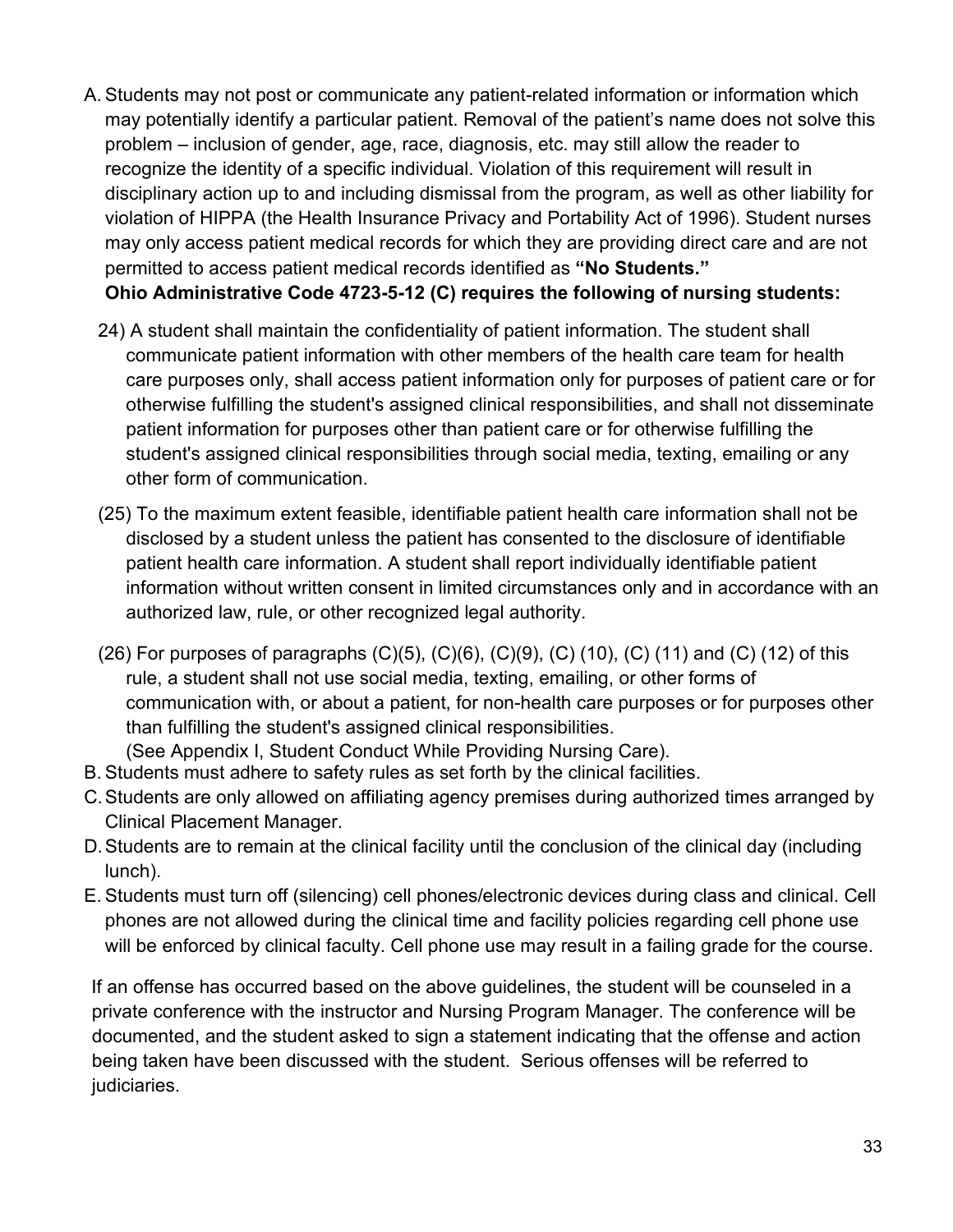The faculty retains the right to immediately remove from the clinical area any student deemed unsafe or unsuitable for the assigned experience. A conference with the student, clinical instructor, course lead instructor, and Nursing Program Manager regarding the situation shall be held and further action determined.

If the student does not agree with the decision or action, he/she may request that the matter be reviewed by the Dean and Associate Dean of Allied Health and Nursing. Further appeal can be requested using the chain of command.

## **HOCKING COLLEGE NURSING PROGRAMS SIMULATION LAB**

#### <span id="page-33-1"></span><span id="page-33-0"></span>**Introduction**

This state of the art simulation laboratory contains realistic adult, pediatric, infant and obstetrics high-fidelity manikins. Each manikin is computer controlled to present a wide array of physiological conditions to provide the student with as close to real life experiences. These scenarios will be recorded to allow faculty to debrief with the students, as well as to allow the students to selfanalyze their performance. Each student is expected to participate and be engaged in all aspects of the laboratory experience.

## <span id="page-33-2"></span>**Simulation Lab Mission**

**The Hocking College Nursing Program's** mission is to provide and promote a safe environment for experiential learning utilizing simulation. The Simulation Lab will provide a dedicated environment for students to learn strategies that will enhance patient safety and the quality of health care through the use of simulation technology. Simulation is used for practicing the application of appropriate skills; critical thinking/clinical reasoning; ethical decision making; clear communication skills; cultural sensitivity awareness; and professionalism at the student level in the program.

## <span id="page-33-3"></span>**Simulation Lab Vision**

The goal is to provide cutting-edge, high quality clinical training in realistic settings to students, to ultimately improve future patient outcomes and safety through evidence-based practice and hands-on high fidelity simulation. Secondly, to provide education that stimulates clinical reasoning, critical thinking, and psychomotor competence in an innovative setting.

# <span id="page-33-4"></span>**What is Simulation?**

Simulation is an attempt at replicating reality. In healthcare education, simulation tries to replicate some or nearly all of the essential aspects of a clinical environment so that the situation may be more readily understood and managed when it occurs in clinical practice. The simulation lab environment allows students to participate in life-like situations. Simulation can also be used as a teaching method to help assess a student's skill acquisition. Simulating real-life experiences for students in a safe environment is conducive for developing critical thinking, clinical reasoning, and clinical judgment skills. Practicing in such an environment will increase the probability that those skills will be used in the real-world setting.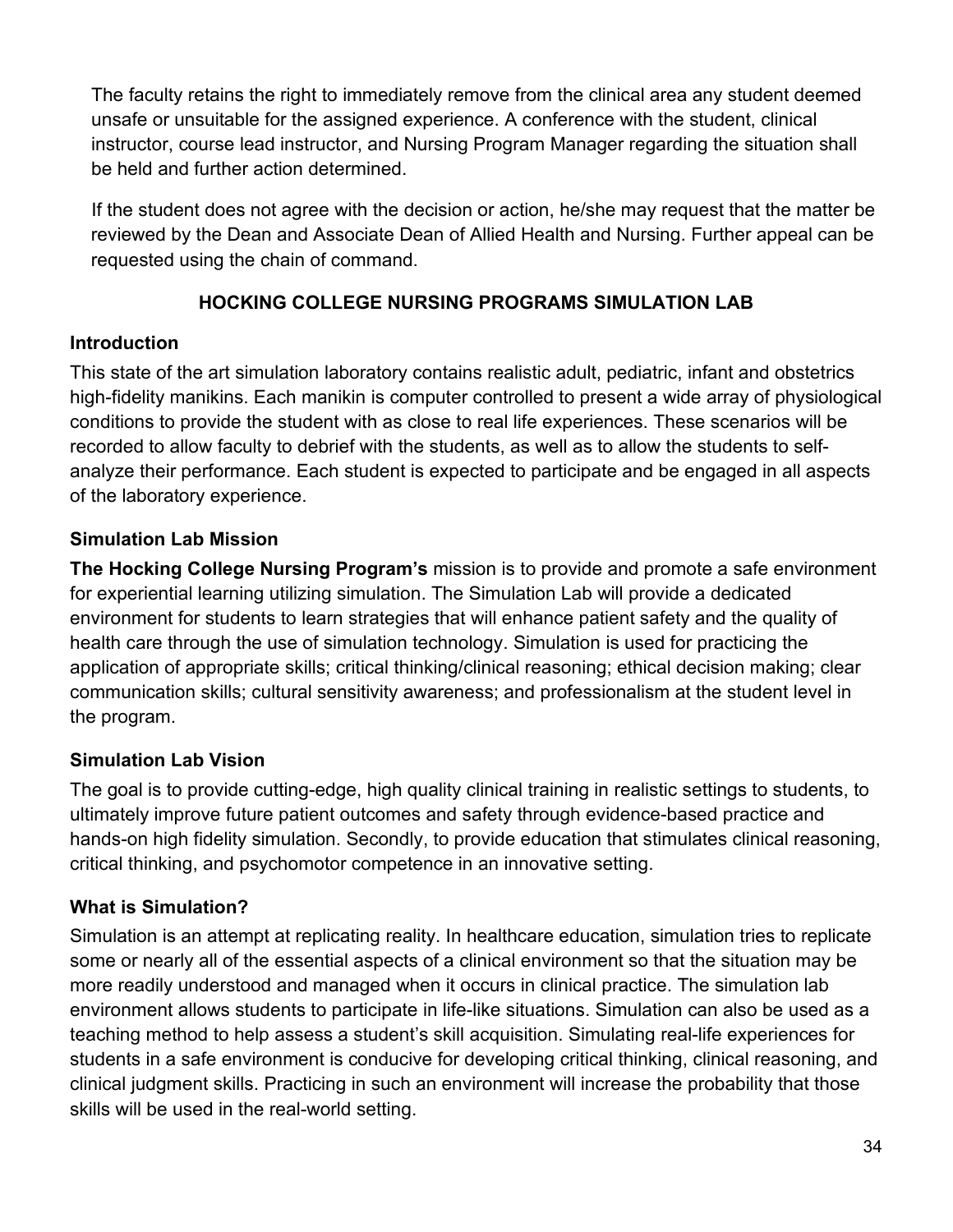#### <span id="page-34-0"></span>**Simulation Scenarios**

Simulating case scenarios involves active participation for all students. All students and faculty will adhere to the simulation lab rules (see attached). Manikins are to be used with respect and treated as if they were live patients. The simulation lab is a learning environment. Students involved in simulated scenarios should have everyone's respect and attention. Situations simulated in the lab are to be used as a learning tool and no discussion of the actions of students should take place outside of the lab. A prebriefing and debriefing session will be provided for all simulation experiences. After the debriefing session, the student should fill out an evaluation form to give them the opportunity to reflect on the scenario and to provide constructive criticism for further enhancement of the simulation.

# <span id="page-34-1"></span>**Faculty Roles**

The simulated scenarios are designed so that students learn to think critically. Students should be allowed to complete their scenario regardless of the outcome with little to no direction from the faculty. It is during the debriefing that faculty will provide input with regards to the students' performance and affective behavior.

## <span id="page-34-2"></span>**Prebriefing**

Prebriefing is an educator designed phase of simulation that is implemented at a designated time prior to the 'hands-on' scenario and includes both orientation tasks and learner engagement activities that will enhance learner satisfaction, participation, and effectiveness of the simulation experience

# <span id="page-34-3"></span>**Debriefing**

The debriefing session involves immediate feedback and a reflective critical thinking analysis and communication tool for participants of the simulation exercise. The purpose of the debriefing assessment provides an intense post conference and active evaluation process driven by instructors and peers. The focus of the debriefing should be on positive aspects and should allow the student to answer critical thinking questions. The instructor will conduct the debriefing using video review or other techniques to facilitate a favorable post-simulation exchange.

## <span id="page-34-4"></span>**Scheduling of Laboratory**

Staff, Faculty, and Instructors shall contact via email the Simulation Lab Coordinator, two weeks prior to the requested dates. Requests via phone are discouraged. Every attempt shall be made to fulfill requests however those students that have a required hourly mandate and or skill validation shall receive priority. A log will be maintained for the purpose of review to better coordinate resources. Along with requesting time in the lab the faculty member may choose the appropriate scenario that covers the desired objectives. It is imperative that the faculty member reviews the requested scenario and the required equipment list prior to the start of the lab session. Faculty should ensure the scenario meets course objectives and outcomes. Deviation from the standard list of equipment may be made at the time of request.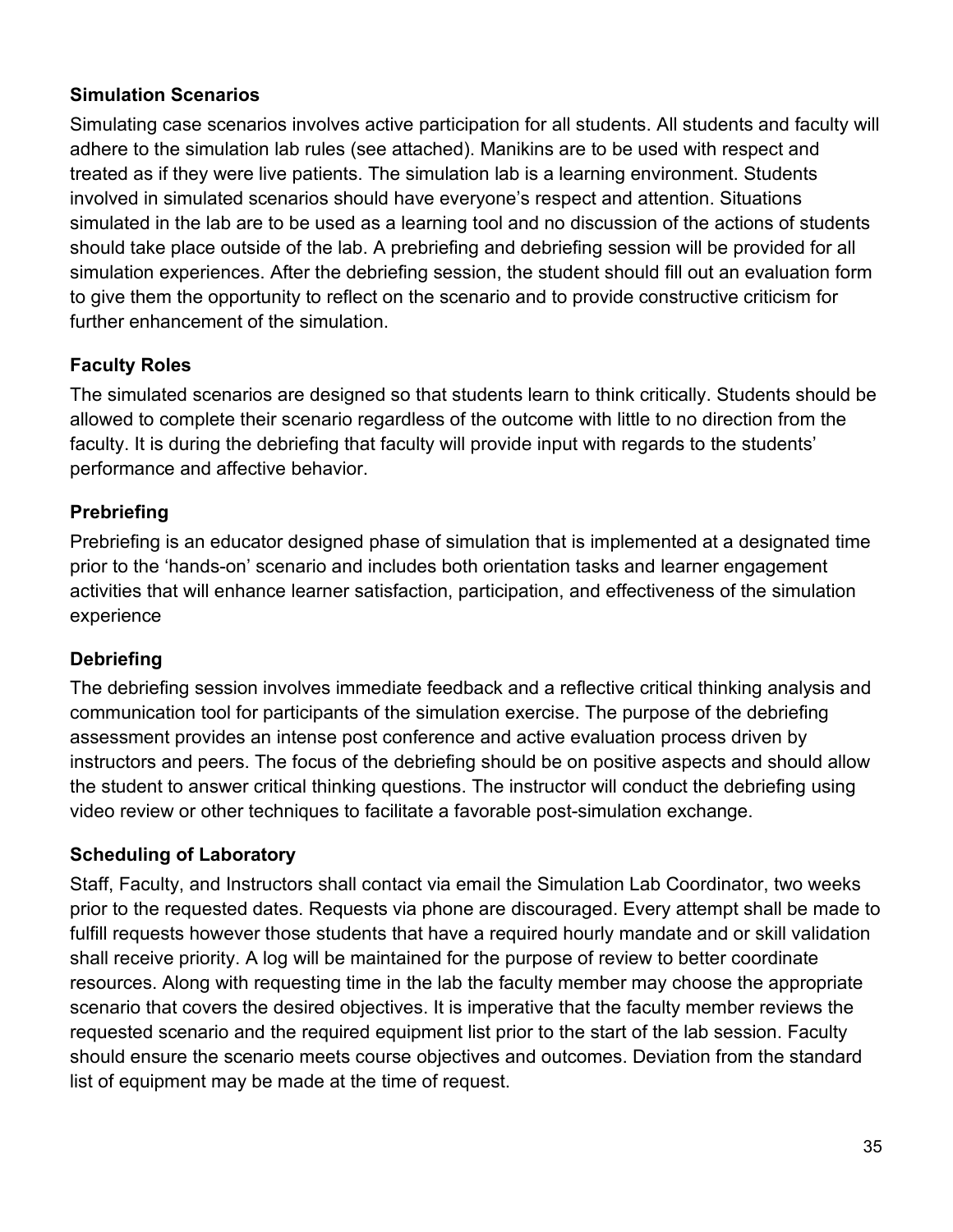## <span id="page-35-0"></span>**Simulation Lab Coordinator**

The Simulation Lab Coordinator will facilitate the learning environment by setting up the scenarios, controlling the manikins remotely, and instruction during the lab experience. This person may be used to troubleshoot any technical issues that may arise.

## <span id="page-35-1"></span>**Equipment**

Every effort has been made to provide each student with state of the art equipment to be used in the occupational environment. It is imperative that faculty orient themselves to this equipment so that the scenario will run smoothly. In the event that a piece of equipment comes up missing or is broken it is the responsibility of the student to report it to the faculty. Below is the list of rules each student must adhere to concerning equipment:

- 1. All students and faculty wanting to use the lab must have proper orientation to the equipment.
- 2. The doors of the simulation lab will be locked at all times.
- 3. Any student wishing to use the lab must notify the Simulation Lab Coordinator and sign in via SimCapture.
- 4. When working with the manikins, students must perform hand hygiene and wear gloves as with a live patient.
- 5. Supplies and equipment must not be taken out of the lab unless authorized by the Simulation Lab Coordinator and signed out by an instructor.
- 6. Equipment should be disposed of appropriately. (sharp's containers, biohazard trash containers)
- 7. Computers and video equipment are for class purposes only.
- 8. Students will have proper orientation to the crash cart and the defibrillator.
- 9. There may come a time that equipment might get broken or become missing. It is your responsibility, as a member of Hocking College, to report it to an instructor and or Simulation Lab Coordinator. If the equipment is maliciously damaged, the student will be responsible for replacement of said equipment and could be dismissed from the program.
- 10.At the end of the scenario, students must return all equipment and supplies to the proper locations. Any soiled linens will be switched out for clean ones by the students. The students will then clean the simulator's skin with water and a soap solution approved by the manufacturer.
- 11.Beds should be remade and left in the lowest position with the bed rails up.

## <span id="page-35-2"></span>**Confidentiality**

In order to preserve the realism of the scenarios used in the simulation lab and to provide an equitable learning experience for each student, all persons using the lab will be required to sign a confidentiality agreement (see attached copy of confidentiality agreement). The scenarios are not to be discussed outside of the simulation and debriefing sessions. This is to protect the value of the experience for those who will eventually take part in the clinical scenarios. If the student does so, it is considered cheating and the student will face disciplinary action outlined in Hocking College Student Handbook. Because every simulation has the possibility of being recorded,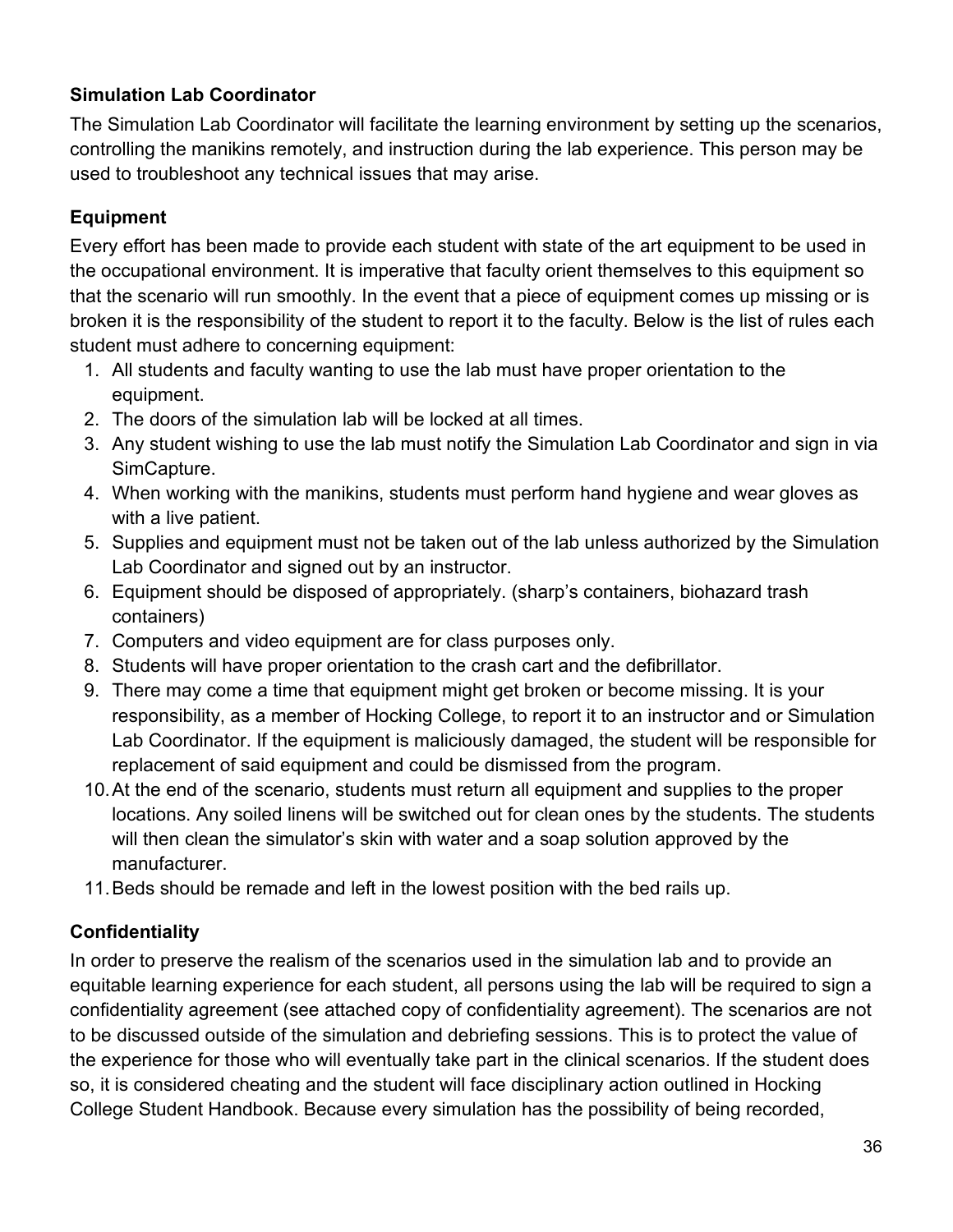manikin accessibility will be treated like a real patient. Students are expected to uphold all requirements of the Health Insurance Portability and Accountability Act (HIPAA) and any other federal or state laws requiring confidentiality. Students agree to report any violations to the faculty or instructor.

# **Conduct**

Students shall approach all simulators and standardized patients as if they were in a clinical setting. Students will not only be measured on their clinical judgment and application of required skills but also on their ability to show empathy, respect, integrity, professionalism, therapeutic communication and diplomacy towards everyone involved in the learning environment. At no time shall a student behave in a manner that disrupts the other students' learning environment. It is imperative that participants remember that all interactions with the manikin and other participants are being recorded for further review by your faculty and fellow students.

# *Any viewing or publication outside of the classroom, such as posting on YouTube or other social media sites, is unacceptable and unethical and will result in disciplinary action from the individual's program.*

# **Student Conduct/Behavior**

- 1. All users of the simulation lab's space must act in a manner that does not disturb the academic activities occurring in the lab.
- 2. No lab user shall infringe upon the privacy, rights, privileges, health, or safety of other lab users.
- 3. All faculty, staff and students must complete orientation prior to using the equipment.
- 4. No eating or drinking is allowed in the Lab.
- 5. Use of the computers is restricted to assigned classroom work and not for personal use.
- 6. Do not use the equipment for any purpose other than specified; anyone who fails to comply with this request will be asked to leave the lab.
- 7. Any equipment malfunction or abuse must be reported to the Simulation Lab Coordinator immediately.
- 8. Adherence to the dress code is expected. You must be in proper uniform to participate in any activity in the simulation lab.
- 9. All beds should be lowered to the ground with the bed rails up after each use. Linens should be properly placed back on the manikin after each use as if caring for a real patient.
- 10.Do not remove the manikin from the bed unless instructed to do so.
- 11.Smoking is prohibited in the simulation lab.
- 12.All electronics including cell phones, tablets, cameras, camera phones, and voice/video recordings are prohibited during simulations.
- 13.Do not disconnect or move the patient simulators.
- 14.All patient simulators are operated by trained faculty or staff. Students cannot operate the patient simulators.
- 15.Remember that even though you are in a simulated environment you are to conduct yourself as if you were at a clinical site.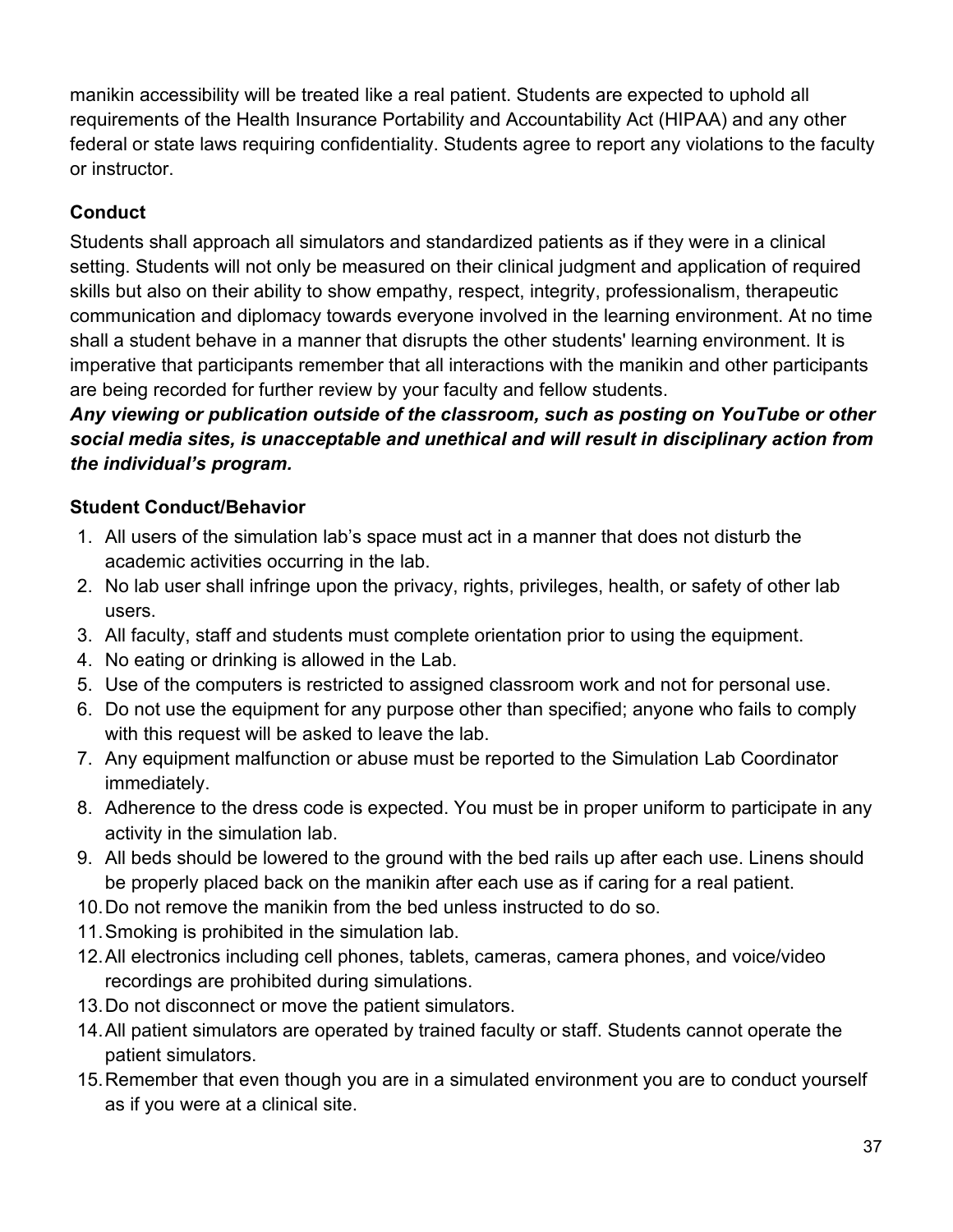16.All patient simulators are to be treated as actual patients at all times.

## **Dress Code**

Students participating in simulation experiences are expected to follow clinical dress code and to wear proper clinical attire reflecting their program of study. This is to promote a sense of realism and to help evaluate the students' affective domain. It is the responsibility of the instructor to strictly enforce the dress code. It is required that faculty set the example for their students in this learning environment.

## **Infection Control**

Participants in simulated scenarios need to be mindful of all standard precautions and transmission specific precautions (contact, droplet, airborne). Any piece of equipment that comes in contact with simulated patient body fluids are considered contaminated and need to be handled appropriately. Gloves will be worn with all manikin interaction and non-sterile gloves should be disposed of in non-biohazard trash cans. If a sharps container is full, please inform the simulation lab manager so that it may be replaced.

## **Latex Warning**

Students and faculty need to know that some of the equipment in the Simulation Lab contains latex. Those with a known sensitivity/allergy to latex need to contact the Simulation Lab Coordinator. Every effort will be made to replace equipment with latex-free substitutions. All users who suffer from latex allergies should take precautions while using or handling the latex parts by wearing non-latex gloves.

## **"Clean" Needle Stick Guidelines**

In accordance with the Center for Disease Control (CDC) all sharps are to be handled safely and disposed of properly. In the event of a "clean" needle stick, the lab faculty should be notified immediately, so first aid can be provided. The Simulation Lab Coordinator should be notified so that an incident report form can be filled out and reported to Hawks Clinic. Complications from a "clean" needle stick may include: tenderness, minor bleeding or bruising, and infection.

## **Security and Emergencies**

All faculty members are to ensure that lab rooms are secure and safe when using the rooms. Doors should be locked at all times. The Public Safety Department should be notified if the lab rooms will be in use outside of normal campus business hours. It is the responsibility of the faculty and students to be aware of the location of emergency exits on each floor of Davidson Hall. In case of a fire, all persons are expected to evacuate the building and Public Safety needs to be notified immediately at ext. 6591. Fire extinguishers are located throughout each hallway and close to the stairwells of each floor.

# **CONFIDENTIALITY AGREEMENT for the Simulation Lab**

As a student who will use the Simulation Lab, I understand the significance of confidentiality with respect to information concerning simulated patients and fellow students. I will uphold the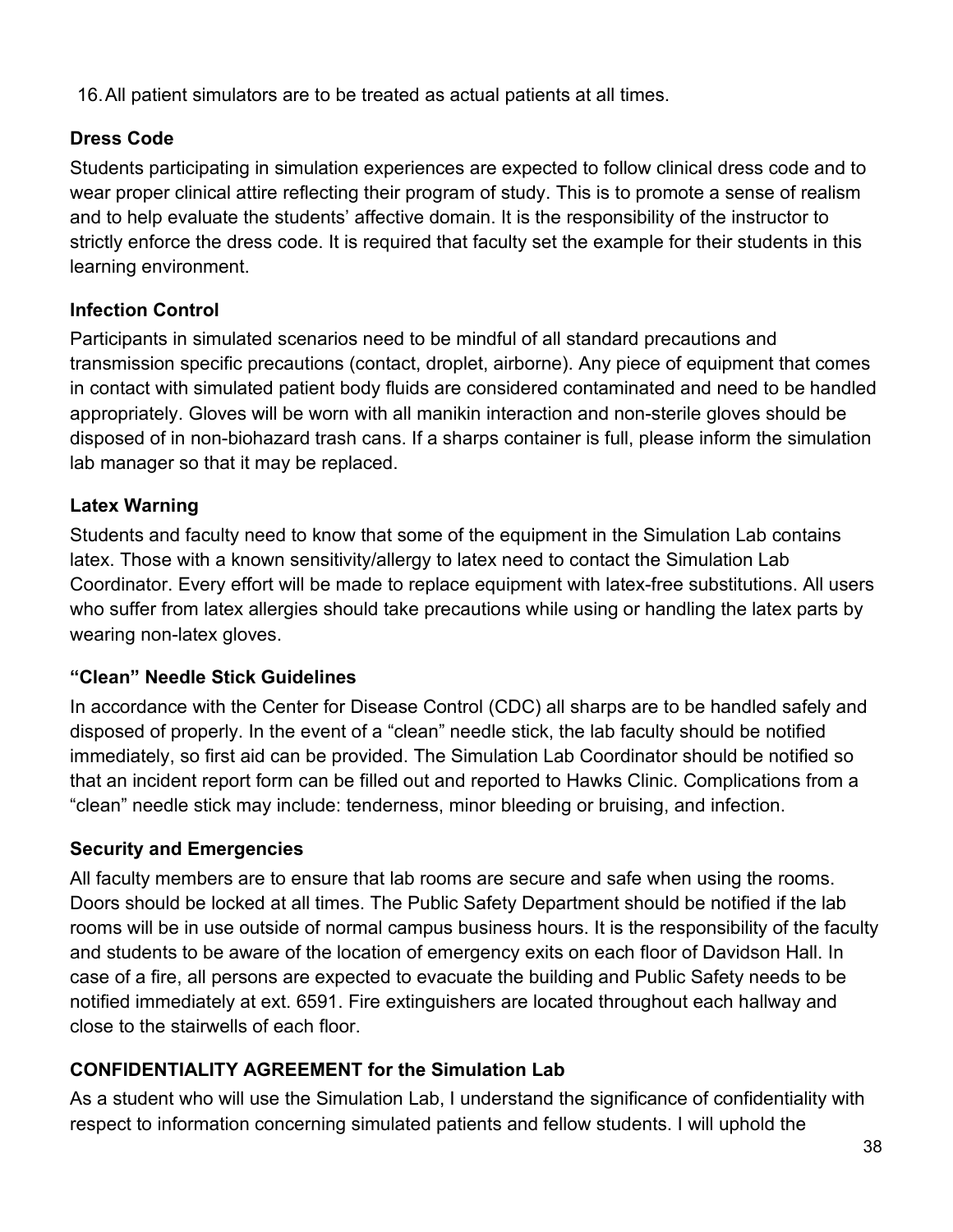requirements of the Health Insurance Portability and Accountability Act (HIPAA) and any other federal or state laws regarding confidentiality. I agree to report any violations of confidentiality that I become aware of to my facilitator or instructor. I agree to adhere to the following guidelines:

- All patient information is confidential, and any inappropriate viewing, discussion, or disclosure of this information is a violation of Simulation Lab guidelines.
- This information is privileged and confidential regardless of format: electronic, written, overheard or observed.
- I may view, use, disclose, or copy information only as it relates to the performance of my educational duties. Any inappropriate viewing, discussion, or disclosure of this information is a violation of Simulation Lab guidelines and may be a violation of HIPAA and other state and federal laws.
- The simulation lab is a learning environment. All scenarios, regardless of their outcome, should be treated in a professional manner. The student running the scenario should have everyone's respect and attention. Situations simulated in the lab are to be used as a learning tool. Specific discipline Code of Ethics must be observed.
- The simulation manikins are to be used with respect and be treated as if they were live patients.
- No Betadine, no Chlorhexidine, no ink pens (near the manikin), use only 20G IV or smaller for IV starts.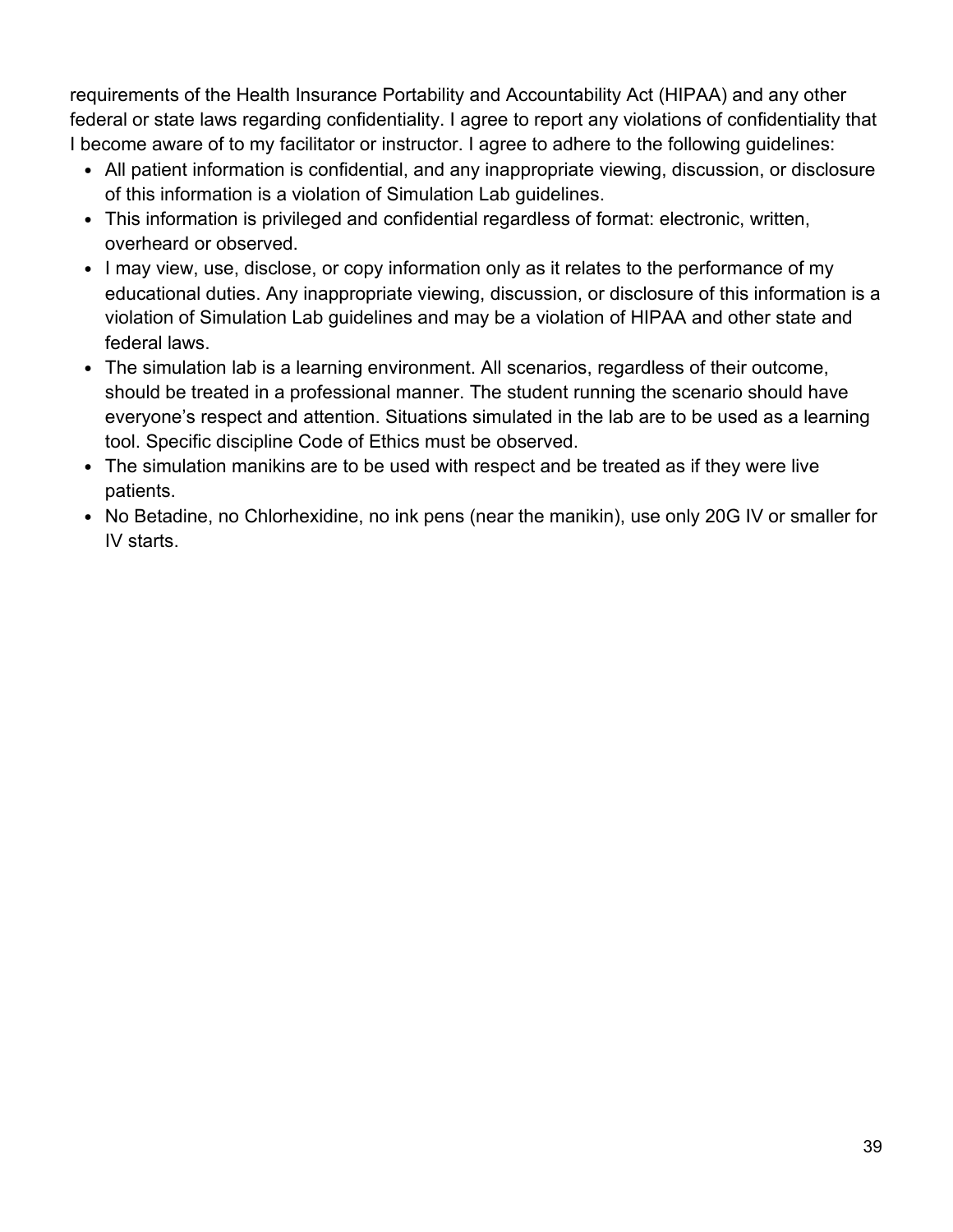## **Appendix A (1) Hocking College Nursing Program Checklist for Admission File Completion Policy (Effective January 1, 2022 for any newly admitted students):**

All Nursing program applicants are accepted into the Associate of Science (AS) program and may begin taking general classes. The AS program is a pathway to the Nursing program and allows you to complete general education requirements for Nursing. Upon successful completion of all nursing admission requirements your academic program will be changed to Nursing.

Completion of the Nursing TEAS Exam will determine whether you qualify for the Nursing program. Admission file completion requirements are outlined below. You will be assigned a clinical/theory/technical class start term based on your date of admission file completion and cumulative grade point average. Date of file completion does not guarantee admission to the upcoming semester.

It is your responsibility to monitor admission file completion status. Nursing program admission file completion requirements can be viewed in WebAdvisor (Students menu) by clicking on the My Documents link under the Communications tab. All Nursing communication will be sent to your Hocking College email account. If you have questions regarding file completion requirements, please contact your academic advisor or Office (by phone at 740-753-7068, in person in JL 184 or by email at [admissionfile@hocking.edu\)](mailto:admissionfile@hocking.edu).

Other things to note:

- Completion of the State Tested Nurse Aide (STNA) is highly recommended but is not an admission requirement for the Nursing program.
- Students convicted of a felony are not eligible for entrance to the Hocking College Nursing program. The program complies with the criminal records check laws in Ohio specific to healthcare workers.
- Students are required to complete and pass a drug screen upon acceptance into the Nursing program. This is a requirement of our affiliate healthcare agencies. We will notify you when you need to complete the drug screen.

## **NURSING APPLICANTS WHO ARE NOT CURRENTLY A PRACTICAL NURSE (PN)**

If you are not currently a Practical Nurse, you must complete the following requirements to determine your eligibility for the Nursing program.

Once you have completed the TEAS Exam at proficient level an email will be sent to your Hocking College email account. In this email you will select whether you want the Practical Nursing (PN) or Registered Nursing (RN) track. Once you select a track it cannot be changed. A couple of things to note about each track:

**Practical Nursing**: The PN program is 3 semesters in length (beginning with NT-1000). Clinical/theory classes begin each summer semester. The file completion deadline to be considered for the upcoming summer semester is April 1 of each calendar year. Items #1, #2 and #3 below are required for PN admission file completion. Students completing the PN program may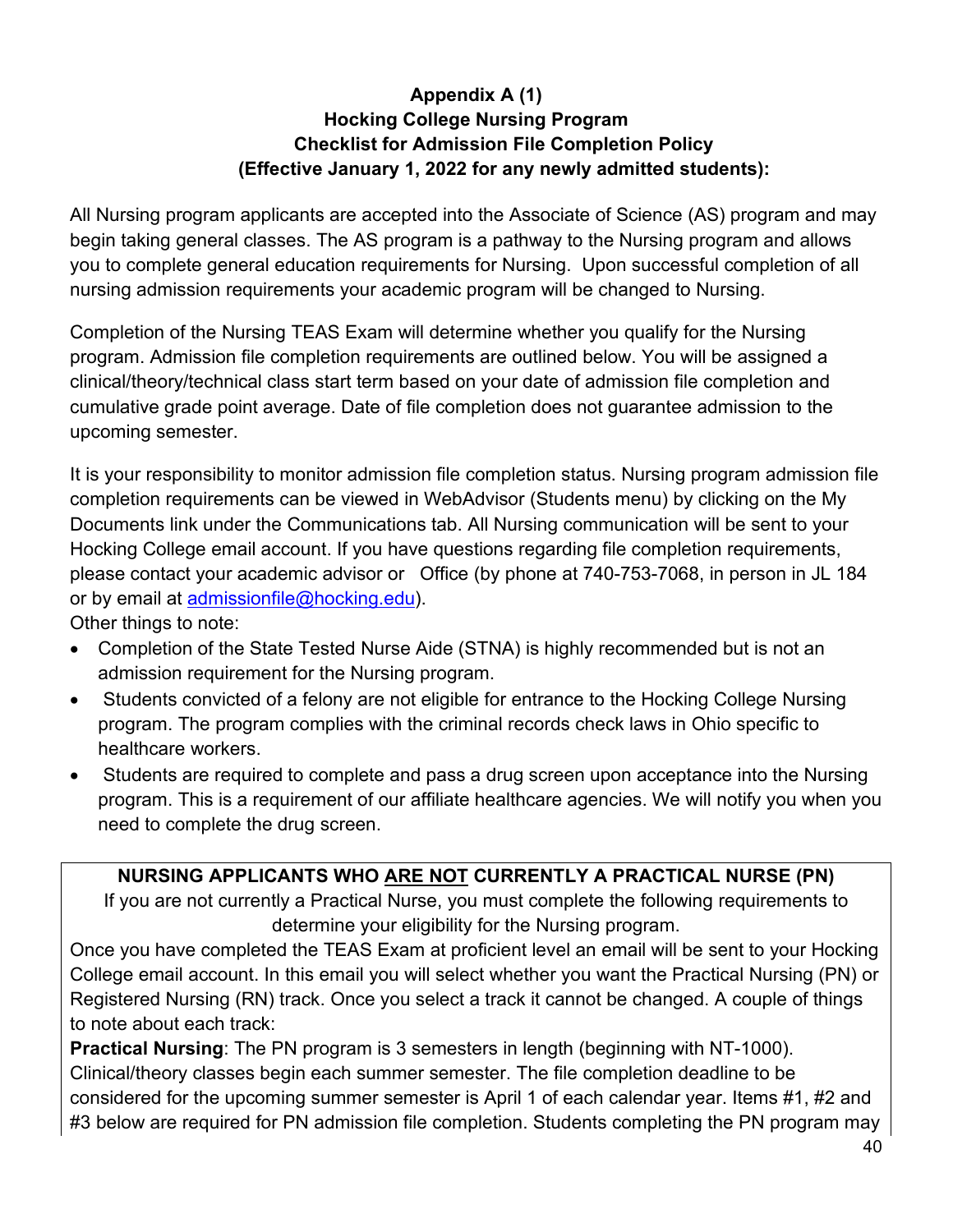progress to the RN program after completing PN licensure and meeting all LPN to RN Transition requirements.

**Registered Nursing:** The RN program requires completion of pre-clinical requirements (see #4 below). The RN program is 4 semesters in length (beginning with NT-1510). Clinical/theory classes begin each autumn and spring semester. The file

completion deadline to be considered for the upcoming autumn semester is June 15 of each calendar year; for the upcoming spring semester the file completion deadline is November 15 of each calendar year. All items (#1, #2, #3 and #4) outlined below are required for RN admission file completion.

## 1. **Nursing TEAS Exam**

The Nursing TEAS Exam determines eligibility for the Nursing program. You are allowed 4 hours to complete the exam which consists of the following: math, reading, science and English. A composite score of proficient level or higher is required for admission to the Nursing program. Scores from other schools are not accepted.

**You must schedule an appointment to take the Nursing TEAS Exam**. Testing dates are available online (https://www.atitesting.com/teas/register) or in the Nursing Office (DVD 217). A limited number of seats are available each testing date and are filled on a first come first served basis. See the Nursing web page for information on scheduling a Nursing TEAS test date. **The exam costs \$82 (subject to change) and must be paid online when you schedule your testing appointment.** The exam is given in the Hocking College Testing Center (DVD 108). You must present a picture ID and have a valid email address available at the time of testing. You must also know your Hocking College student ID number.

The test can be taken a maximum of 3 times with a minimum of 14 days between each test date. Each testing session requires a separate appointment and payment of the \$82 (subject to change) testing fee. TEAS scores do not expire.

You are encouraged to review prior to taking the exam. Resource: ATI TEAS Test Study Guide 2020-2021: TEAS 6 Exam Prep Manual and Practice Test Questions for the Test of Essential Academic Skills, Sixth Edition Illustrated Edition. ISBN-13: 978-1635306514.

If you have used all three assessment attempts and do not meet the minimum proficient level, you are not eligible for admission to the Nursing program. You are encouraged to meet with your academic advisor to discuss other career options.

## **2. High School Transcript or GED**

Submit an official high school transcript indicating graduation from an accredited high school or proof of successful completion of the General Education Development (GED) test. Official transcripts must be submitted to the Hocking College Registrar's Office through a formal transcript service (i.e., Parchment, National Student Clearinghouse) or mailed directly from your high school to the Hocking College Registrar's Office, Hocking College, 3301 Hocking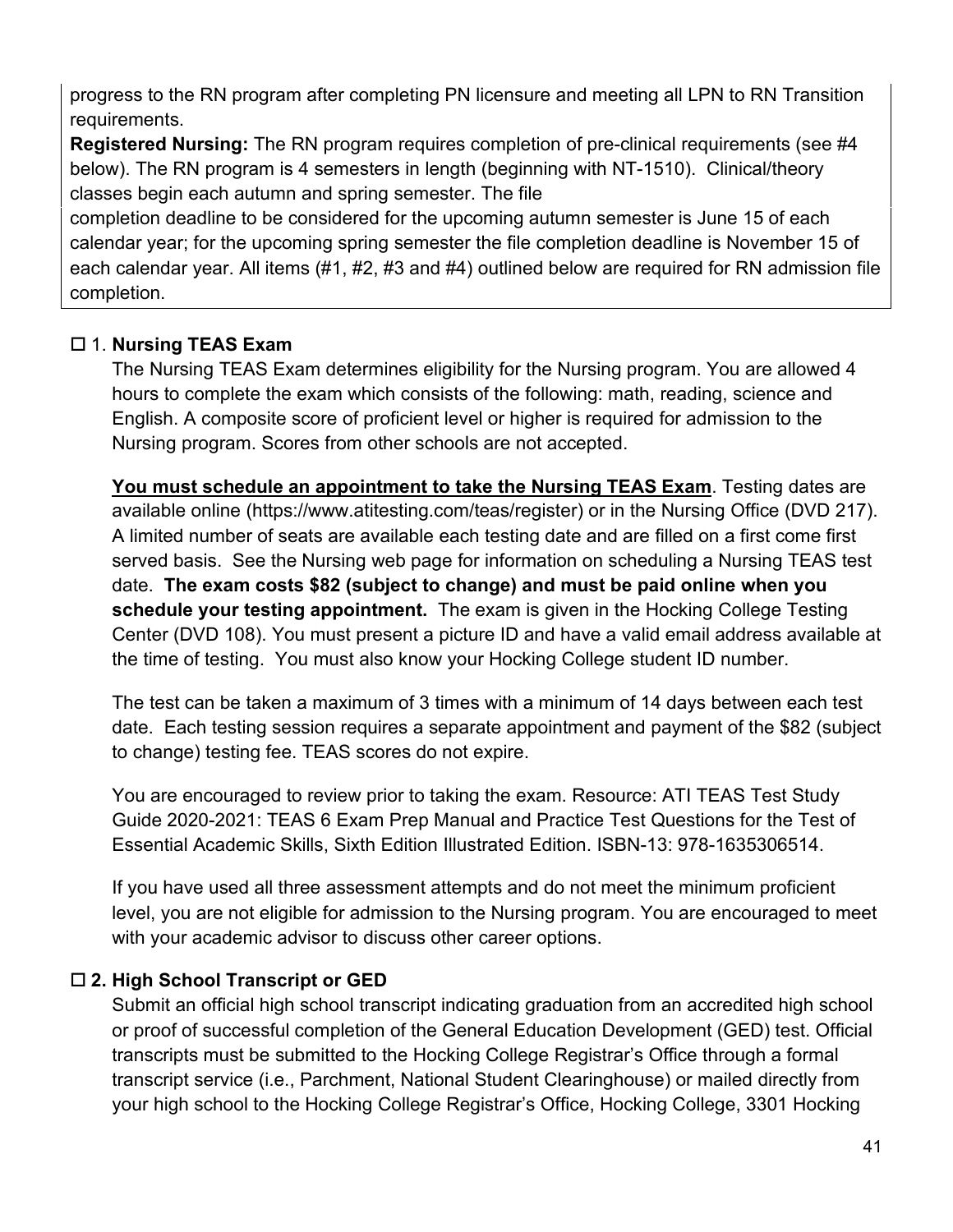Parkway, Nelsonville OH 45764. GED certificates must be submitted to the Registrar's Office in the official format of the state in which you completed the GED. Faxed, emailed or hand carried transcripts are not accepted.

- **If you are/were home schooled, submit a notarized homeschool transcript showing** graduation from an approved homeschooling curriculum. The transcript must be submitted to the Registrar's Office. If you did not complete an approved homeschool curriculum, you may be asked to submit General Education Development (GED) scores.
- If you completed high school outside of the United States, submit original transcripts (translated to English by a formal translation service if necessary) for schooling equivalent to a United States high school. Once received your transcript will be reviewed to determine if it meets the transcript requirement. It is recommended that you submit official documents in person. Original documents will be copied and returned to you. If you are unable to obtain an official transcript, it is recommended that you complete the General Education Development (GED) test.

## 3. **Online Nursing Program Seminar**

Complete the online Nursing program seminar in Blackboard. Login information for the seminar will be emailed to your Hocking email account after you have applied for admission to the Nursing program.

## 4. **Pre-Clinical Course Completion**

- Satisfactorily complete the following courses with a grade of "C" or higher. You may take a class no more than two (2) times to earn the "C" or higher grade. If you do not achieve the required grade in two attempts, you are not eligible for the Nursing program.
- Courses completed at another college/university must have a "C" grade or higher, be documented on an official college transcript and posted as transfer credit. Official college/university transcripts must be submitted to the Hocking College Registrar's Office through a formal transcript service (i.e., Parchment, National Student Clearinghouse) or be mailed directly from the awarding institution to the Hocking College Registrar's Office, Hocking College, 3301 Hocking Parkway, Nelsonville OH 45764. Faxed, emailed or hand carried transcripts are not accepted.
	- 4a.Complete **BIOS-1113 - Anatomy and Physiology I** with a grade of "C" or higher or have transfer credit posted showing completion of the course at another college/university with a "C" or higher.
	- 4b.Complete **ENGL-1510 - English Composition I** with a grade of "C" or higher or have transfer credit posted showing completion of the course at another college/university with a "C" or higher.
	- 4c. Complete **MATH-2250 - Introductory Statistics OR MATH-1113 - College Algebra** with a grade of "C" or higher or have transfer credit posted showing completion of the course at another college/university with a "C" or higher.
	- 4d.Complete **MICR-1201 – Microbiology** with a grade of "C" or higher or have transfer credit posted showing completion of the course at another college/university with a "C" or higher.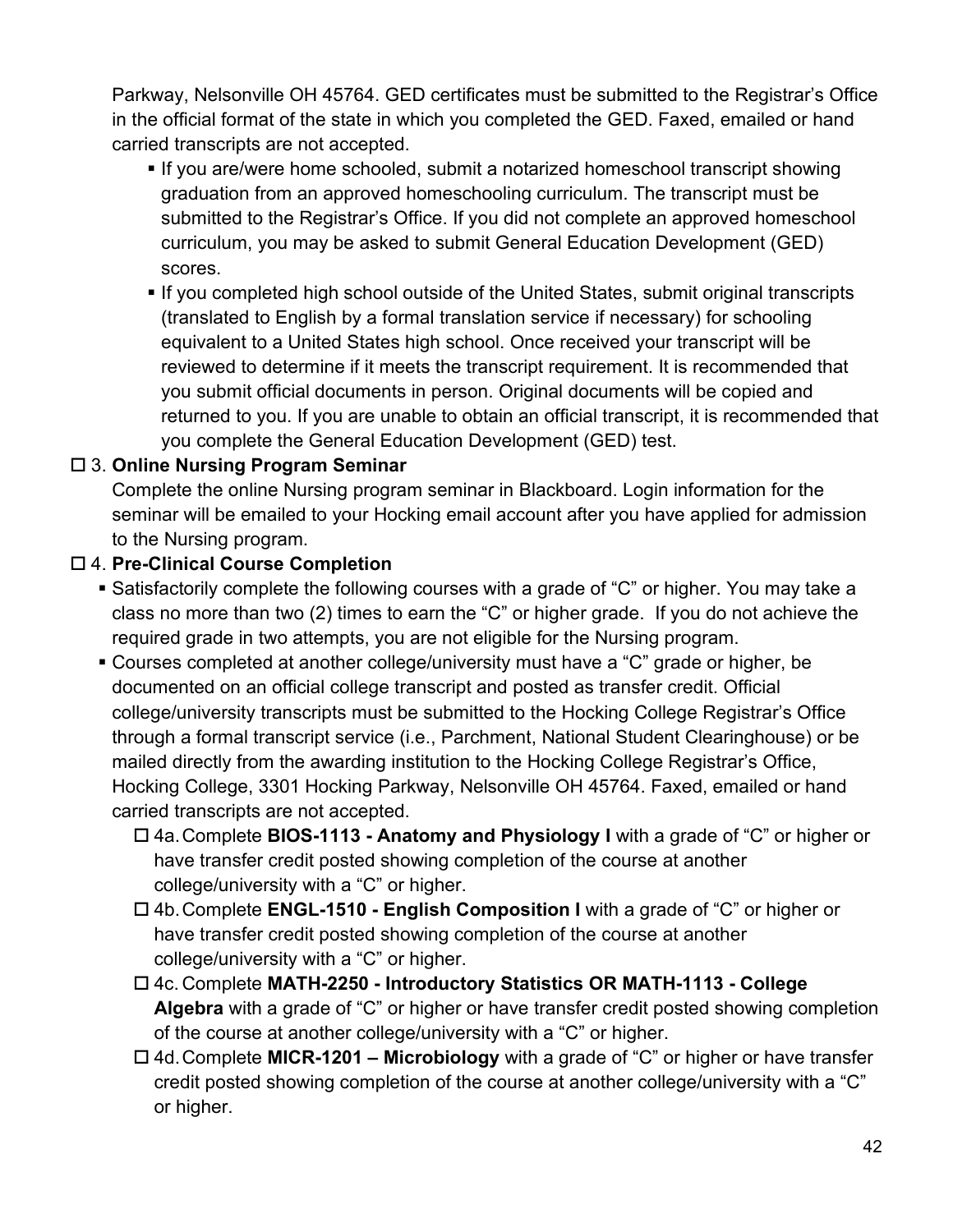# **Appendix A (2) Hocking College LPN to RN Nursing Program**

#### (For Nursing applicants who are currently a Licensed Practical Nurse) **Checklist for Admission File Completion**

All Nursing program applicants are accepted into the Associate of Science (AS) program and may begin taking general classes. The AS program is a pathway to the Nursing program and allows you to complete general education requirements for Nursing. Upon successful completion of all nursing admission requirements your academic program will be changed to Nursing.

Completion of the Nursing TEAS Exam will determine whether you qualify for the Nursing program. Admission file completion requirements are outlined below. You will progress to RN Semester 2 based on your **date of admission file completion.** 

It is your responsibility to monitor admission file completion status. Nursing program admission file completion requirements can be viewed in WebAdvisor (Students menu) by clicking on the My Documents link under the Communications tab. All Nursing communication will be sent to your Hocking College email account. If you have questions regarding file completion requirements, please contact your academic advisor or the Registrar's Office (by phone at 740-753-7068, in person in JL 184 or by email at admissionfile@hocking.edu).

Other things to note:

- Completion of a Practical Nursing program and successful completion of the licensure exam for Practical Nursing is required before acceptance. Credit will be awarded for the following courses once your official PN transcript is received - o Fundamental Concepts of Nursing o Health Assessment o Anatomy and Physiology I o Anatomy and Physiology II
- Students convicted of a felony are not eligible for entrance to the Hocking College Nursing program. The program complies with the criminal records check laws in Ohio specific to healthcare workers.
- Students are required to complete and pass a drug screen upon acceptance into the Nursing program. This is a requirement of our affiliate healthcare agencies. We will notify you when you need to complete the drug screen.

# **Step 1: Completion of the LPN to RN Transition Course**

## **1. Practical Nursing Transcript**

Submit an official transcript from the school of Practical Nursing from which you graduated. Official transcripts must be mailed directly from your school of Practical Nursing to the Hocking College Registrar's Office, Hocking College, 3301 Hocking Parkway, Nelsonville OH 45764 or submitted through a formal transcript service such as Parchment or National Student Clearinghouse. Faxed, emailed or hand carried transcripts are not accepted. (Note: If you completed the PN program at Hocking College you do not need to submit a PN transcript).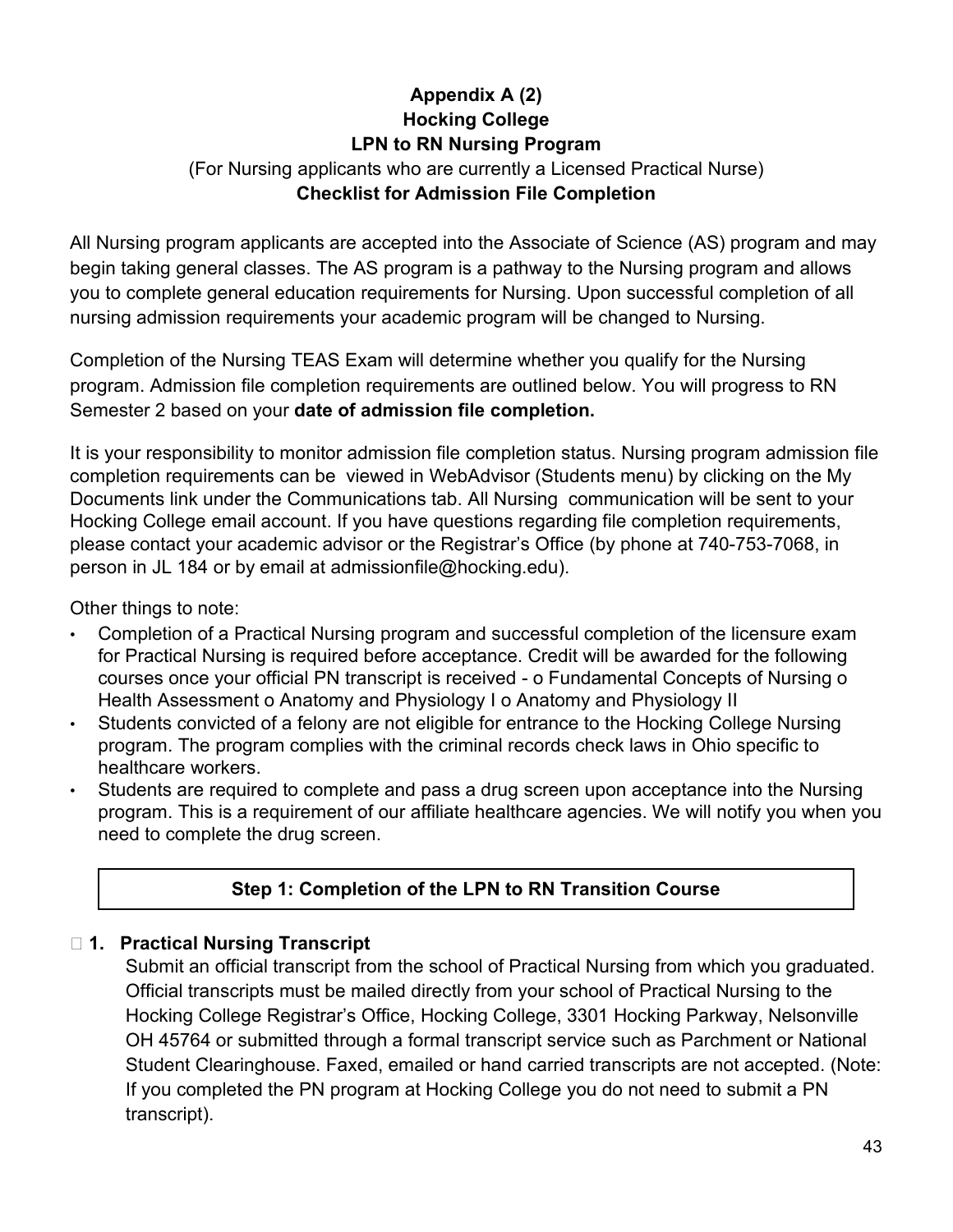Once your official PN transcript is on file you are eligible to take the NT-1400 - LPN to RN Transition course. Successful completion of this course is required for admission to Semester 2 of the RN program. This course is traditionally offered summer and autumn semesters.

#### **Step 2: Requirements to Progress to RN Semester 2**

#### 1. **LPN to RN Transition Course**

Complete **NT-1400 – LPN to RN Transition** with a grade of "C" or higher.

#### 2. **Nursing TEAS Exam**

It is recommended that this exam be completed prior to your first term of enrollment at Hocking College. The Nursing TEAS Exam determines eligibility for the Nursing program. You are allowed 4 hours to complete the exam which consists of the following: math, reading, science and English. A composite score of proficient level or higher is required for admission to the Nursing program. Scores from other schools are not accepted.

#### **You must schedule an appointment to take the Nursing TEAS Exam**. Testing dates are available online

(https://www.atitesting.com/teas/register) or in the Nursing Office (DVD 217). A limited number of seats are available each testing date and are filled on a first come first served basis. See the Nursing web page for information on scheduling a Nursing TEAS test date. **The exam costs \$82 (subject to change) and must be paid online when you schedule your testing appointment.** The exam is given in the Hocking College Testing Center (DVD 108). You must present a picture ID and have a valid email address available at the time of testing. You must also know your Hocking College student ID number.

The test can be taken a maximum of 3 times with a minimum of 14 days between each test date. Each testing session requires a separate appointment and payment of the \$82 (subject to change) testing fee. TEAS scores do not expire.

**You are encouraged to review prior to taking the exam.** Resource: ATI TEAS Test Study Guide 2020-2021: TEAS 6 Exam Prep Manual and Practice Test Questions for the Test of Essential Academic Skills, Sixth Edition Illustrated Edition. ISBN-13: 978- 1635306514.

If you have used all three assessment attempts and do not meet the minimum proficient level you are not eligible for admission to the Nursing program. You are encouraged to meet with your academic advisor to discuss other career options.

#### 3. **Proof of Valid PN License**

Provide proof of a valid, non-restricted PN license. You may submit your license information printed from the Board of Nursing website, a copy of a PN license identification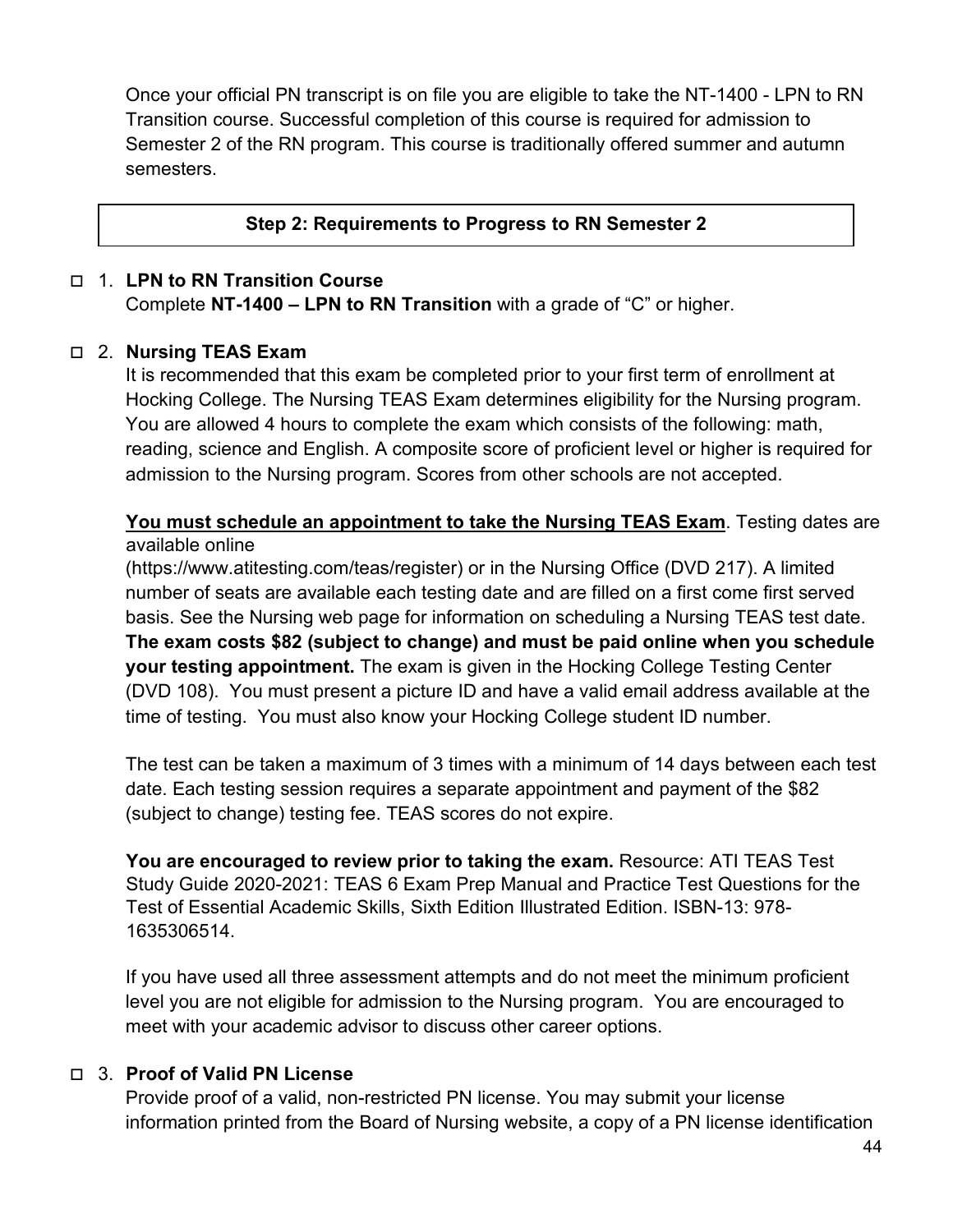card or a PN license certificate. License information should be submitted to the Hocking College Registrar's Office, Hocking College, 3301 Hocking Parkway, Nelsonville OH 45764 or emailed to admissionfile@hocking.edu.

## 4. **High School Transcript or GED**

Submit an official high school transcript indicating graduation from an accredited high school or proof of successful completion of the General Education Development (GED) test. Official transcripts must be submitted to the Hocking College Registrar's Office through a formal transcript service (i.e., Parchment, National Student Clearinghouse) or mailed directly from your high school to the Hocking College Registrar's Office, Hocking College, 3301 Hocking Parkway, Nelsonville OH 45764. GED certificates must be submitted to the Registrar's Office in the official format of the state in which you completed the GED. Faxed, emailed or hand carried transcripts are not accepted.

- If you are/were home schooled, submit a notarized homeschool transcript showing graduation from an approved homeschooling curriculum. The transcript must be submitted to the Registrar's Office. If you did not complete an approved homeschool curriculum, you may be asked to submit General Education Development (GED) scores.
- If you completed high school outside of the United States, submit original transcripts (translated to English by a formal translation service if necessary) for schooling equivalent to a United States high school. Once received your transcript will be reviewed to determine if it meets the transcript requirement. It is recommended that you submit official documents in person. Original documents will be copied and returned to you. If you are unable to obtain an official transcript, it is recommended that you complete the General Education Development (GED) test.

## 5. **Online Nursing Program Orientation**

Students applying for the Nursing program for summer 2022 or later will need to complete an online Nursing program orientation. This online course will be available beginning March 1, 2022.

## 6. **Pre-Clinical Course Completion**

- Satisfactorily complete the following courses with a grade of "C" or higher. You may take a class no more than two (2) times to earn the "C" or higher grade. If you do not achieve the required grade in two attempts, you are not eligible for the Nursing program.
- Courses completed at another college/university must have a "C" grade or higher, be documented on an official college transcript and posted as transfer credit. Official college/university transcripts must submitted to the Hocking College Registrar's Office through a formal transcript service (i.e., Parchment, National Student Clearinghouse) or be mailed directly from the awarding institution to the Hocking College Registrar's Office, Hocking College, 3301 Hocking Parkway, Nelsonville OH 45764. Faxed, emailed or hand carried transcripts are not accepted.
- 6a. Complete **BIOS-1113 - Anatomy and Physiology I** with a grade of "C" or higher or have transfer credit posted showing completion of the course at another college/university with a "C" or higher.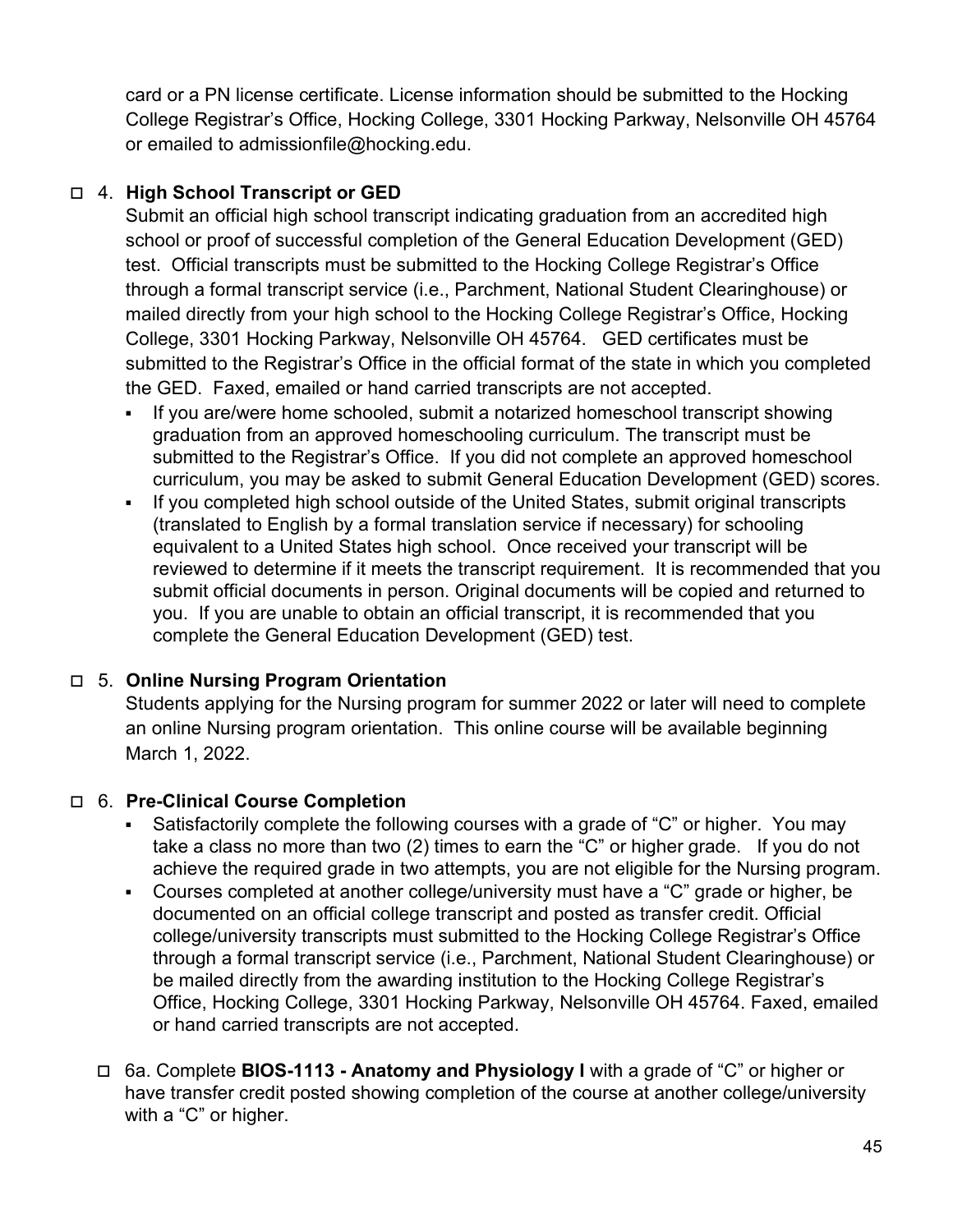- 6b. Complete **ENGL-1510 - English Composition I** with a grade of "C" or higher or have transfer credit posted showing completion of the course at another college/university with a "C" or higher.
- 6c. Complete **MATH-2250 - Introductory Statistics OR MATH-1113 - College Algebra** with a grade of "C" or higher or have transfer credit posted showing completion of the course at another college/university with a "C" or higher.
- 6d. Complete **MICR-1201 – Microbiology** with a grade of "C" or higher or have transfer credit posted showing completion of the course at another college/university with a "C" or higher.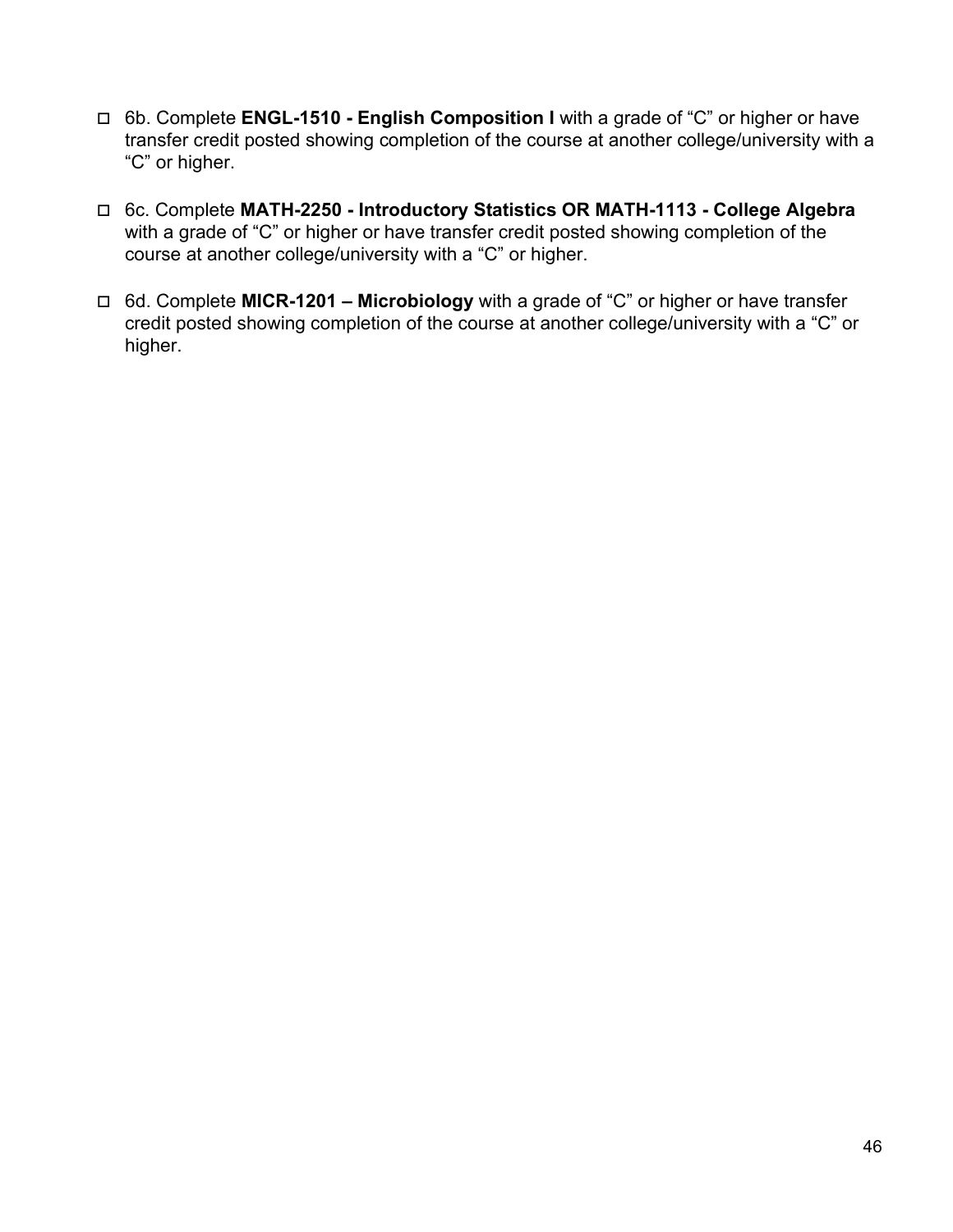## **Appendix B Grading Procedure**

1. All Nursing courses are based on End of Program Student Learning Outcomes (EPSLO).

2. Hocking College grade scale to be used for all courses.

| $93\% - 100\% = A$  | $73\% - 76\% = C$   |
|---------------------|---------------------|
| $90\% - 92\% = A$   | $70\% - 72\% = C$ - |
| $87\% - 89\% = B+$  | $68\% - 69\% = D+$  |
| $83\% - 86\% = B$   | $66\% - 67\% = D$   |
| $80\% - 82\% = B$   | $65\% = D$ -        |
| $77\% - 79\% = C +$ | $0\% - 64\% = F$    |
|                     |                     |

**The Nursing Program grade scale for (NT) courses:** 

A final course grade of 80% (or higher) is required to be successful in a Nursing (NT) course. This is equivalent to a B- (or higher) on the College's grading scale.

A final grade equal to (or below) a 79% in (NT) course is not a passing grade for the course, even though on the College's grading scale a 79% is a C+. There is no rounding of final grades. For example, a grade of 79.99% does not round up.

To clarify: A 79%, although a C+ on the College's grading scale, is not a passing grade for (NT) courses. Therefore, the student will not progress to the next semester or completion of the program.

*Using all of the preceding factors, students should constantly be aware of their potential final grade in the course. Students should discuss their progress with their instructor* 

- 3. Students who earn passing grades in theory, clinical, lab, all required nursing and general courses assigned to a particular semester will be eligible to progress to the next semester.
- 4. Each student should keep a personal record of all grades received. Grades will be posted on LMS, but the final course grade is on Self Service.
- 5. Students who receive less than an 80% on any exam, quiz, or test will need to meet with the instructor of the course for a review. This review must be completed within two weeks.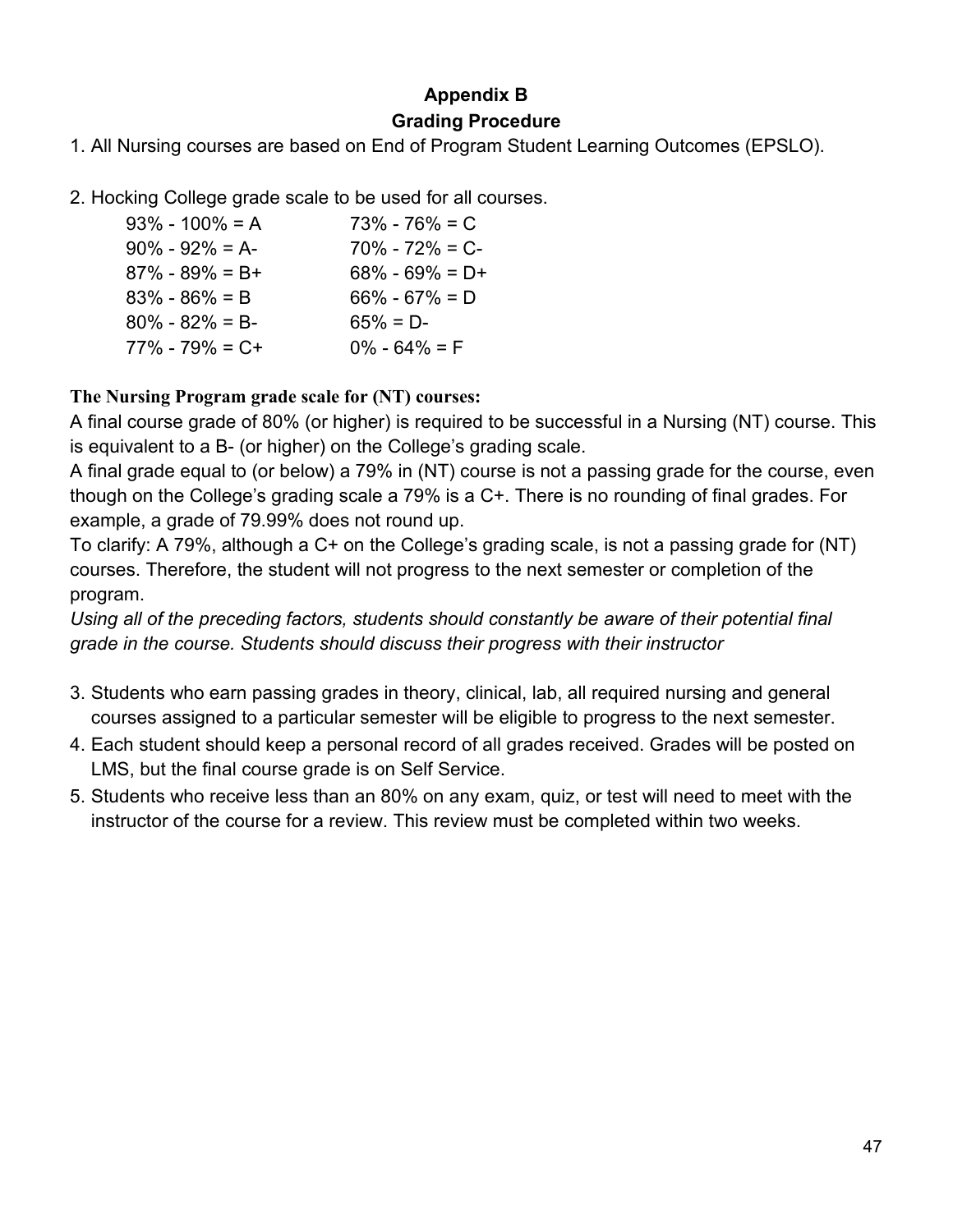# **Appendix C Hocking College Nursing Program ATI Best Practice for Mastery Series (practice and proctored exams)**

#### **ATI ASSIGNMENTS**

- Hocking College Nursing Program has partnered with ATI to implement standardized testing and remediation to increase the probability of passing the NCLEX-RN board exam.
- ATI assignments are required for successful completion of this course. All ATI assignments must be submitted by the due date and time as posted in order to receive points. **Late submissions will NOT receive credit; however, completion of all assignments is mandatory for course completion.**
- Students will receive a one-time courtesy if a homework assignment is not completed on time or in satisfactorily state in which they will receive a one-week extension for completion, but will not receive points.
- Students are responsible to check that their grades are posted and that they were credited for the assignment and tests.

## **ATI PROCEDURES FOR MASTERY SERIES**

#### **All students will complete required remediation for Practice and Proctored Assessments as follows:**

## **Practice Assessment A and B Remediation Process**

- The student will:
	- $\circ$  Take the online Practice Assessment A and/or B related to the proctored exam achieving a minimum score of 80% correct **WITHOUT** the use of any resources such as (but not limited to) textbooks, internet sites, phone apps, or fellow students.
- **ALL** students will complete remediation on Practice Assessment A:
	- o Required:
		- Minimum 1-hour online "Focused Review" for initial attempt
		- Take a post study quiz (provided based on specific student knowledge gaps)
		- Complete a handwritten "Active Learning Template" for each topic missed after the first attempt.
		- Retake Practice Assessment A and/or B until successful completion at 80% or above.
		- Print and bring the completed Focused Review to the instructor on the scheduled due date (including handwritten Active Learning Templates).
- Remediation on Practice Assessment B:
	- o Recommended:
		- Minimum 1-hour online "Focused Review" for initial attempt
		- Take a post study quiz (provided based on specific student knowledge gaps)
		- Complete a handwritten "Active Learning Template" for each topic missed after the first attempt.
		- Retake Practice Assessment A and/or B until successful completion at 80% or above.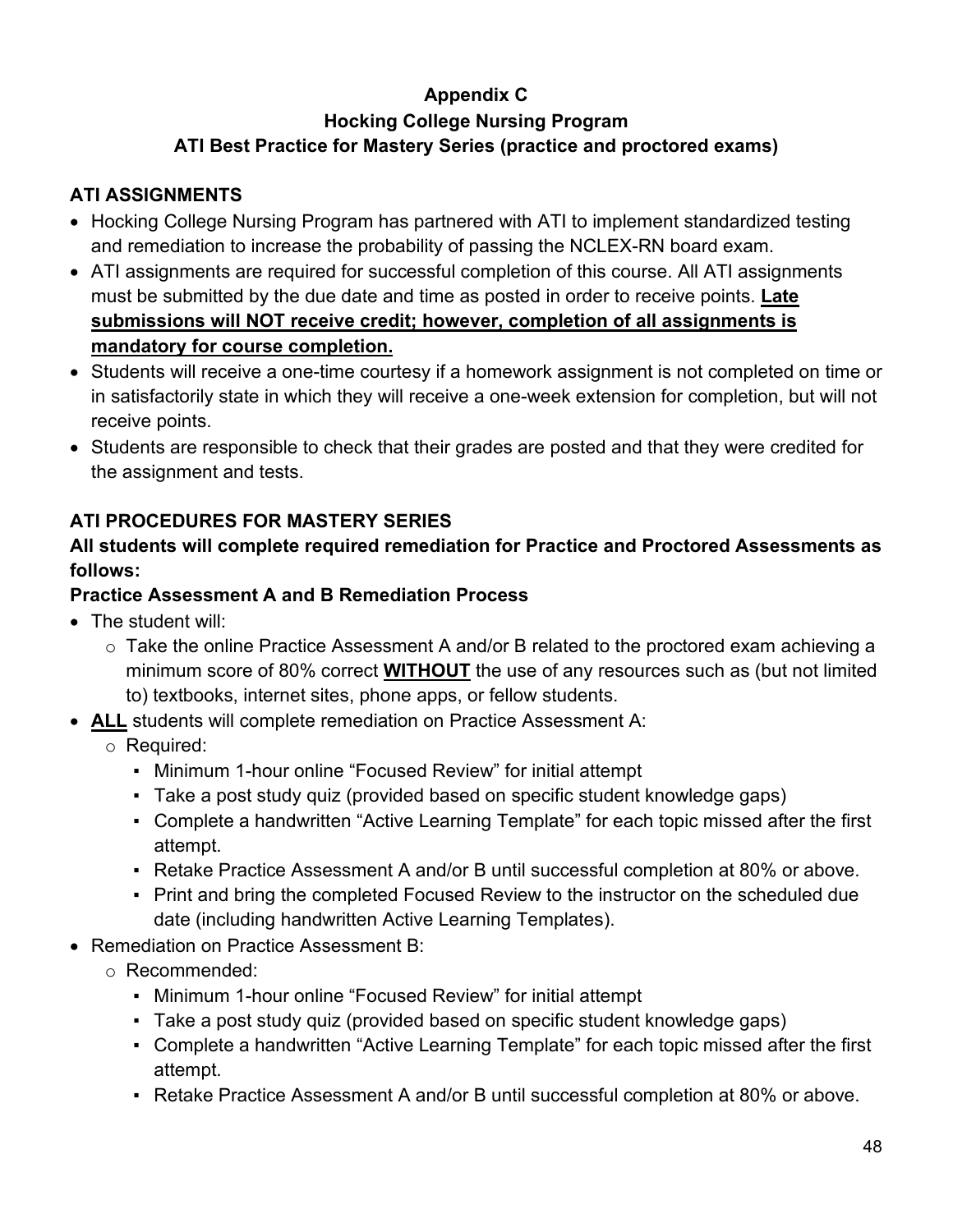- Print and bring the completed Focused Review to the instructor on the scheduled due date (including handwritten Active Learning Templates).
- ATI Assessments, Exams or Tests, proctored by course faculty, must be taken on campus at the designated time/date as posted.
- The student must complete the assigned Proctored Exam to successfully complete the course.

## **Standardized Proctored Assessment Remediation Process**

## • **Level 3 (recommended)**

- o Minimum 1-hour online "Focused Review" for initial attempt
- o Take a post study quiz (provided based on specific student knowledge gaps)
- o Complete a handwritten "Active Learning Template" for each topic missed after the first attempt.

o

# • **Level 2 (recommended)**

- o Minimum 2-hour online "Focused Review" for initial attempt
- o Take a post study quiz (provided based on specific student knowledge gaps)
- $\circ$  Complete a handwritten "Active Learning Template" for each topic missed after the first attempt.

# • **Level 1 (required)**

- o Minimum 3-hour online "Focused Review" for initial attempt
- $\circ$  Take a post study quiz (provided based on specific student knowledge gaps)
- o Complete a handwritten "Active Learning Template" for each topic missed after the first attempt.
- o \*Retake recommended
- **Below Level 1 (required)**
	- o Minimum 4-hour online "Focused Review" for initial attempt
	- o Take a post study quiz (provided based on specific student knowledge gaps)
	- $\circ$  Complete a handwritten "Active Learning Template" for each topic missed after the first attempt.
	- o \*Retake recommended
- *Focused review must be completed by the due date on course schedule, thorough, and meet the guidelines expected for previous focused reviews. The student cannot progress through the mastery series and take the proctored exam if remediation is not completed at any level.*
- *Focused Review for the proctored assessment at level 1 or below will be due the second week of the next semester (NT-1120, NT-2010, or NT-2020).*
- *New Curriculum: Focused Review for the proctored assessment at level 1 or below will be due the second week of the next semester (NT-1510, 1530, 2200, 2250, or 2650).*

**GRADING SCALE FOR PROCTORED ASSESSMENT (see course syllabus for cohort specifics)**

**ATI PROCEDURES FOR CAPSTONE CONTENT REVIEW**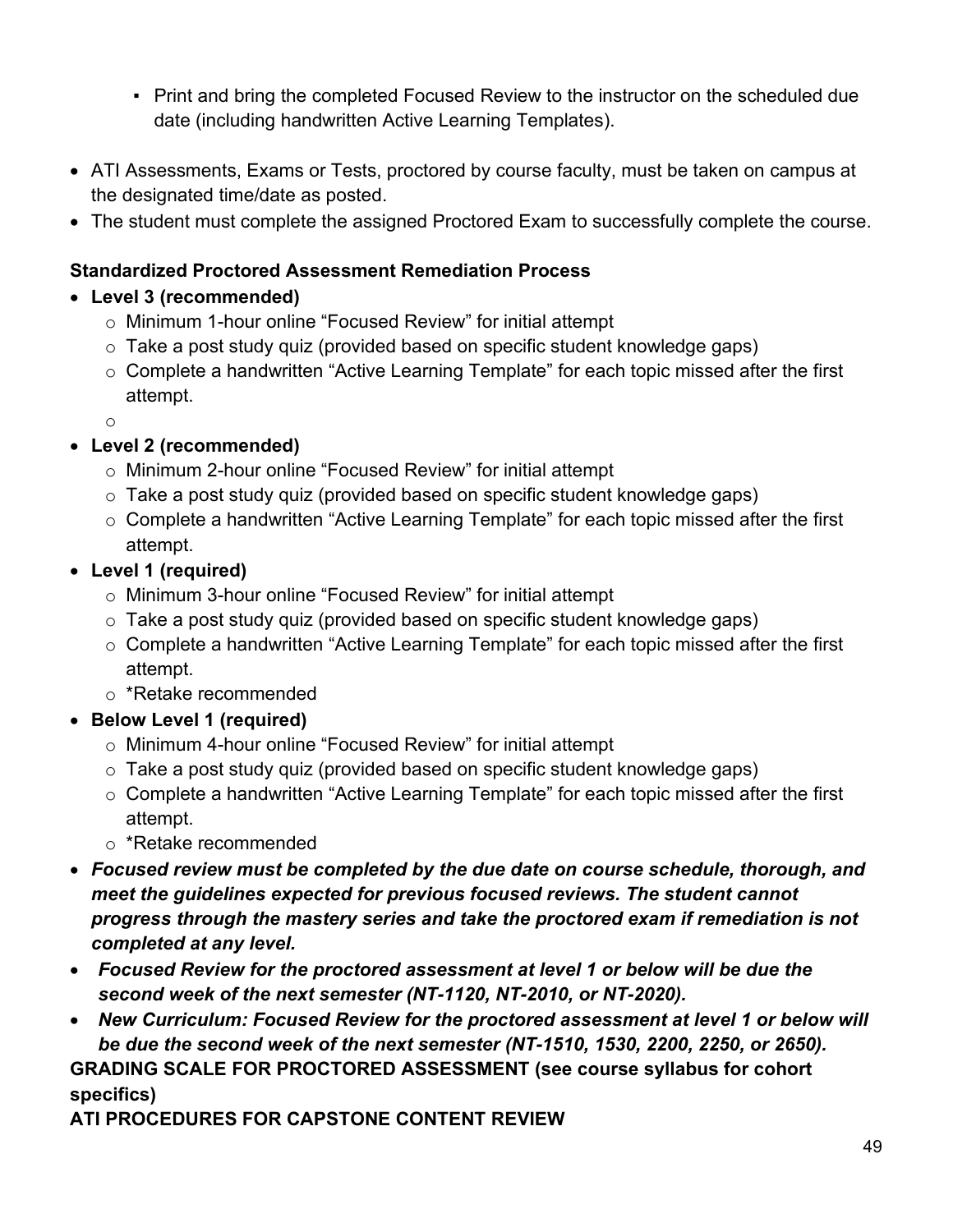- The student will take the Proctored ATI Capstone Comprehensive Form A (Practice A) in the NT-2020 and NT-2250 course.
	- o **All students are required to complete self-remediation on the "Topics to Review" by utilizing "Focused Review" and complete a handwritten "Active Learning Template" for each topic.** Print and bring the completed Focused Review to the instructor on the scheduled due date (including handwritten Active Learning Templates).
- The student will complete the 7-week ATI Capstone Content Review.
	- o Each week, students will complete a review of concepts, pre-assessment quiz, 50 question assessment, and a post-assessment remediation assignment. Feedback is provided by an ATI mentor. Weekly grading is described below.
	- o Weekly assessments are to be taken **WITHOUT** the use of any resources such as (but not limited to) textbooks, internet sites, phone apps, or fellow students.
- At the end of the ATI Capstone Content Review, the student will take the Proctored ATI Capstone Comprehensive Form B (Practice B) in class.
	- o Self –remediation is highly recommended.
- The student will then take the Proctored ATI Comprehensive Predictor exam in class which serves as an indicator for success on the NCLEX exam.
- **Please note: all proctored exams and assessments must be taken on campus at the designated time and date.**
- **The student must complete the assigned Proctored Exams to successfully complete the course.**

# **ATI FOCUSED REVIEW COMPLETION GUIDELINES**

- **Required in order to take the Content Mastery Proctored Assessment and the Comprehensive Predictor exam.**
- Credit will not be given for late, incomplete, or partial completion of assignments.
- Hard copies of the review will be submitted to faculty.
- Students MUST complete in the following order:
	- o Complete Practice Assessment (One Time) without resources
	- o Create a Focused Review (See ATI for instructions under "How to")
	- o Print and Complete ALL Templates (handwritten)
	- o Placed Templates in the same order as listed on the Focused Review.
	- o Re-Take Assessment until the student receives and 80% or higher on the Assessment.
	- o On the due date, students will submit hard copies of the Focused Review: Completed Templates which includes a copy of the ATI Assessment Practice Test showing the results and amount of time spent on the online focused review.

## **Technical Requirements for Proctored Assessments**

You must:

• Use Google Chrome™ Version 87 or later [\(Download\)](https://www.google.com/chrome/).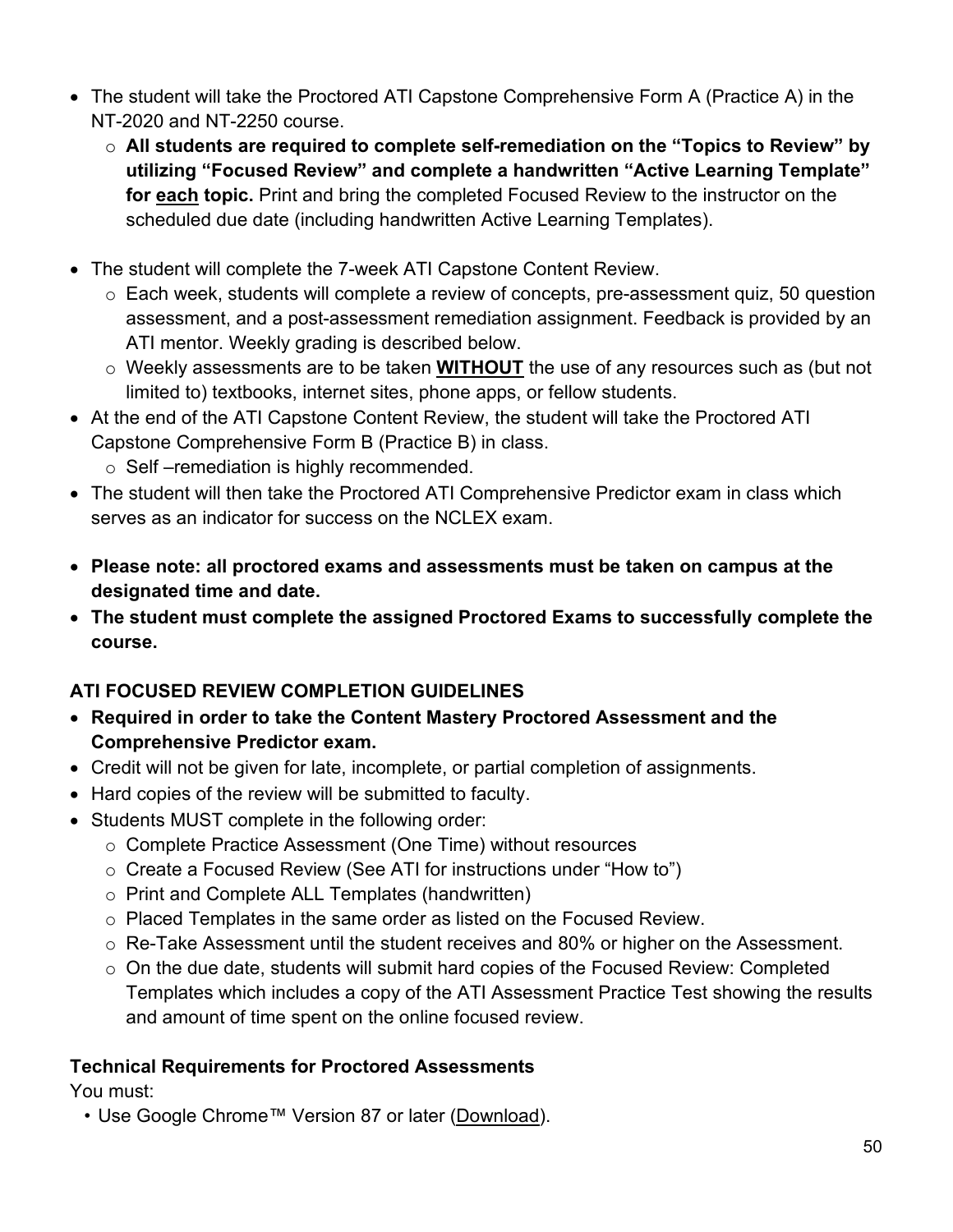- Test on a Windows PC or a Mac (**a phone or tablet cannot be used**):
	- $\circ$  PC Windows 10 or later, minimum resolution 1024 x 600
	- o Mac Mac OS® X 10.11 or later, minimum resolution 1024 x 600
- Enable JavaScript and cookies within your Google Chrome browser.
- Disable your popup blocker in Google Chrome.
- Disable automatic notifications on the desktop.
- Have a microphone either internal or external.
- Have a webcam (minimum resolution 320x240 VGA) either internal or external.
- Ensure that your internet speed is at least 0.5 1 Mbps. You can test your internet speed using <https://www.speedtest.net/>
- Students **must** download the Proctorio extension to google chrome and complete the Remote Proctoring Dry Run prior to the first course exam.
- Clear your internet cache and cookies before every exam.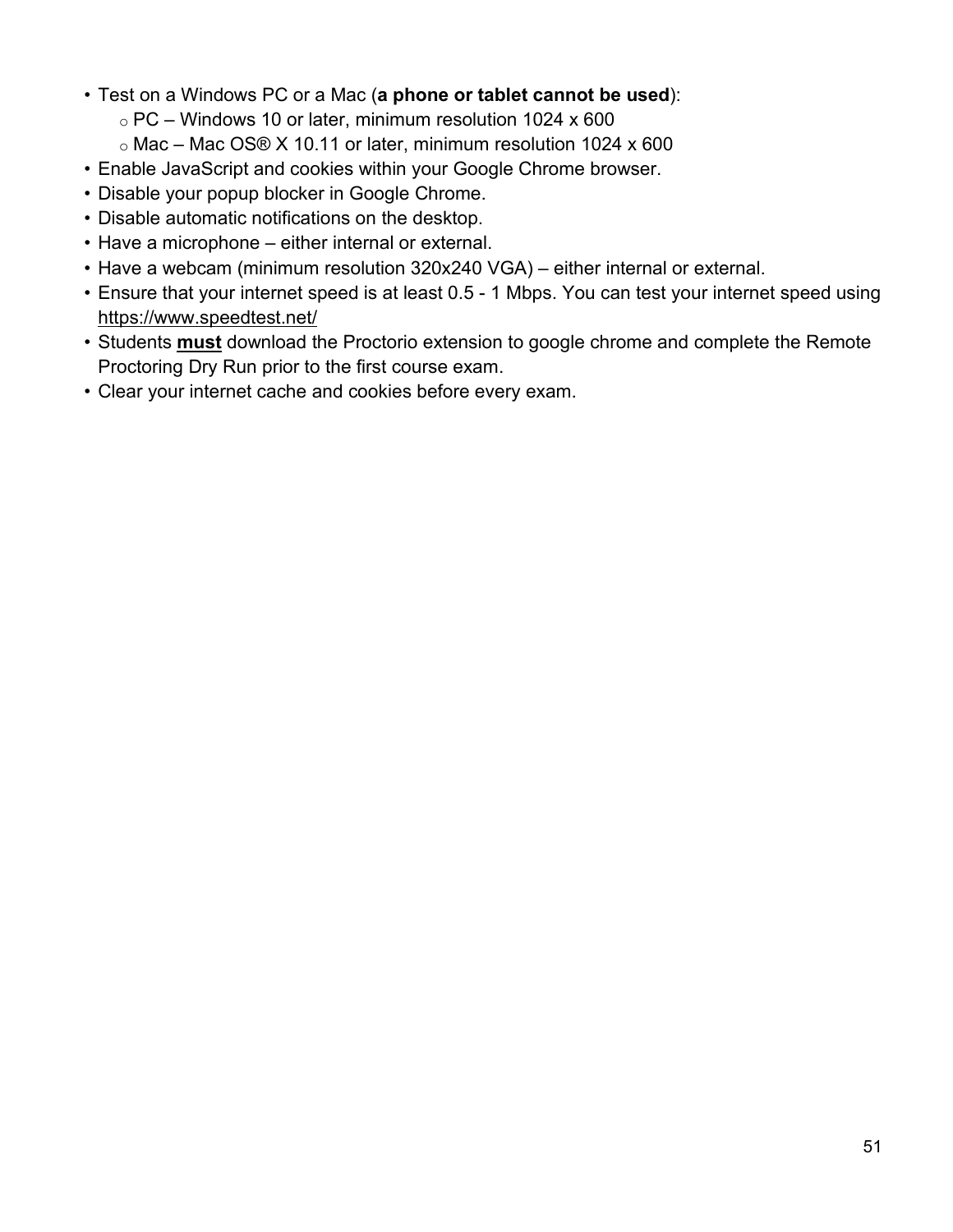#### **Appendix D Hocking College Nursing Program Lab Remediation Procedure**

Purpose: To improve completion rates, patient safety, and student success. (Safety) Procedure: When a student fails a check off, the instructor will write the skill on the Lab Remediation Sheet. The student will bring this form to an Open Lab for remediation prior to their next lab day. The instructor in the Open Lab will complete the form and return it to the student's lab instructor. The lab instructor will file the Lab Remediation Sheet in the student's file.

I have read and understand the Hocking College Nursing Program Lab Remediation Process.

\_\_\_\_\_ I understand that it is my responsibility to attend an open lab prior to my next scheduled lab day.

I understand that it is my responsibility to master the skill in which I am to remediate and have an understanding of the knowledge regarding safe patient care.

| <b>Student Printed Name</b> | Date |  |
|-----------------------------|------|--|
|-----------------------------|------|--|

Student Signature **Executive Student Signature**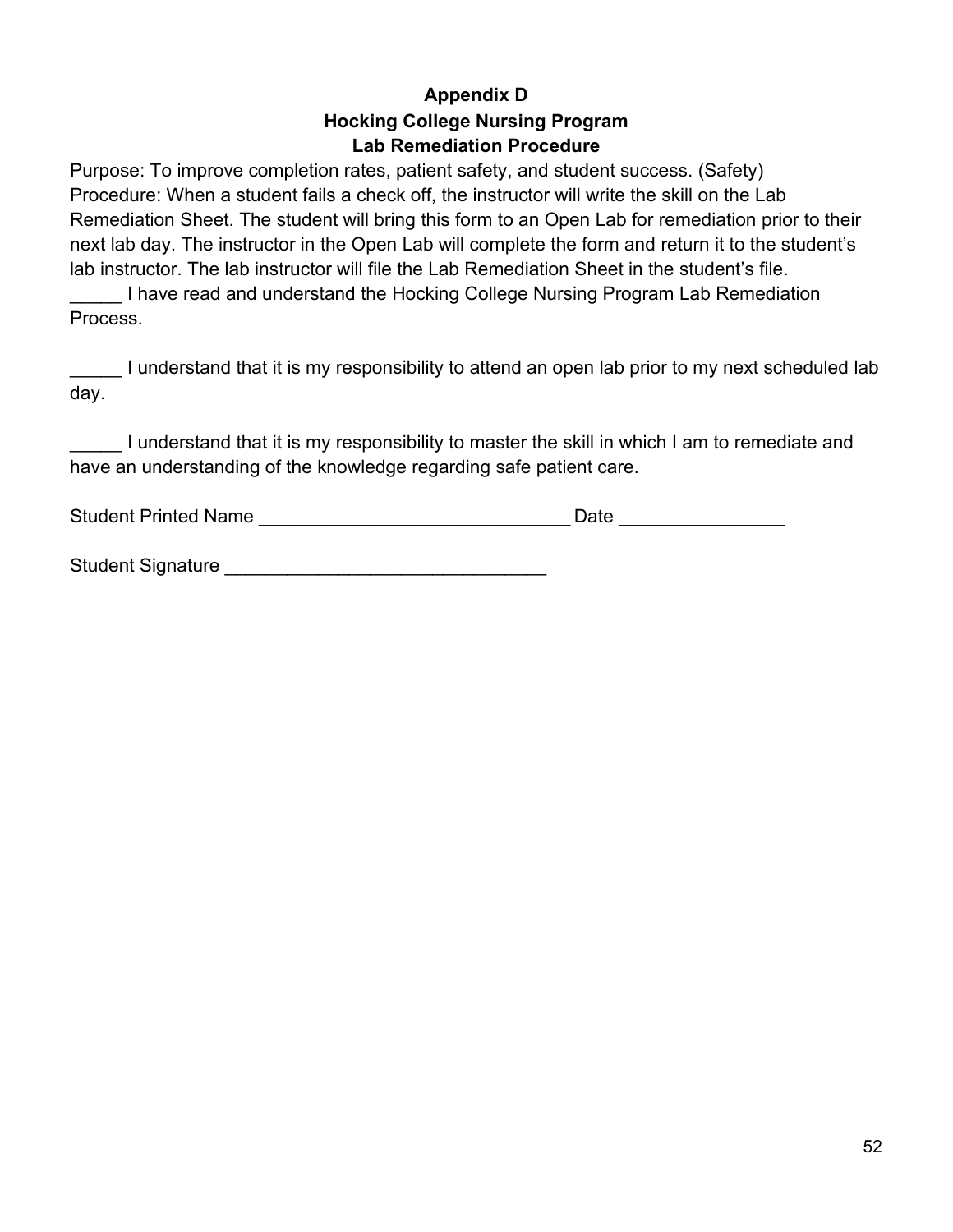## **Appendix E Hocking College Nursing Program Progression Policy Affective Spring Term 2022**

This new policy applies to students who are starting the nursing program in the Spring term of 2022 or are readmitted to the program after sitting out two semesters. A student is considered readmitted if the college catalog year is updated by the institution.

Students who are not considered readmitted, refer to the previous progression process.

Furthermore, Nursing Programs will not implement changes to policies for student progression, or requirements for completion of the program, regarding students enrolled in the program at the time the changes are adopted pursuant to Ohio Administrative Code (OAC) 4723-5-12(B).

It is important for the student to focus on coursework to be successful in the program. Requirements for advancement in the nursing programs are as follows:

- 1. All course prerequisites must be met before admission to a course. Waivers will not be granted.
- 2. All courses on the plan of study must be successfully completed in the order posted. General education courses may be taken prior to the semester posted, not after. (Exception is GS-1010 Pathways to Prosperity I which must be completed during the program, but prior to GS-2010 Pathways to Prosperity II in the final semester).
- 3. All nursing programs require a grade of "B-" (80%) or better in all nursing technical (NT) courses, as well as a "C" in all support courses (non-technical course) listed on the plan of study.
- 4. Students who do not successfully complete all of the first semester nursing courses will go back on the file completion list with their file completion date being the final date of the semester.
- 5. Once the student has successfully completed the first semester nursing technical class, progression through the program is dependent upon successful completion of the nursing technical courses as well as pre-clinical and co-requisites. The first time a student is unsuccessful (fails), withdraws, or drops any nursing technical (NT) course (after the 15<sup>th</sup> day of the semester) or general education course with less than a 'C', the student must meet with and make a written request to the Nursing Program Manager to repeat the nursing course (see Readmission Policy). The second time a student is unsuccessful (fails), withdraws, or drops any nursing technical (NT) course or general education course (after the 15<sup>th</sup> day of the semester), the student becomes ineligible to continue in the nursing program and ineligible to reapply.
- 6. The nursing faculty realize that students often face personal challenges throughout the course of the nursing program, sometimes resulting in a need for the student to modify their progress. In the event a student is unsuccessful due to unforeseen circumstances, the student may file a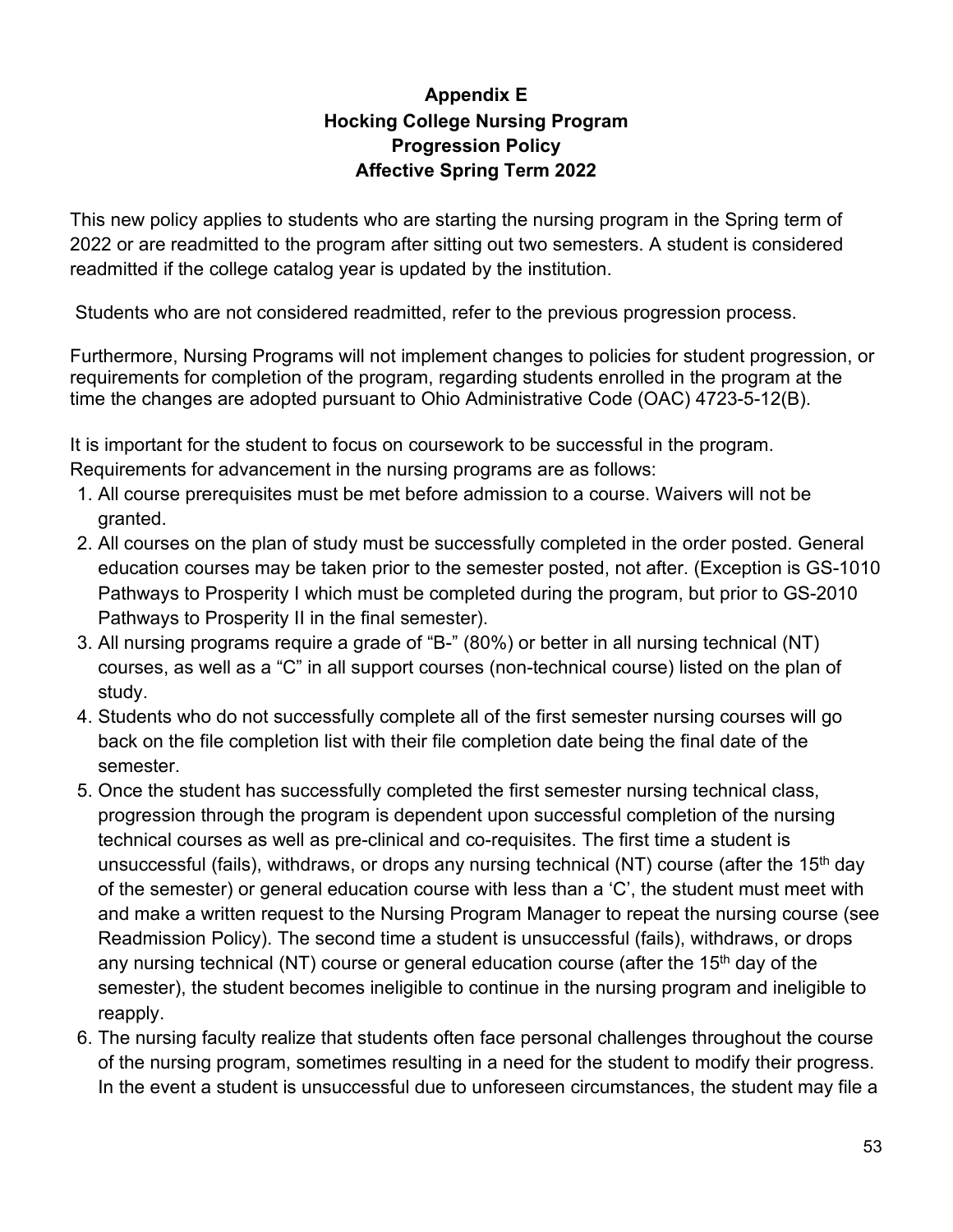"Nursing Programs Appeal Form" for consideration of eligibility to return. (See Appendix J, Nursing Programs Appeal Form).

- 7. If a student withdraws after the  $15<sup>th</sup>$  day of the semester, it will be considered a failure for the purpose of readmission, the student is then placed on a space available waiting list to return (See Appendix F, Readmission Policy). Any student who withdrawals from the School of Nursing must do each of the following:
	- a. Meet with their faculty academic advisor.
	- b. Meet with the Nursing Program Manager, or the Dean of Allied Health and Nursing and/or Associate Dean of Allied Health and Nursing.
	- c. Submit a school withdrawal form through the Registrar's office
- 8. In accordance with the Readmission Policy, the individual's case will be reviewed for a final decision regarding re-entry. These policies do not state or imply that every student will be readmitted to the program.
	- A student who withdraws from any nursing technical or general education course must re-enter that course within 12 months of withdrawal.
- 9. A satisfactory grade is required in clinical experience and/or laboratory skill demonstrations. Students must meet the clinical and laboratory requirements in all nursing courses.
- 10.The student must adhere to all college/program policies/procedures and have no outstanding fees or unreturned borrowed equipment to be eligible for graduation.
- 11.It is important for the student to remain aware of their progress through each course. Early recognition of difficulties is important for the student's success. The student should immediately discuss any concerns with the course instructor and should utilize other campus resources such as the student's advisor, TRIO or tutoring services.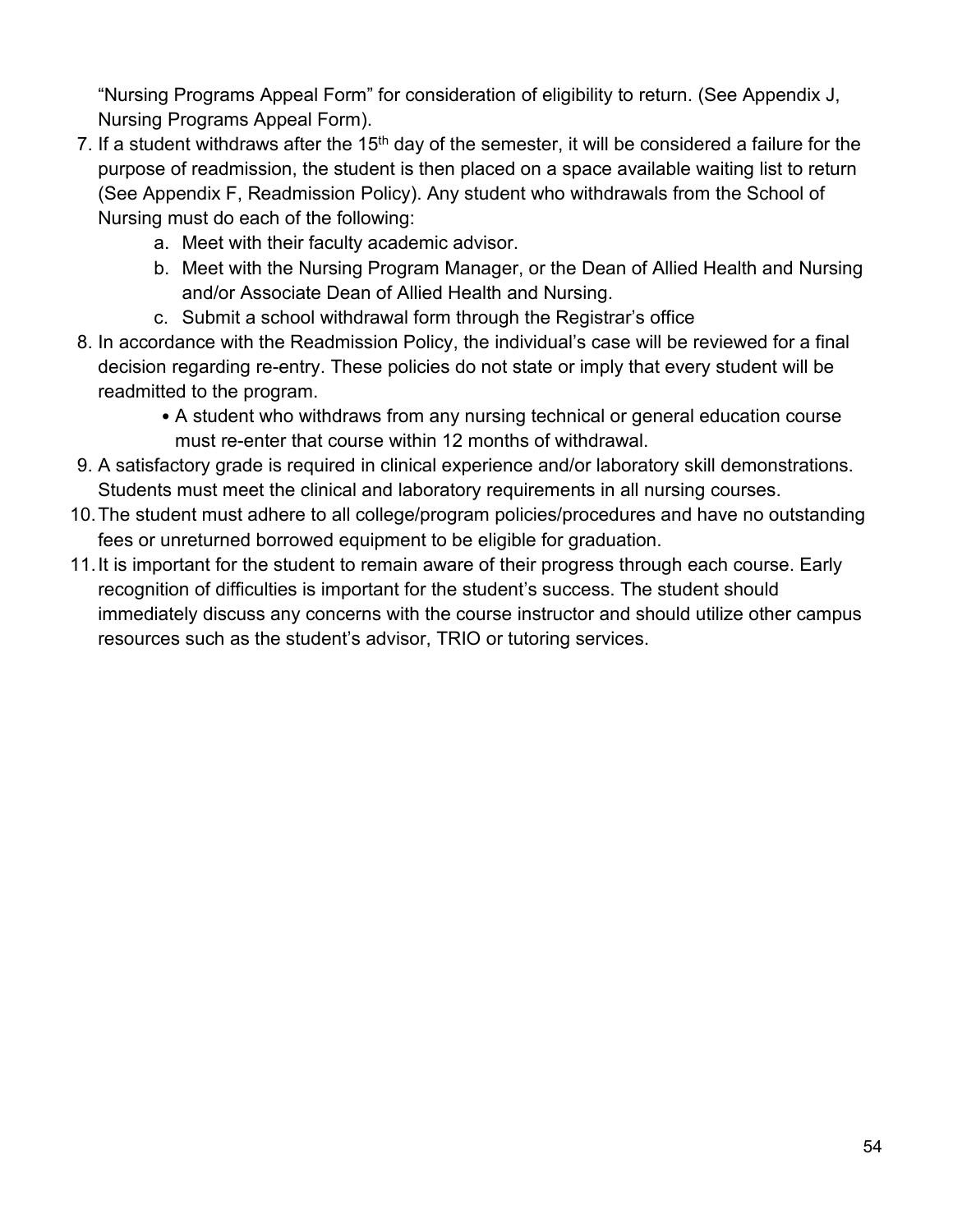# **Appendix F Hocking College Nursing Program Readmission Policy**

For consideration of readmission into a nursing technical course, a student must submit a written request and meet with the Nursing Program Manager. The decision for readmission depends on space availability, changes in the curriculum, individual qualifications including grade point average, and any other factors that may be related to the student's ability to succeed. The student's performance to date in the Nursing Program will be reviewed carefully.

The following procedures apply:

- 1. Students who do not successfully complete all first semester nursing courses must apply as a new applicant. \*
- 2. The student will submit a written request to the Nursing Program Manager including desired Semester of return, course(s) desired, any specific supportive information about reason for the break in education, and student plans for ongoing success. (See the current readmission form)
- 3. The student will arrange to meet with the Nursing Program Manager.
- 4. A student seeking readmission to clinical courses must have a minimum 2.00 cumulative grade point average.
- 5. If a student does not accept the available course space for return to the sequence of nursing courses, the student must make a written request for future consideration.
- 6. Associate Degree Nursing students who enroll in a nursing course but do not follow the procedure for requesting readmission will be de-registered from the class in which they enrolled.
- **7.** Students who are out of sequence for any reason, and who are successfully reseated in the nursing program, will be held to the plan of study and applicable policies of the cohort into which they are reseated.

## \* Catalog/Curriculum in Force Policy

Requirements for a student to complete a degree are based initially on the Hocking College catalog/curriculum which is in force at the time of the student's first term of credit enrollment. When a student stops attending, he/she is no longer considered an active student. Once a student is inactive for one academic calendar year or two consecutive semesters, upon re-admission to the College, the student will begin the program under the most current Hocking College catalog/curriculum. When a student changes his/her program of study, the student will be placed into current catalog year at the time of the program change.

Guidelines:

- Out-of-sequence students must complete and submit a "Readmission to Clinical" form to the Clinical Placement Manager. These forms are available in the Nursing Office (DVD 217). "Readmission to Clinical" forms are dated the last day of the current semester.
- It is the responsibility of the student to complete and submit a "Readmission to Clinical" form if the previous form has expired (expires at the end of the semester of which the student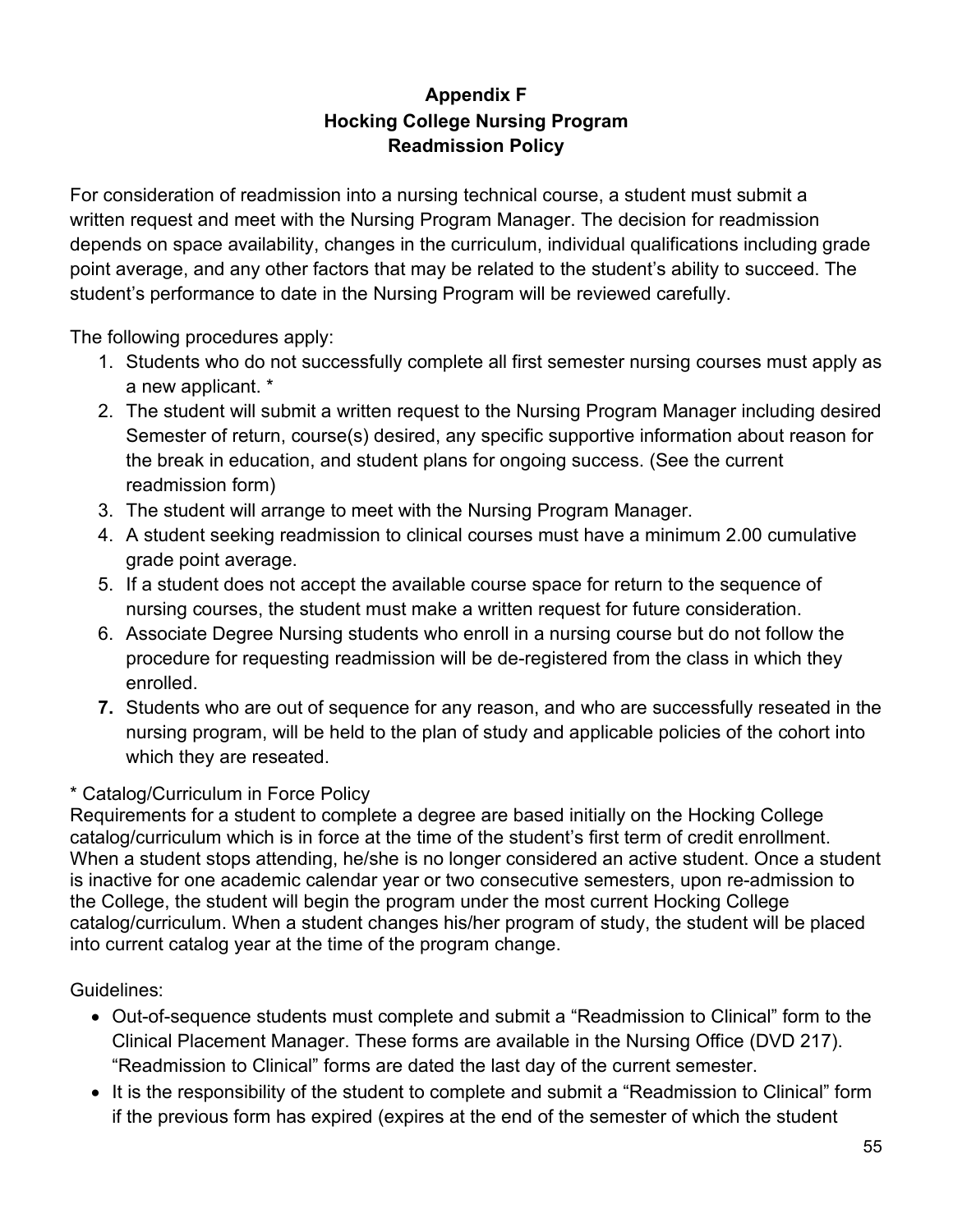applied for).

- When an out-of-sequence student is offered a clinical spot, the offer is based on the available clinical site location.
- If a student is offered a clinical spot and does not accept/attend, he or she will be removed from the out-of-sequence list.
- Out-of-sequence students are not guaranteed automatic re-entry into the next semester.
- If the student submits the application later (after the term ends), the student may not qualify for re-entry into the next semester. If the student does not qualify for the applied semester the student must submit a new return to clinical form.

• The student must meet with the Nursing Program Manager and Clinical Placement Manager. Sequencing: Students will be rank-ordered for readmission using the last day of the term and cumulative GPA.

All clinical rotation requirements must be current. If clinical rotation required health documentation has expired and needs to be updated, this may affect the student's eligibility to accept course/clinical placement opportunity.

Once accepted into the Nursing Program, your FBI/BCI and drug screen will be arranged during your clinical orientation.

After grades have been posted for the semester, the number of available seats will be determined, and students will be notified as soon as possible. In certain circumstances, available seats may be known prior to the end of the semester. In this case, students may be notified earlier than the end of the semester. It is up to students waiting to get into the program to keep all immunization records and CPR up to date. Students will be directed when it is time for background check and drug urine screen is to be done. Once a seat becomes available, students are notified by phone or Hocking College student email. From the time of notification, students have 72 hours (exception is summer semester - 48 hours) to accept or decline the clinical seat for the SEMESTER OF RE ENTRY. If a student declines, they are removed from the list for the semester requested and may be put back on the list a second time. If a student declines the offer a second time, they will no longer be eligible to continue with the program.

Students should keep their contact information up to date and their voicemail box set up and available to take messages to ensure they do not miss the notification. See Appendix G, for the "Readmission to clinical Application".

Medical exceptions and extenuating circumstances may apply and in such a circumstance, review and decision will be made by the Nursing Program Manager and the Associate and Dean of Allied Health and Nursing.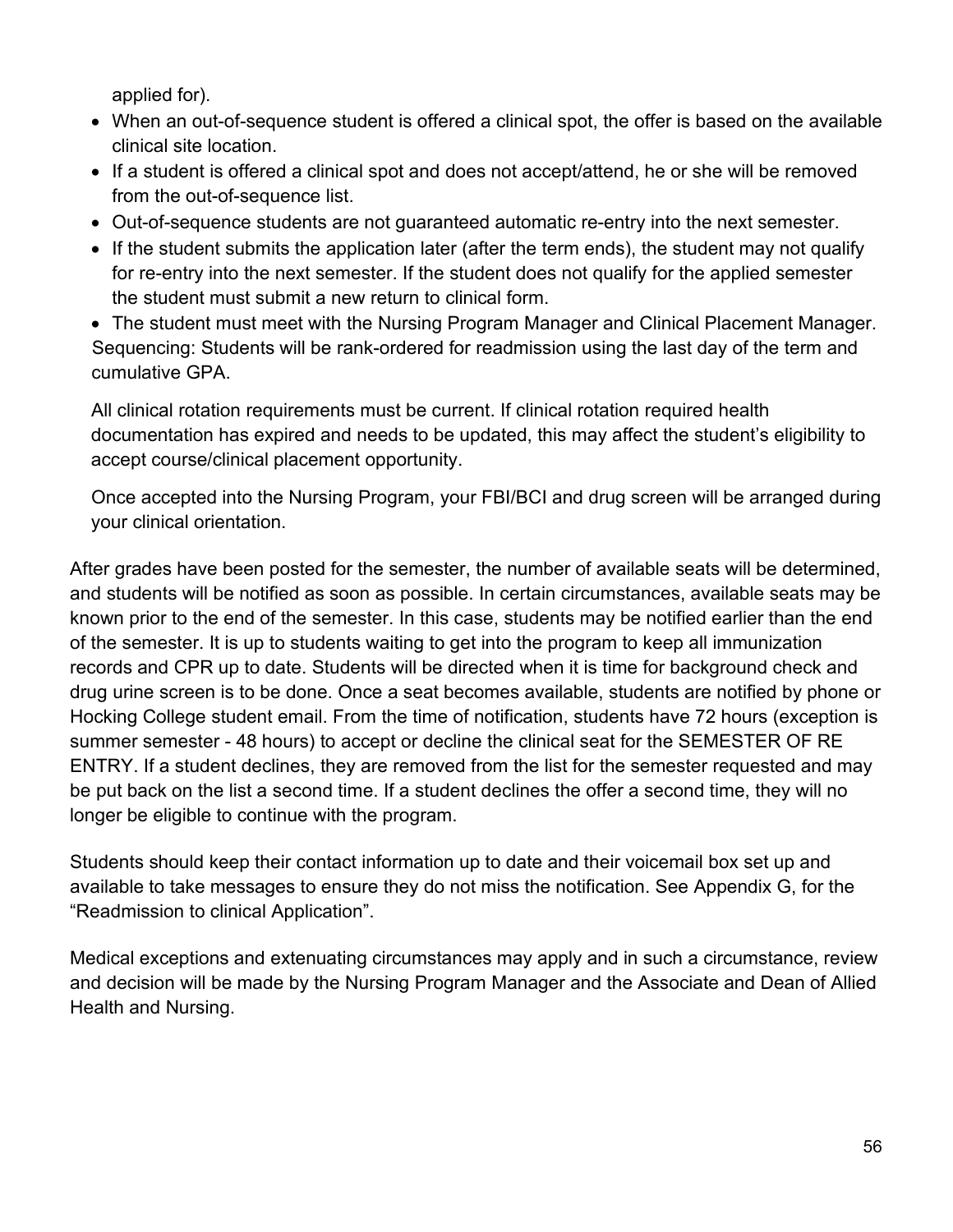

## **Appendix G Hocking College Nursing Program Readmission to Clinical Application**

Students who withdraw, drop or fail a nursing course are permitted one opportunity to request readmission to the program. Readmission is on a space available basis. Students are readmitted based on their position on the return to clinical list and the number of seats available. Students wishing to apply for readmission to clinical, will need to submit this form. If a student fails, we recommend submitting the form as soon as possible, since the readmission to clinical list is determined by the date the form is submitted and the student's /grade point average for that semester as a group.

After grades have been posted for the semester, the number of available seats will be determined, and students will be notified as soon as possible. In certain circumstances, available seats may be known prior to the end of the semester. In this case, students may be notified earlier than the end of the semester. It is up to students waiting to get into the program to keep all immunization records and CPR up to date. Students will be directed when it is time for background check and drug urine screen is to be done. Once a seat becomes available, students are notified by phone or Hocking College student email. From the time of notification, students have 72 hours (exception is summer semester - 48 hours) to accept or decline the clinical seat for the SEMESTER OF RE ENTRY. If a student declines, they are removed from the list for the semester requested and may be put back on the list a second time. If a student declines the offer a second time, they will no longer be eligible to continue with the program.

The students must keep their contact information up to date and their voicemail box set up and available to take messages. Please fill out this form and return it to:

Students are readmitted based on their position on the return to clinical list and the number of seats available. The readmission to clinical list is determined by the form submission date and grade point average for that semester as a group.

| <b>NURSING CLINICAL PLACEMENT MANAGER</b> |
|-------------------------------------------|
| 3301 HOCKING PARKWAY, DVD 217             |
| NELSONVILLE, OH 45764.                    |

| Name:                         | Address: |                        |
|-------------------------------|----------|------------------------|
| City:                         | State:   | ZIP:                   |
| Preferred telephone #:        |          | Messages/Voicemail #:  |
| <b>Hocking Email Address:</b> |          | <b>CUMULATIVE GPA:</b> |
| Student ID:                   |          |                        |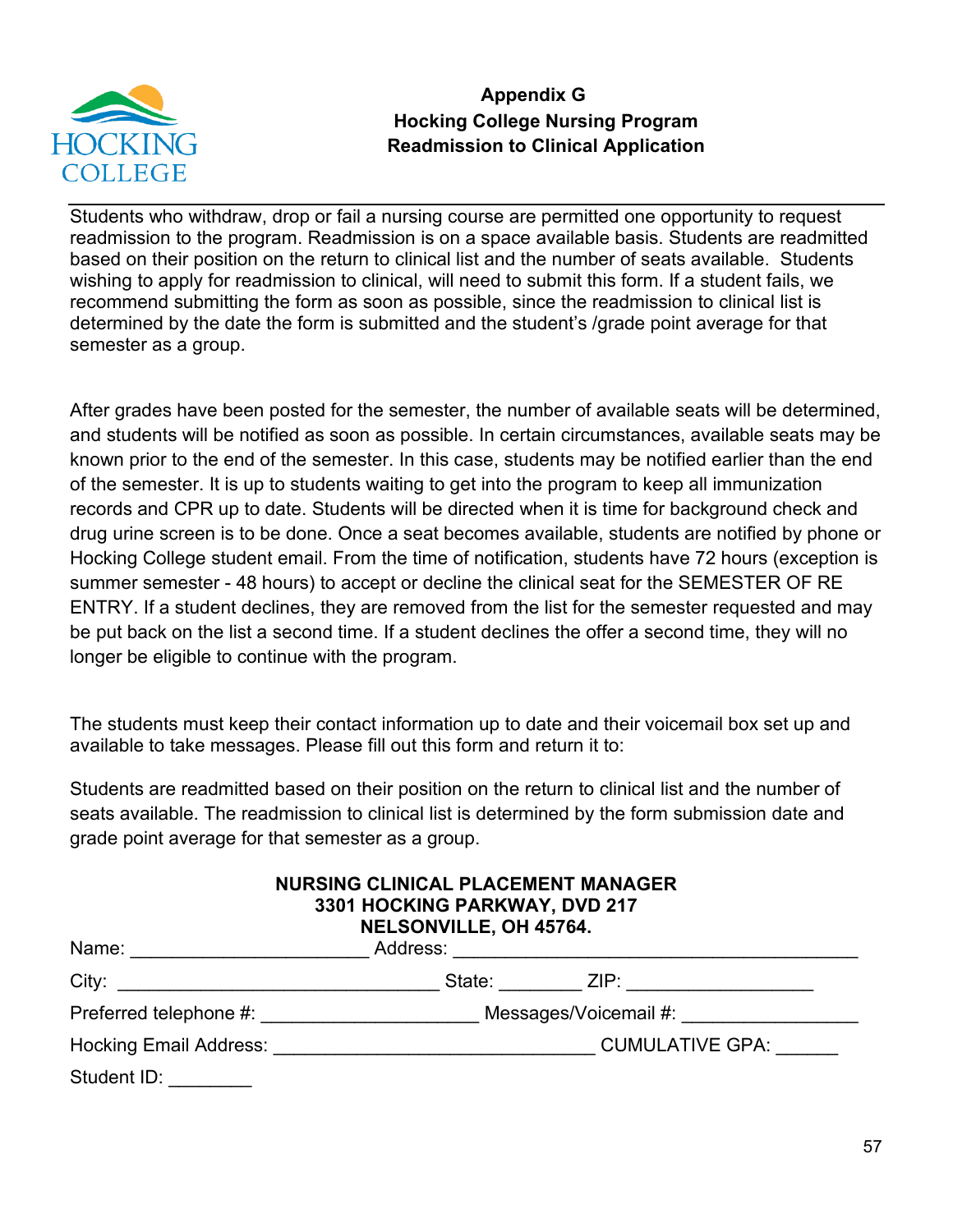- No student will be readmitted to clinical unless this application is completed and returned to the Clinical Placement Manager.
- It is the student's responsibility to keep her/his contact information updated with the Registrar's Office
- All email communication will be sent to the Hocking College email address only. It is the student's responsibility to check their Hocking email frequently.

Initial each line below, indicating you have read and fully understand each statement:

| I am applying for readmission for the following semester (choose ONLY one) |                  |                                                                                                                                                                                                                                  |                   |
|----------------------------------------------------------------------------|------------------|----------------------------------------------------------------------------------------------------------------------------------------------------------------------------------------------------------------------------------|-------------------|
| ◯ PN SEMESTER I                                                            | O PN SEMESTER II | O PN SEMESTER III                                                                                                                                                                                                                | $\circ$ LPN to RN |
| ◯ RN SEMESTER I                                                            | ◯ RN SEMESTER II | O RN SEMESTER III                                                                                                                                                                                                                | O RN SEMESTER IV  |
| Courses needed repeated, please list:                                      |                  | $\overline{\phantom{a}}$                                                                                                                                                                                                         |                   |
|                                                                            |                  | от применения в применении с производительно применения в применении с применения в применении с применении пр<br>В применении с применении с применении с применении с применении с применении с применении с применении с прим |                   |

\*\*\*\*\*\*\*\*\*\*\*\*\*\*\*\*\*\*\*\*\*\*\*\*\*\*\*\*\*\*\*\*\*\*\*\*\*\*\*\*\*\*\*\*\*\*\*\*\*\*\*\*\*\*\*\*\*\*\*\*\*\*\*\*\*\*\*\*\*\*\*\*\*\*\*\*\*\*\*\*\*\*\*\*\*\*\*\*\*\*\*\*\*\*\*\*\*\*\*\*\*\*\*\*\*\*\*\*\*

I understand that if changing from RN to PN, I will begin the PN program with Semester I courses regardless of RN courses completed. I further understand that once this change has been made, I CANNOT change back to RN

I understand that I must have a CURRENT (as defined by the Nursing Student Handbook) background check, immunizations, and health records.

#### *(NOTE: Do NOT update your health records or background check until you have been notified that a seat is available and given the direction to complete.)*

I understand that this form expires at the end of the requested semester I am applying for. Date Student Signature: \_\_\_\_\_\_\_\_\_\_\_\_\_\_\_\_\_\_\_\_\_\_\_\_\_\_\_\_\_\_\_\_\_\_\_\_\_\_\_ Date: \_\_\_\_\_\_\_\_\_\_\_\_\_\_

| $-$            | -----             |
|----------------|-------------------|
|                |                   |
| Date received: | Date seat offered |

*Notes\_\_\_\_\_\_\_\_\_\_\_\_\_\_\_\_\_\_\_\_\_\_\_\_\_\_\_\_\_\_\_\_*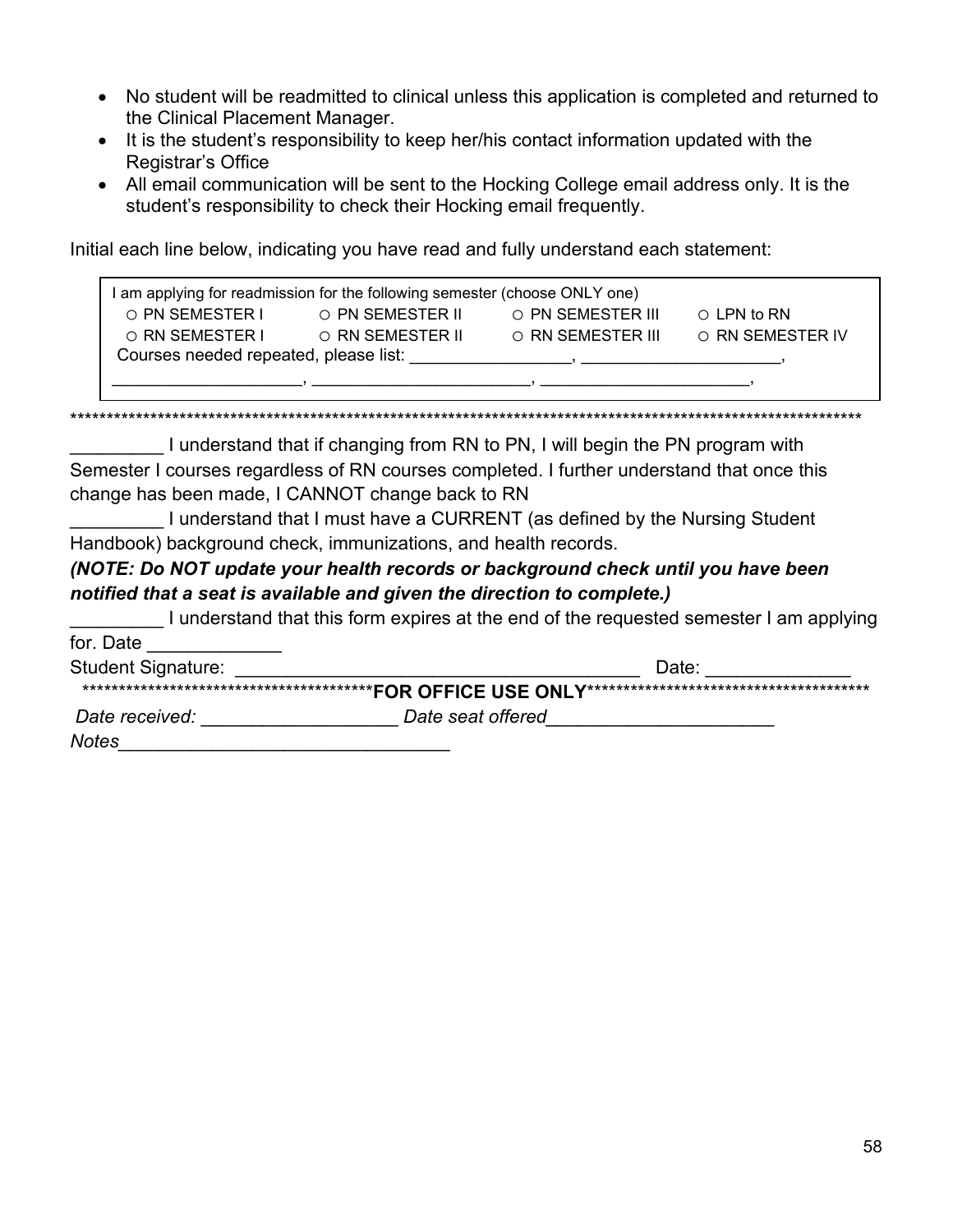## **Appendix H Hocking College Nursing Program Completion Policy**

Student learning is continuously assessed to facilitate individual learning and preparation for career success, including success on the NCLEX-RN.

All nursing students must take specified periodic standardized nursing examinations. Completion of such tests is a mandatory part of the course work in the nursing program. Testing occurs at different points in the program. The standardized assessments (currently ATI) are required throughout the curriculum. These assessments will increase in percentage of the total course grade throughout the curriculum to assist the student with mastery of content and proficiency in standardized testing.

Testing will be conducted at pre-arranged times each semester. Students who are unsuccessful in achieving the defined stated minimum outcomes on the standardized test will be directed by the course instructor to complete remediation activities.

## **PROGRAM COMPLETION**

Each student must fulfill all courses and terms/conditions as specified in the respective plan of study. This includes achievement of designated outcomes for the Associates of Applied Science in Nursing Degree.

- **Safe and Effective Care Environment**  The graduate will adhere to professional standards to provide safe, effective, and competent nursing care.
- **Health Promotion** and Maintenance The graduate will provide nursing interventions to promote, restore and maintain the patient's physical health across the lifespan.
- **Psychosocial Integrity** The graduate will adapt and provide individualized nursing care and clinical judgment based on knowledge of developmental, biological, psychological, sociocultural, and spiritual differences in patients.
- **Physiological Integrity** The graduate will utilize nursing knowledge and clinical judgment skills to provide and promote safe nursing practice while providing empathetic and compassionate care.

To "Complete" the nursing programs a student must achieve a C in all general education courses within no more than 2 attempts and 80% overall in all nursing technical (NT) courses within no more than 2 attempts. After starting nursing technical (NT) courses, failure of any two courses in the nursing curriculum, including general education courses constitutes a failure of the nursing program. It is recommended that a student check her/his cumulative average in technical courses every semester. GS 1010 and GS 2010 are graduation requirements and cannot be transferred into Hocking College. Refer to the Hocking College Catalog or contact your faculty advisor for assistance in computing your cumulative grade point average.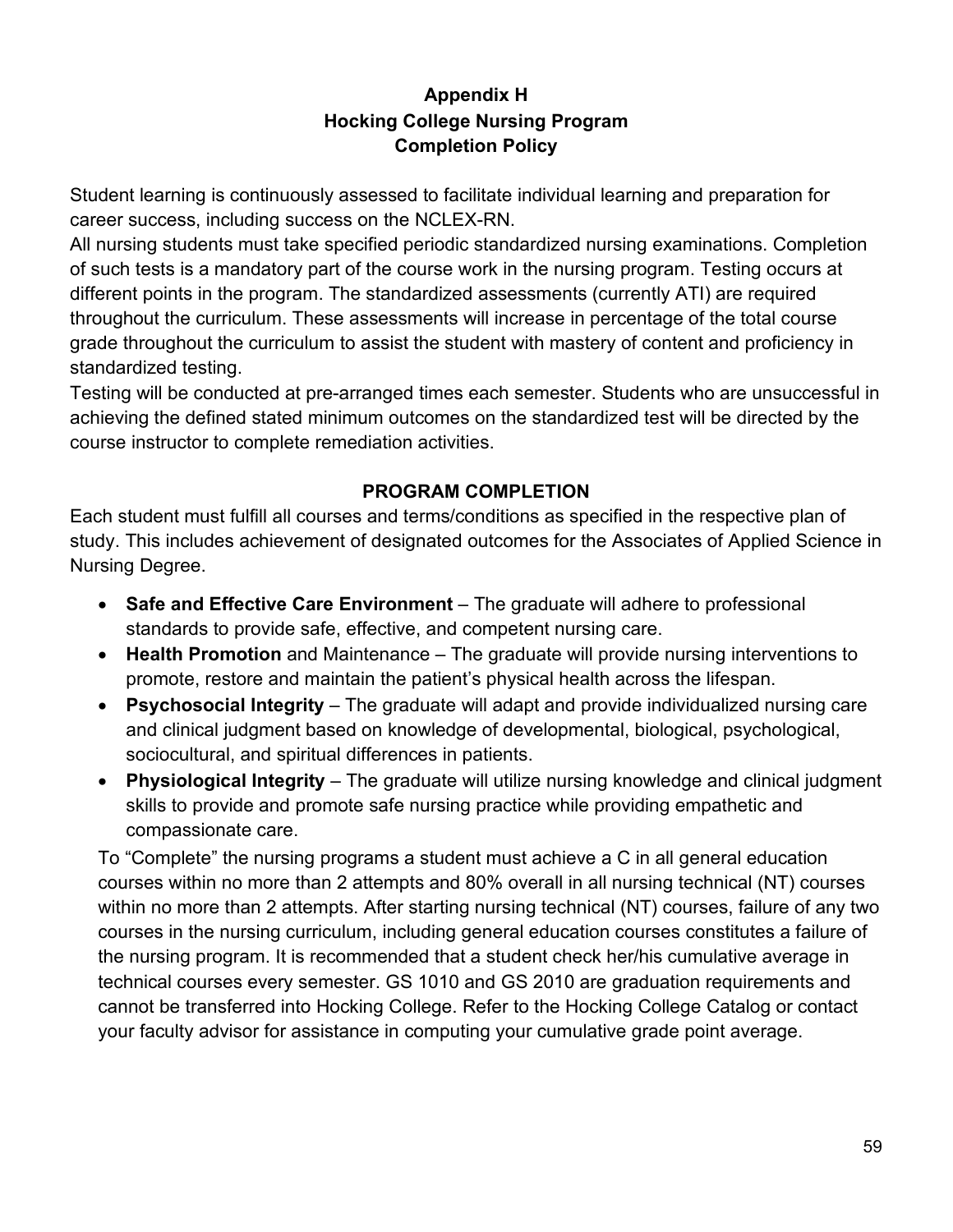**Previous Requirement (effective prior to Spring Term 2022)**: All nursing programs require a grade of "B-" (80%) or better in all nursing technical (NT) courses, as well as a "C" in all support courses (non-technical course) listed on the plan of study.

In accordance with Hocking College academic policies, a student must petition for graduation during the final semester of their program to the semester in which he/she intends to graduate. Refer to the Hocking College academic policy "Graduation" for complete details at [https://www.hocking.edu/graduation.](https://www.hocking.edu/graduation) All fees must be paid in full, including library fee, in order to graduate.

Certificates of Program Completion are required by the Ohio Board of Nursing. These will be sent to the Board by the Nursing Administration office as soon as the students' records are cleared by the Hocking College Registrar. This may take two to four weeks.

If a student has a documented disability defined by the "American Disabilities Act" (ADA), accommodations are authorized only by the Board and the National Council of State Boards of Nursing for the NCLEX-RN. The Board recommends that the applicant notify the Board, in writing, six months prior to program completion. The applicant is required to submit the following documentation:

- 1. Letter from the applicant specifying requested accommodation.
- 2. Letter from the Director/Designee of the nursing education program specifying accommodations granted by the nursing program; and
- 3. Diagnostic report from a qualified professional practitioner.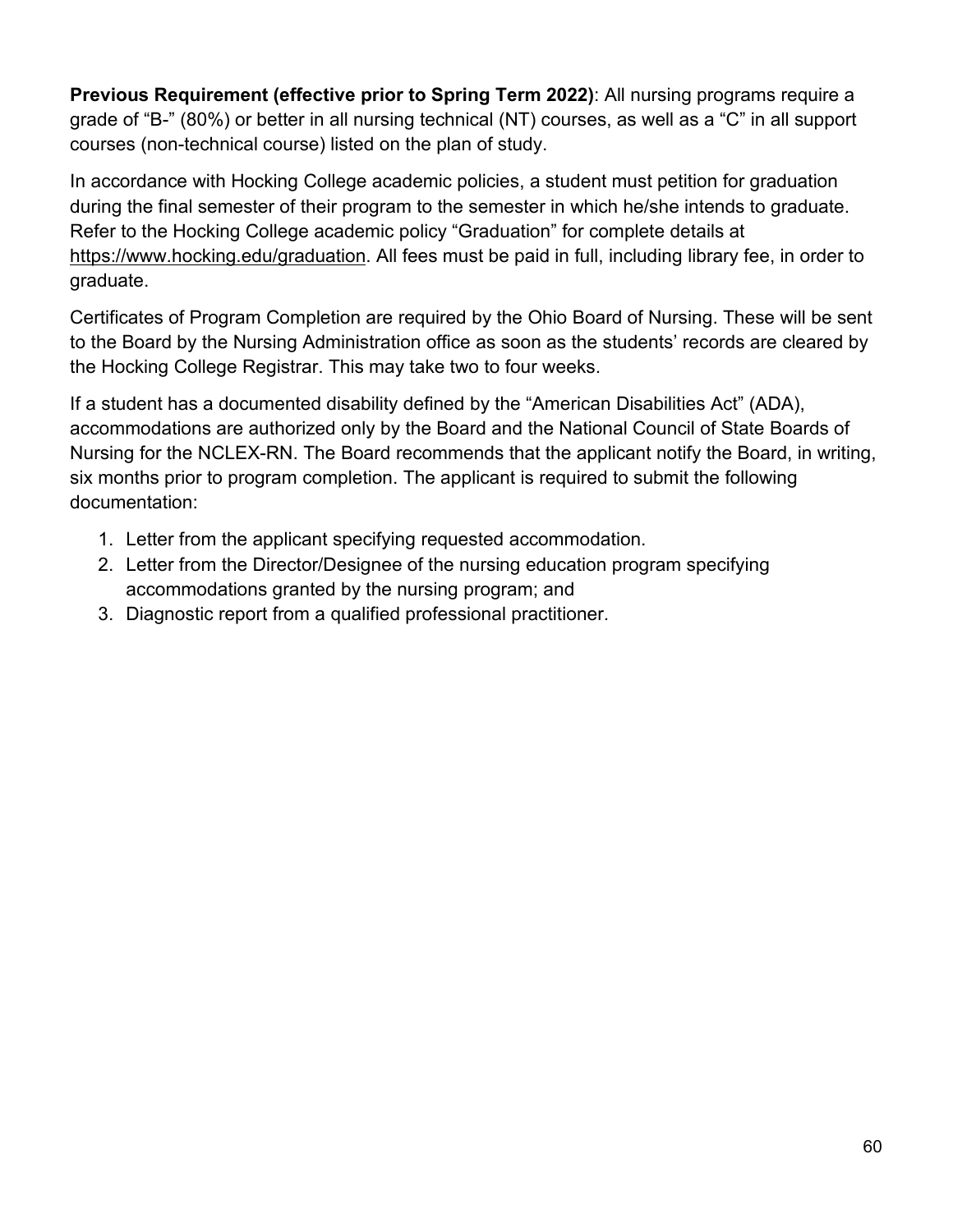# **Appendix I Student Conduct While Providing Nursing Care**

Ohio Board of Nursing Standards for Safe Nursing Care/Student Conduct Policy Policy Department: Nursing Policy Number: 11:00 Adopted date: 11/28/2017 Revised date(s): January 2022 Board Resolution:

# *Policy Document(s): Standards for Safe Nursing Care/Student Conduct Policy for Nursing Program*

Policy Statement: The following guidelines are to be followed in accordance with safe nursing care set forth in Chapter 4723-5 OAC [\(Rule 4723-5-12\)](https://codes.ohio.gov/ohio-administrative-code/rule-4723-5-12), Ohio Revised Code, and the rules of Chapter 4723, Ohio Administrative Code.

- (1) A student shall, in complete, accurate, and timely manner, report and document nursing assessments or observations, the care provided by the student for the patient, and the patient's response to that care.
- (2) A student shall, in an accurate and timely manner, report to the appropriate practitioner errors in or deviations from the current valid order.
- (3) A student shall not falsify any patient record or any other document prepared or utilized in the course of, or in conjunction with, nursing practice. This includes, but is not limited to, case management documents or reports, time records or reports, and other documents related to billing for nursing services.
- (4) A student shall implement measures to promote a safe environment for each patient.
- (5) A student shall delineate, establish, and maintain professional boundaries with each patient.
- (6) At all times when a student is providing care to a patient the student shall:
	- (a) Provide privacy during examination or treatment and in the care of personal or bodily needs; and
	- (b) Treat each patient with courtesy, respect, and with full recognition of dignity and individuality.
- (7) A student shall practice within the appropriate scope of practice as set forth in division (B) of section 4723-01 and division (B) (20) of section 4723.28 of the Revised Code for a registered nurse, and division (F) of section 4723.01 and division (B) (21) of section 4723.28 of the Revised Code for a practical nurse;
- (8) A student shall use universal and standard precautions established by Chapter 4723.20 of the Administrative Code;
- (9) A student shall not:
	- (a) Engage in behavior that causes or may cause physical, verbal, mental, or emotional abuse to a patient;
	- (b) Engage in behavior toward a patient that may reasonably be interpreted as physical, verbal, mental, or emotional abuse
- (10) A student shall not misappropriate a patient's property or;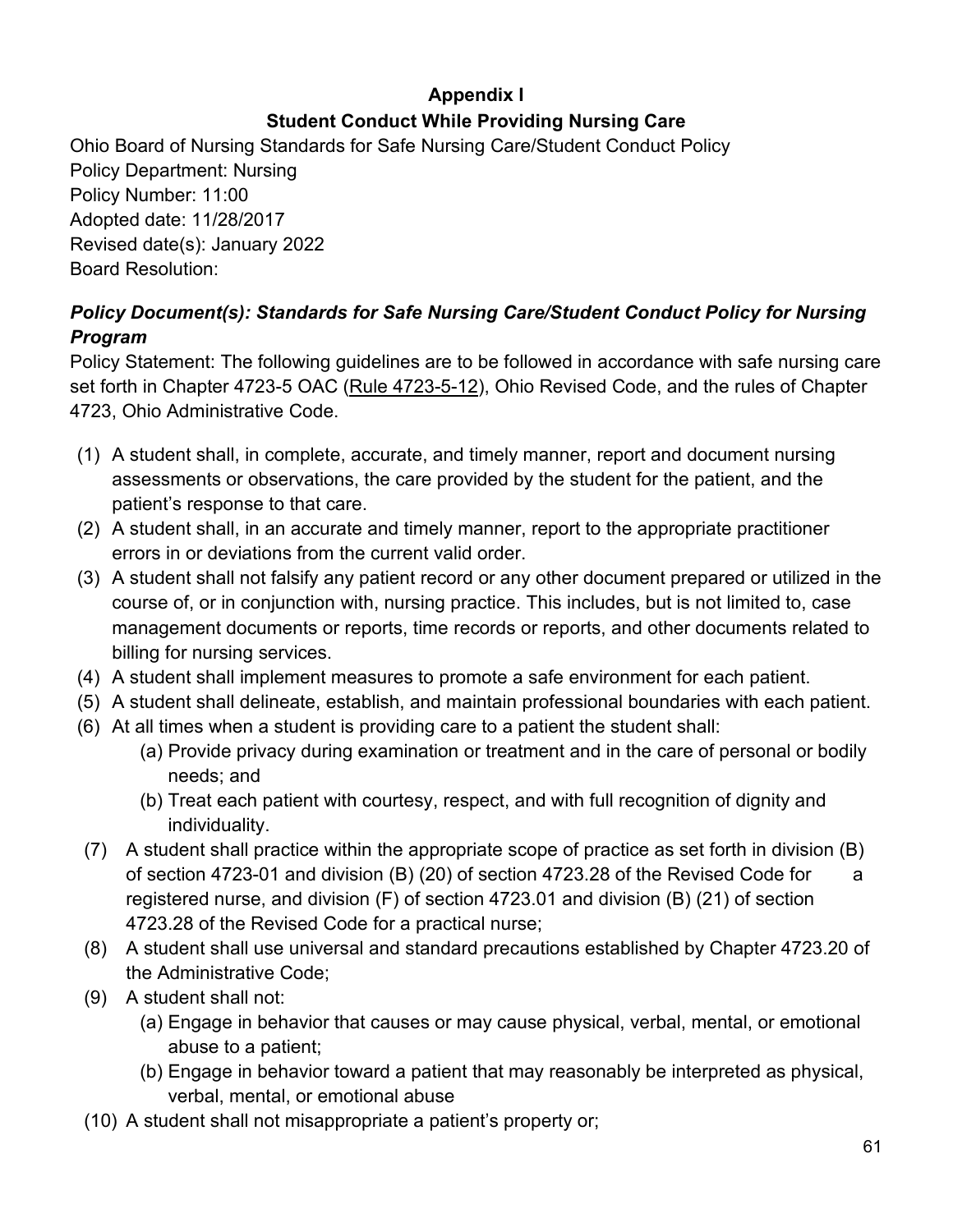- (a) Engage in behavior to seek or obtain personal gain at the patient's expense;
- (b) Engage in behavior that may reasonably be interpreted as behavior to seek or obtain personal gain at the patient's expense
- (c) Engage in behavior that constitutes inappropriate involvement in the patient's personal relationships or;
- (d) Engage in behavior that may reasonably be interpreted as inappropriate involvement in the patient's personal relationships.

For the purpose of this paragraph, the patient is always presumed incapable of giving free, full, or informed consent to the behaviors by the student set forth in this paragraph.

- (11) A student shall not:
	- (a) Engage in sexual conduct with a patient;
	- (b) Engage in conduct during the course of practice that may be reasonably interpreted as sexual;
	- (c) Engage in any verbal behavior that is seductive or sexually demeaning to a patient; (d) Engage in verbal behavior that may reasonably be interpreted as seductive, or sexually demeaning to a patient

For the purpose of this paragraph, the patient is always presumed incapable of giving free, full, or informed consent to sexual activity with the student.

- (12) A student shall not, regardless of whether the contact or verbal behavior is consensual, engage with a patient other than the spouse of the student in any of the following:
	- (a) Sexual contact, as defined in Section 2907.01 of the Revised Code;
	- (b) Verbal behavior that is sexually demeaning to the patient or may be reasonably interpreted by the patient as sexually demeaning.
- (13) A student shall not self-administer or otherwise take into the body any dangerous drug, as defined in section 4729.01 of the Revised Code, in any way not in accordance with a legal, valid, prescription issued for the student, or self-administer or otherwise take into the body any drug that is a schedule 1 controlled substance.
- (14) A student shall not habitually or excessively use controlled substances, other habit-forming drugs, or alcohol or other chemical substances to an extent that impairs ability to practice
- (15) A student shall not have impairment of the ability to practice according to acceptable and prevailing standards of safe nursing care because of the use of drugs, alcohol, or other chemical substances;
- (16) A student shall not have impairment of the ability to practice according to acceptable and prevailing standards of safe nursing care because of a physical or mental disability;
- (17) A student shall not assault or cause harm to a patient or deprive the patient of the means to summon assistance.
- (18) A student shall not misappropriate or attempt to misappropriate money or anything of value by intentional misrepresentation of material deception in the course of practice.
- (19) A student shall not have been adjudicated by a probate court of being mentally ill or mentally incompetent, unless restored to competency by the court.
- (20) A student shall not aid and abet a person in that person's practice of nursing without a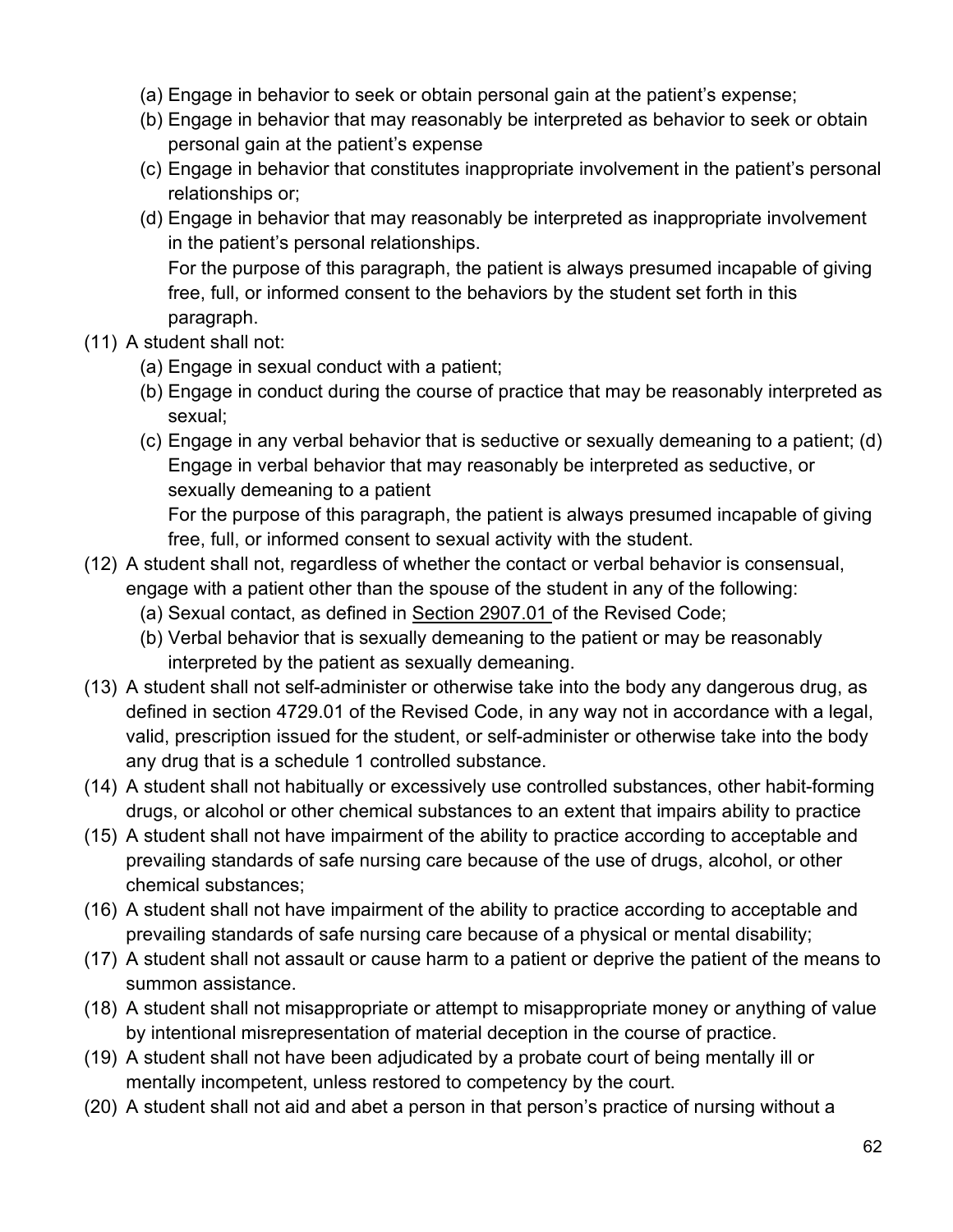license, practice as a dialysis technician without a certificate issued by the board, or administration of medications as a medication aide without a certificate issued by the board.

- (21) A student shall not prescribe any drug or device to perform or induce an abortion, or otherwise perform or induce an abortion.
- (22) A student shall not assist suicide as defined in section 3795.01 of the Revised Code.
- (23) A student shall not submit or cause to be submitted any false, misleading, or deceptive statements, information, or document to the nursing program, its administrators, faculty, teaching assistants, preceptors, or to the board
- (24) A student shall maintain the confidentiality of patient information. The student shall communicate patient information with other members of the health care team of health care purposes only, shall access patient information only for purposes of patient care of for otherwise fulfilling the student's assigned clinical responsibilities, and shall not disseminate patient information for purposes other than patient care or for otherwise filling the student's assigned clinical responsibilities through social media, texting, emailing or any other form of communication.
- (25) To the maximum extent feasible, identifiable patient health care information shall not be disclosed by a student unless the patient has consented to the disclosure of identifiable patient health care information. A student shall report individually identifiable patient without written consent in limited circumstances only and in accordance with an authorized law, rule, or other recognized legal authority.
- (26) For purposes of paragraphs  $(C)(5)$ ,  $(C)(6)$ ,  $(C)(9)$ ,  $(C)$  (10),  $(C)$  (11), and  $(C)$  (12) of this rule, a student shall not use social media, texting, emailing, or other forms of communication with, or about a patient, for non-health care purposes or for purposes other than fulling the student's assigned clinical duties.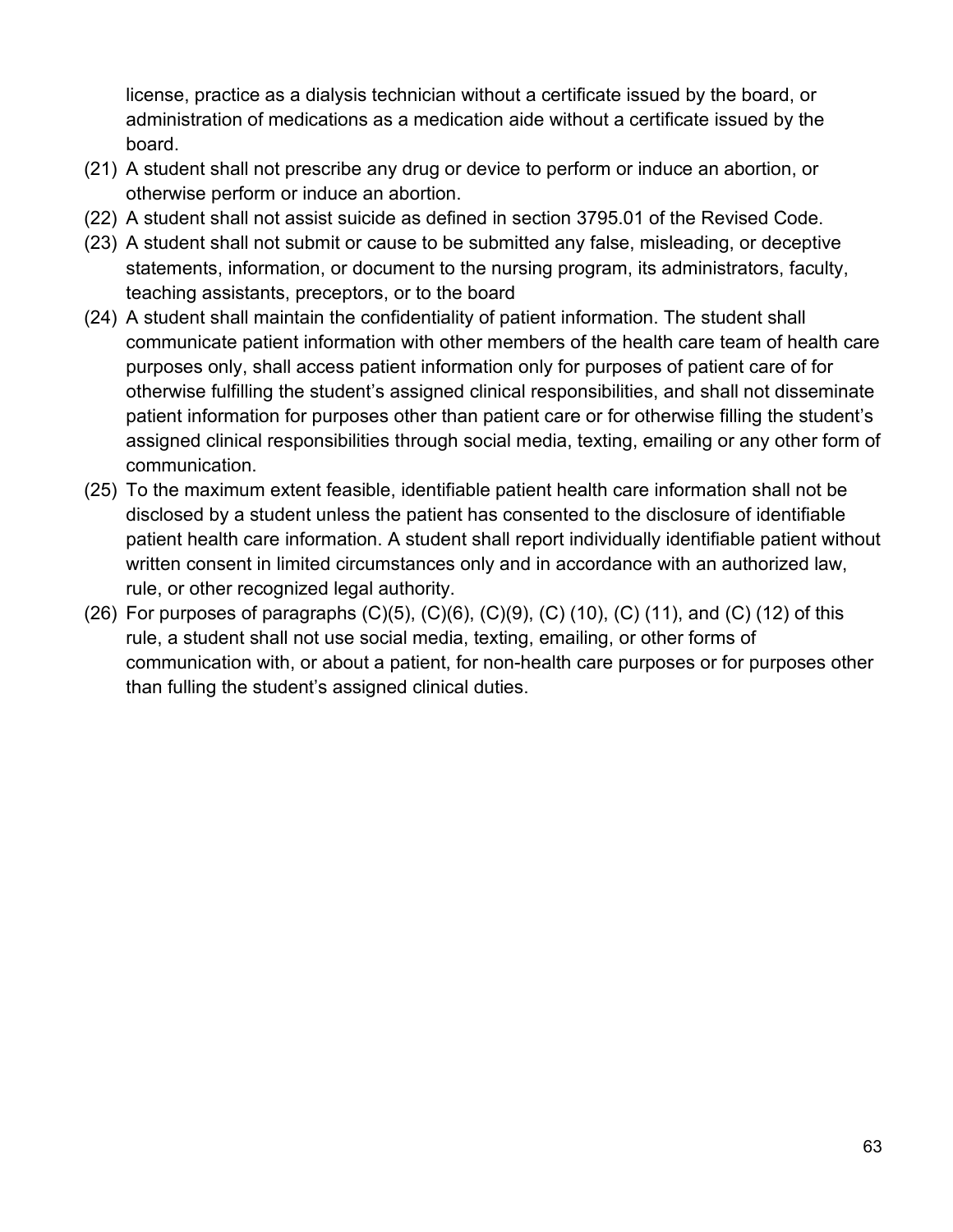# **Appendix J Hocking College Nursing Program Nursing Programs Appeal Form**

| Last Name                     | <b>First Name</b> |  |
|-------------------------------|-------------------|--|
| <b>Student ID Number:</b>     | Phone:            |  |
| <b>Hocking College Email:</b> |                   |  |

Students who feel there are extenuating circumstances that should be considered when reviewing their selective admission program admission or progression status, suspension, or dismissal may file this appeal form (with supporting documentation) for consideration.

Appeals are not automatic, and the student should not assume an appeal will be granted. Extenuating circumstances are considered anything beyond the reasonable control of the student (medical situations, natural disaster, severe external problems not of the student's creation, etc.).

#### **The Process:**

- 1. A complete letter of explanation from you stating the nature and time frame of the extenuating circumstance(s) which you feel should be reviewed and considered. In your letter include appropriate dates, semesters effected and details outlining what was unusual about your situation.
- 2. Submit documentation from official sources (i.e., doctors, hospital, court, law enforcement agency, etc.) which verify your extenuating circumstance(s) as presented in your letter of explanation. Note: Documentation for medically related appeals must be specific as to the length of time you were under the doctor's care (including dates, places and details) and, if appropriate, a doctor's release with effective dates. These verification documents should be on letterhead and signed by appropriate officials.

The Admission/Acceptance/Progression Appeal Committee meets twice a month, as needed, to review appeals submitted. Notification indicating the outcome of the review will be mailed to the student.

\_\_\_\_\_\_\_\_\_\_\_\_\_\_\_\_\_\_\_\_\_\_\_\_\_\_\_\_\_\_\_\_\_\_\_\_\_\_\_\_\_\_\_\_\_\_\_\_\_\_\_\_\_\_\_\_\_\_\_\_\_\_\_\_\_\_\_\_\_\_\_\_\_\_\_ \_\_\_\_\_\_\_\_\_\_\_\_\_\_\_\_\_\_\_\_\_\_\_\_\_\_\_\_\_\_\_\_\_\_\_\_\_\_\_\_\_\_\_\_\_\_\_\_\_\_\_\_\_\_\_\_\_\_\_\_\_\_\_\_\_\_\_\_\_\_\_\_\_\_\_ \_\_\_\_\_\_\_\_\_\_\_\_\_\_\_\_\_\_\_\_\_\_\_\_\_\_\_\_\_\_\_\_\_\_\_\_\_\_\_\_\_\_\_\_\_\_\_\_\_\_\_\_\_\_\_\_\_\_\_\_\_\_\_\_\_\_\_\_\_\_\_\_\_\_\_ \_\_\_\_\_\_\_\_\_\_\_\_\_\_\_\_\_\_\_\_\_\_\_\_\_\_\_\_\_\_\_\_\_\_\_\_\_\_\_\_\_\_\_\_\_\_\_\_\_\_\_\_\_\_\_\_\_\_\_\_\_\_\_\_\_\_\_\_\_\_\_\_\_\_\_ \_\_\_\_\_\_\_\_\_\_\_\_\_\_\_\_\_\_\_\_\_\_\_\_\_\_\_\_\_\_\_\_\_\_\_\_\_\_\_\_\_\_\_\_\_\_\_\_\_\_\_\_\_\_\_\_\_\_\_\_\_\_\_\_\_\_\_\_\_\_\_\_\_\_\_ \_\_\_\_\_\_\_\_\_\_\_\_\_\_\_\_\_\_\_\_\_\_\_\_\_\_\_\_\_\_\_\_\_\_\_\_\_\_\_\_\_\_\_\_\_\_\_\_\_\_\_\_\_\_\_\_\_\_\_\_\_\_\_\_\_\_\_\_\_\_\_\_\_\_\_

## **Describe your situation and reason for appeal:** (Attach additional paper as needed)

--Please complete both sides of this form --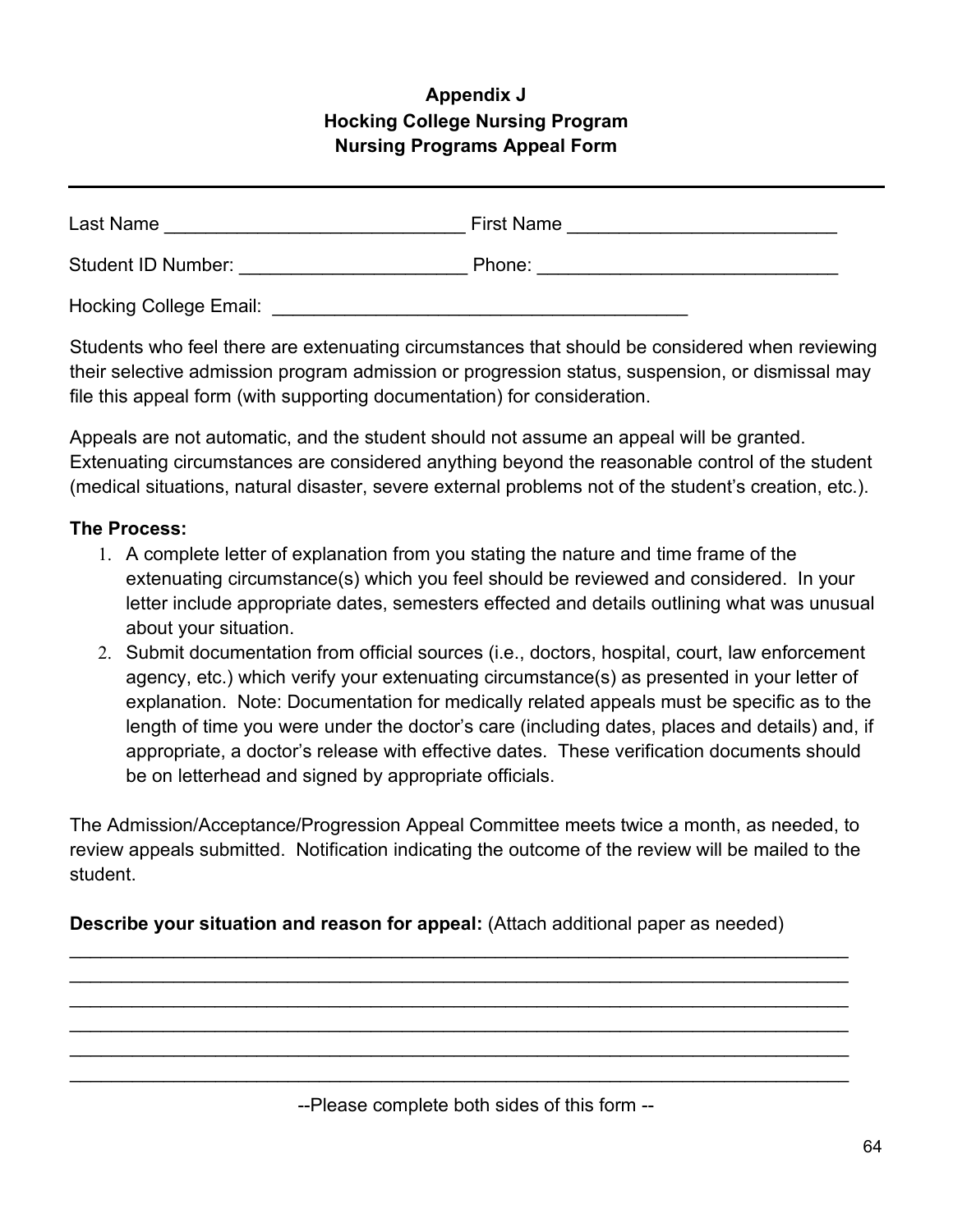|                          | List the documents you have attached for reference: |                                                                                             |
|--------------------------|-----------------------------------------------------|---------------------------------------------------------------------------------------------|
|                          |                                                     |                                                                                             |
|                          |                                                     |                                                                                             |
|                          |                                                     |                                                                                             |
|                          |                                                     |                                                                                             |
|                          |                                                     |                                                                                             |
|                          |                                                     |                                                                                             |
|                          |                                                     |                                                                                             |
|                          |                                                     |                                                                                             |
|                          |                                                     |                                                                                             |
|                          |                                                     |                                                                                             |
| <b>Student Signature</b> |                                                     | Date                                                                                        |
|                          |                                                     | Submit this completed form, with documentation attached, to; nursing@hocking.edu or mail to |
|                          |                                                     | Hocking College, 3301 Hocking Parkway, Nelsonville OH 45764 (Attention Nursing Office).     |
|                          |                                                     |                                                                                             |
|                          |                                                     |                                                                                             |
| For Office Use Only:     |                                                     | Rcvd ____________Approved ____________Denied _____________Response Mailed _______           |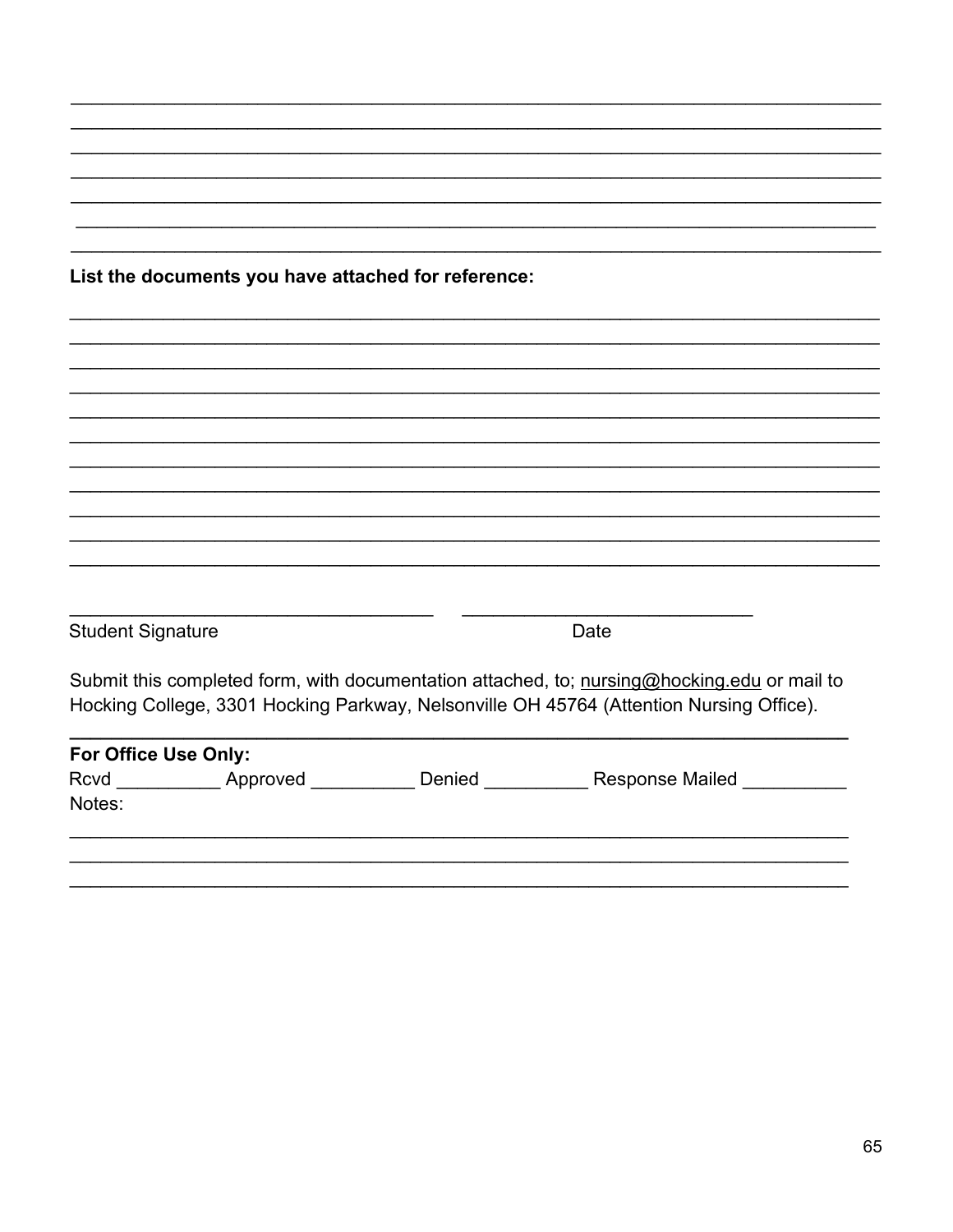## **Appendix K Hocking College Nursing Program Student Drug Testing Procedure**

The purpose of this statement is to notify students of the Hocking College requirement that all students in the College who are enrolled in a clinical course submit to drug screen testing as outlined in this statement and test negative before engaging in clinical activity associated with a College of Nursing Program.

Clinical agencies affiliated with the College also have drug and alcohol policies and are requiring that nursing students comply with their drug testing policies in a similar manner to their employees. Safety in the delivery of care to patient/client populations is the basis for drug testing. Clinical agencies have the right to refuse any student for clinical placement based on concerns about that student's ability to deliver safe practice.

Students testing positive will be administratively withdrawn from the current semester and will be responsible for the financial consequences resulting from the administrative withdrawal process. The student may be eligible and considered for admission to the nursing program after one calendar year. If a second positive and/or adulterated drug screen occurs, the student will not be eligible to be considered for admission to any Hocking College Nursing Program. The student may file an appeal of the admission denial. The appeal will be reviewed, and a decision will be made if the student is eligible for admission at a later date.

Any student seeking admission to the nursing program who knowingly and intentionally attempts to provide a substitute or adulterated urine specimen will lose their admission seat and will not be permitted to reapply to any Hocking College nursing program.

Nursing students already in the sequence of nursing courses: Any nursing instructor may request a drug screen given reasonable cause. "Reasonable cause" exists when a student exhibits behavior that suggests impairment from drug or alcohol use or when clinical performance or safety is affected. These behaviors include but are not limited to: poor judgment, mood swings, overreaction, poor or inappropriate patient care, sleeping or inability to stay awake in a clinical, lab, or classroom setting, etc. In the clinical setting, the clinical instructors will follow that institution's policy. Students testing positive will be administratively withdrawn from the current semester, will not be permitted to return to the sequence of nursing courses, and will not be permitted to reapply to any Hocking College nursing program.

Any student currently enrolled in the nursing program who knowingly and intentionally attempts to provide a substitute or adulterated urine specimen is subject to immediate dismissal from the program and will not be permitted to reapply to any Hocking College nursing program.

Any student who fails to show for a scheduled drug screen, will be treated as a positive drug screen and follow the same policies as stated above.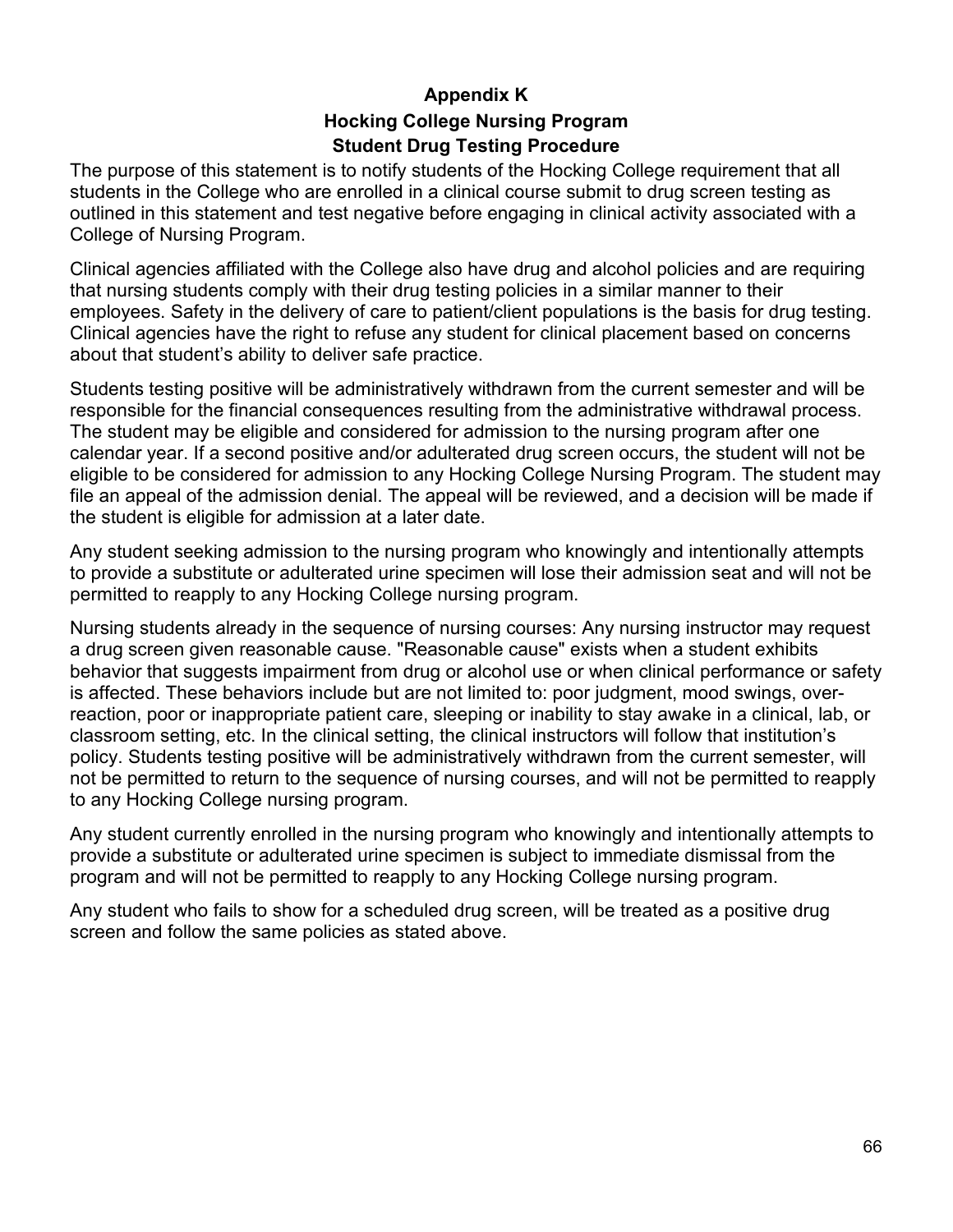

**Appendix L Nursing Program Background Check Process: Background Check Advising Form**

I consider the student name) understand that I have a positive finding on my background check. I further understand that this finding is not necessarily a bar to clinical or employment upon graduation. I acknowledge the following:

#### Please initial each line:

It may not be possible to place me in required clinical. I understand that we are required to disclose positive background checks to each hospital or agency and that they have sole discretion on whether or not I am allowed to attend a student clinical.

I understand that if I am able to complete the program, the college cannot guarantee that I will be permitted to be licensed in the State of Ohio as a Registered Nurse.

I understand that I will need to discuss my situation with the Ohio State Board of Nursing AFTER graduation and that they will not render a decision until AFTER I graduate.

\_\_\_\_\_\_\_\_\_\_\_\_\_\_\_\_\_\_\_\_\_\_\_\_\_\_\_\_\_\_\_\_\_\_\_\_\_\_\_\_\_\_\_\_\_\_\_\_\_\_\_\_\_\_\_\_\_\_\_\_\_\_\_\_\_\_\_\_\_\_\_\_\_\_\_\_\_\_ \_\_\_\_\_\_\_\_\_\_\_\_\_\_\_\_\_\_\_\_\_\_\_\_\_\_\_\_\_\_\_\_\_\_\_\_\_\_\_\_\_\_\_\_\_\_\_\_\_\_\_\_\_\_\_\_\_\_\_\_\_\_\_\_\_\_\_\_\_\_\_\_\_\_\_\_\_\_

I have been counseled on the date below and by the names listed below and I understand my options.

Additional advising notes:

| <b>Student Signature</b> | Date      |      |
|--------------------------|-----------|------|
| Witnesses:               |           |      |
| <b>Printed Name</b>      | Signature | Date |
| <b>Printed Name</b>      | Signature | Date |
|                          |           |      |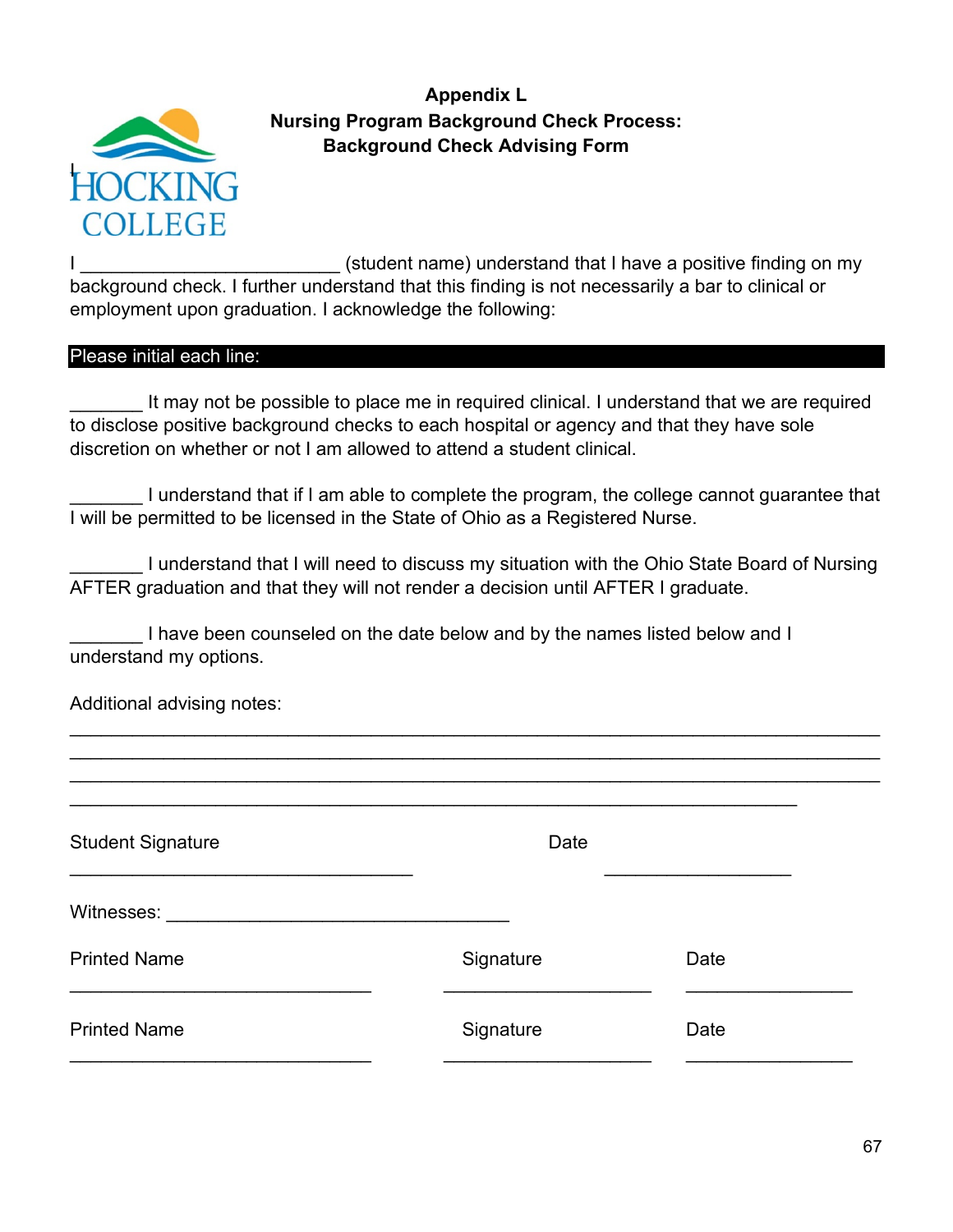## **Appendix M Hocking College Nursing Program Student Concern and/or Complaint Form**

| aont oonoonn anaror oomplar<br>Date:                            |                                                        |  |
|-----------------------------------------------------------------|--------------------------------------------------------|--|
|                                                                 |                                                        |  |
| Student summary of complaint:                                   |                                                        |  |
|                                                                 |                                                        |  |
|                                                                 |                                                        |  |
|                                                                 |                                                        |  |
|                                                                 |                                                        |  |
|                                                                 |                                                        |  |
| <b>Faculty Comments:</b>                                        |                                                        |  |
|                                                                 |                                                        |  |
|                                                                 |                                                        |  |
|                                                                 |                                                        |  |
|                                                                 |                                                        |  |
|                                                                 |                                                        |  |
|                                                                 |                                                        |  |
|                                                                 |                                                        |  |
| <b>Chain of Command:</b>                                        |                                                        |  |
|                                                                 | Date: __________                                       |  |
| Resolved: Y or N                                                | Date: ___________                                      |  |
| Forwarded to the Nursing Degree Program Manager/Assistant Dean: | Date: $\frac{1}{\sqrt{1-\frac{1}{2}}\cdot\frac{1}{2}}$ |  |
| Program Manager/ Assistant Dean: ____                           | Date: _________                                        |  |
| Resolved: Y or N                                                | Date: __________                                       |  |
|                                                                 | Date: $\frac{1}{\sqrt{1-\frac{1}{2}}\cdot\frac{1}{2}}$ |  |
| Resolved by the Dean of Allied Health and Nursing: Y or N       | Date: __________                                       |  |
| <b>Signatures of Agreement:</b>                                 |                                                        |  |
|                                                                 | Date: __________                                       |  |
| Program Manager/Assistant Dean Signature: ____________________  | Date: __________                                       |  |
|                                                                 | Date: $\_\_$                                           |  |
|                                                                 | Date: ___________                                      |  |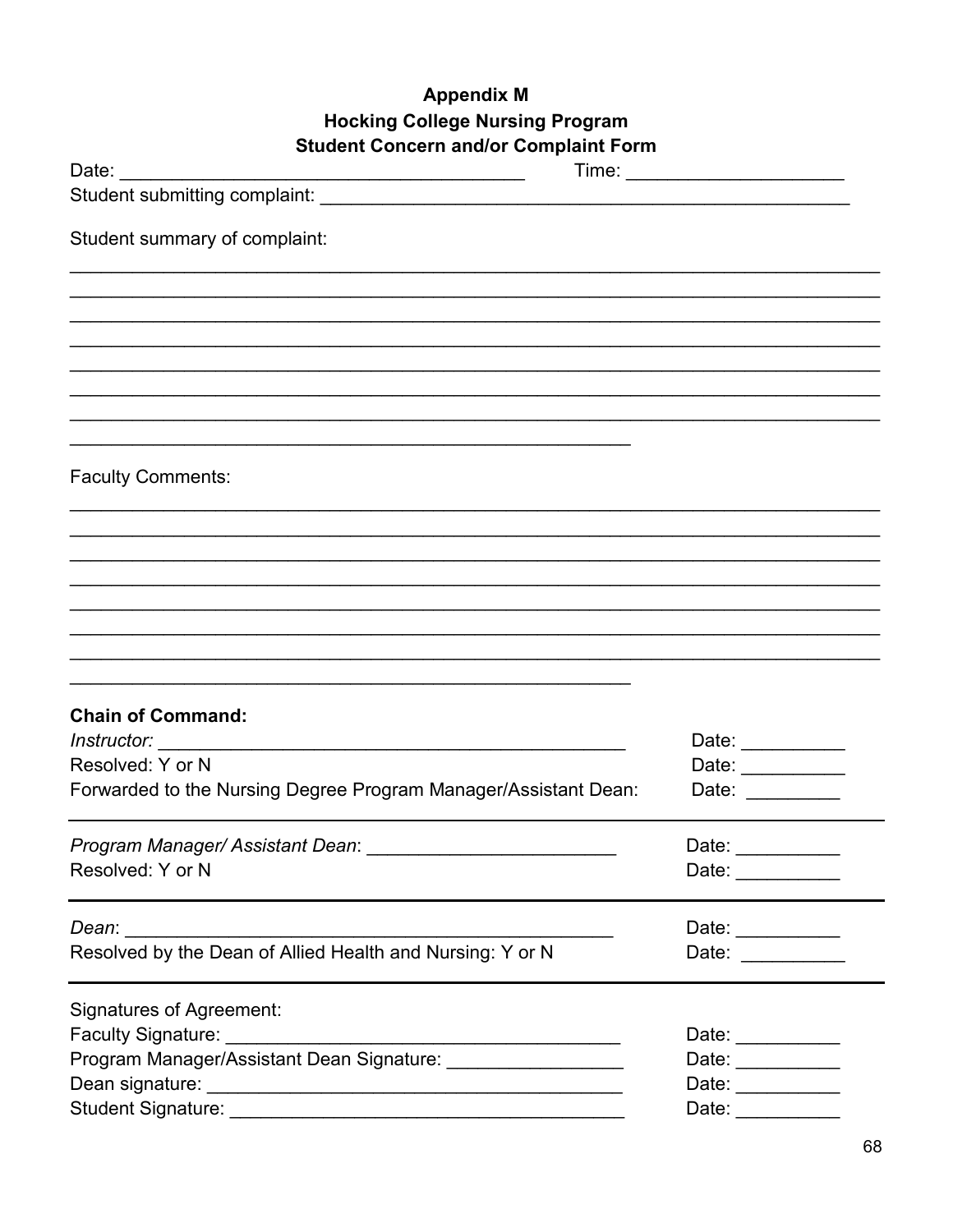## **Appendix N Hocking College Nursing Program Civility Statement**

As Hocking College School of Nursing students, you are held to the highest ethical standards in and out of the clinical setting. Any form of incivility is unacceptable at Hocking College's School of Nursing. Incivility is defined as disruptive, ill-mannered, or offensive behavior contrary to the wellbeing of the classroom community. This includes any and all forms of disrespect or disregard for instruction, the instructor, nursing administration or a fellow student.

The Hocking College School of Nursing Civility Policy is to ensure that there is a respectful teaching, learning, and clinical practice environment that fosters a sense of community, it is expected that every student adheres to these guidelines and maintains a high standard of civil, respectful, and professional conduct in all academic and clinical interactions.

As stated in the Hocking College Student Code of Conduct:

*"Hocking College is committed to fostering a campus environment that is conducive to academic inquiry, a productive campus life and thoughtful study and discourse. The College, through the Student Conduct program, is committed to an educational and developmental process that balances the interests of individual students with the interests of the College community. To this end, every Hocking College student must commit themselves to communicating and acting with integrity and respect for others"*

In order to carry out this mission, we strive to:

- Provide outreach, educational materials and advisement to students, faculty and staff;
- Demonstrate care for individual students, their educational aspirations and personal development;
- Hold students accountable for Code of Conduct violations;
- Increase retention by encouraging students to make appropriate, ethical and positive choices;
- Decrease risk behaviors through intervention and appropriate sanctions; and
- Ensure that students' due process rights are protected.

A report of student misconduct or infringement with regard to the Hocking College Student Code of Conduct may initiate a grievance process that could lead to further action as determined by the Office of Student Conduct.

Blatant disregard and insolence for others or actions that create an atmosphere of disrespect, conflict, and stress will not be tolerated.

If you would like to report as a witness or a victim of incivility, please fill out the form below and the Nursing Department will be in contact with you immediately. Resources: <https://www.hocking.edu/student-conduct>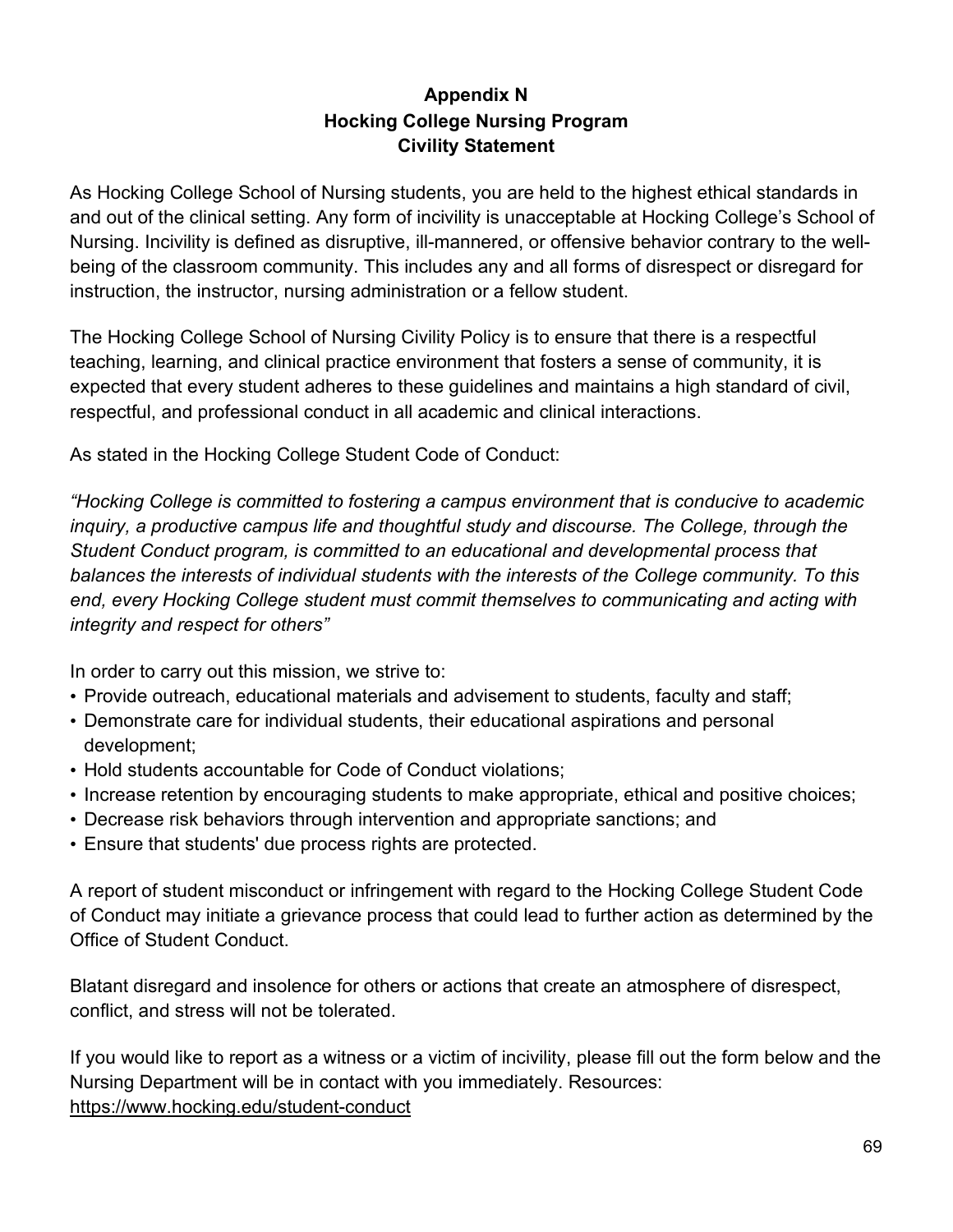# **Incivility Incident Report**

| Incident description: |  |
|-----------------------|--|
|                       |  |
|                       |  |
|                       |  |
|                       |  |
|                       |  |
|                       |  |
|                       |  |
|                       |  |
|                       |  |
|                       |  |
|                       |  |
|                       |  |
|                       |  |
|                       |  |
|                       |  |
|                       |  |
|                       |  |
|                       |  |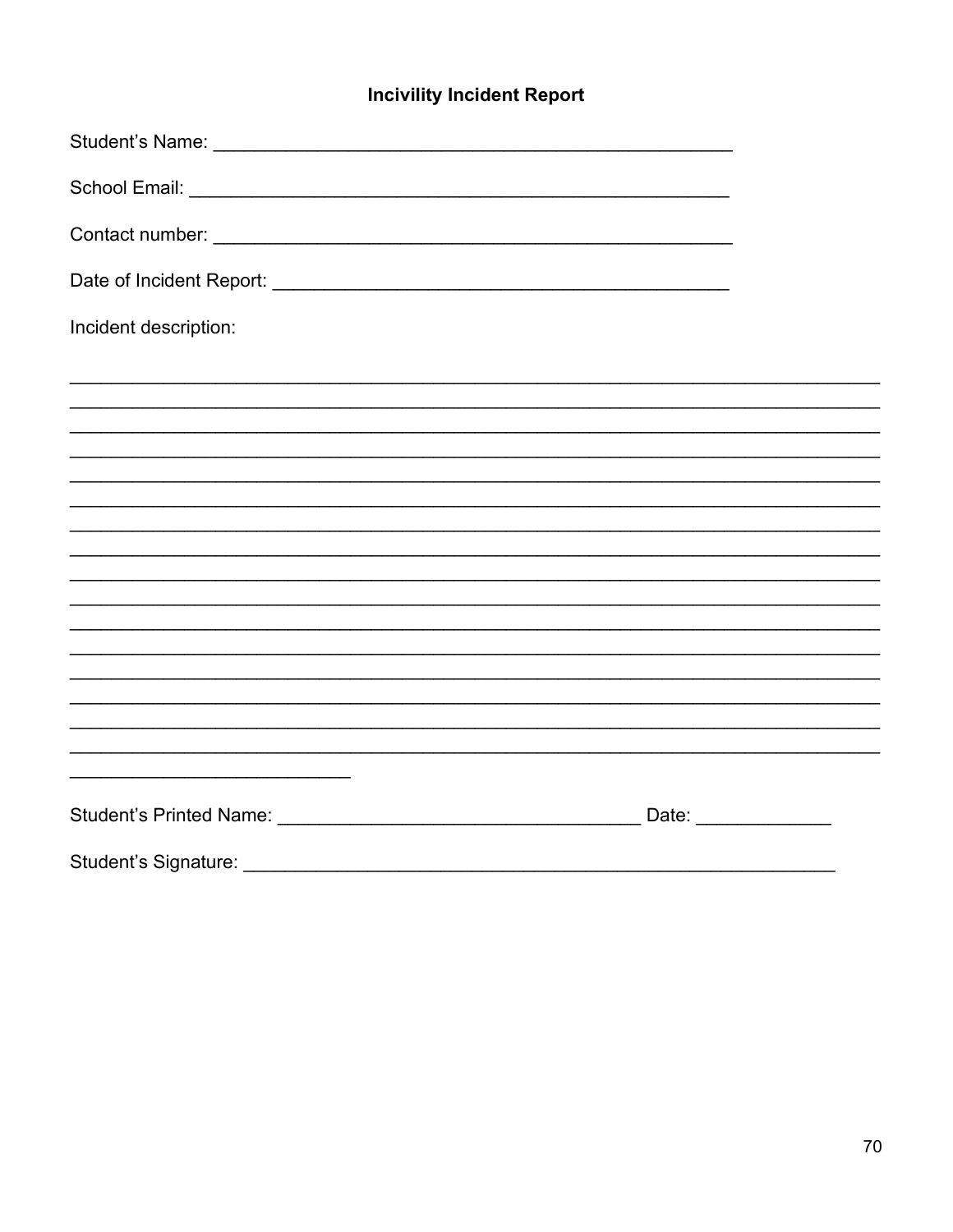## **Appendix O Hocking College Nursing Programs Student Acknowledgement of Receipt and Understanding of the Handbook**

This form acknowledges that I have received, read, and understand the information, policies and procedures contained in the Hocking College Nursing Programs Handbook. By signing this statement, I agree to abide by all the regulations, policies and procedures contained herein, including by reference or hyperlink, and any amendments that may occur from time to time. I understand that the Nursing Programs and Hocking College will periodically review its policies and procedures in order to serve the needs of the College and to respond to mandates of the Ohio Board of Nursing and other regulatory and accrediting agencies. Hocking College Nursing Programs reserves the right to change, rescind, or include additional regulations, policies and procedures in the Hocking College Nursing Programs Handbook. Additionally, I understand that I am able to access the Hocking College Nursing Programs Handbook in the learning management system (LMS) at any time.

| <b>Print Student's Name:</b> |  |
|------------------------------|--|
|                              |  |

| <b>Signature of Student</b> | Jate |  |
|-----------------------------|------|--|
|                             |      |  |

**Students are responsible for reviewing and if understanding is not present, to clarify with the instructor. THIS ACKNOWLEDGEMENT MUST BE SUBMITTED TO THE INSTRUCTOR.**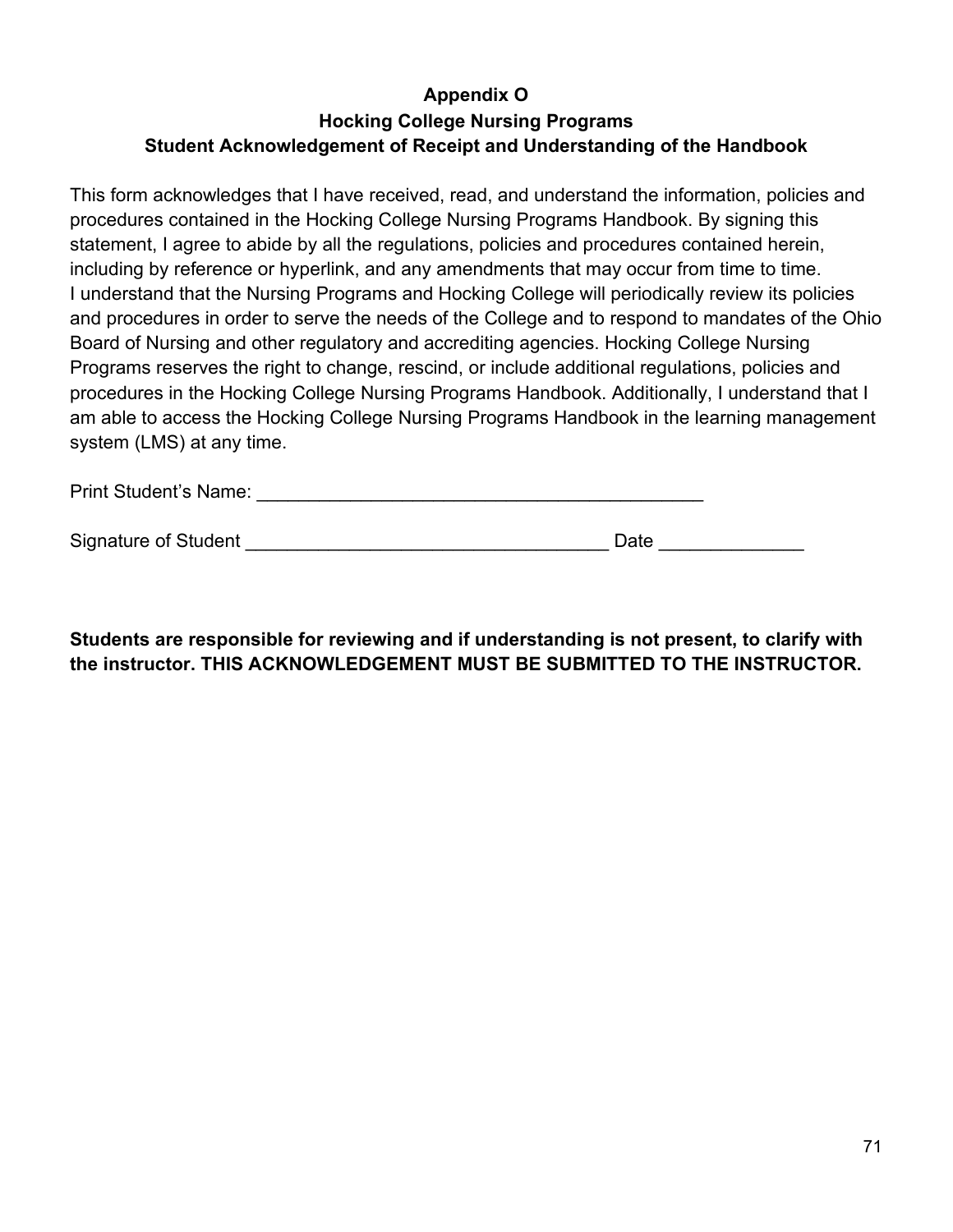## **Appendix P Hocking College Nursing Programs Simulation Lab Confidentiality Agreement and Consent to Video**

As a participant or observer in simulated clinical experiences I understand and agree that information regarding simulated patients is to be treated as actual patients' information in the clinical setting. Therefore, I will adhere to the Health Insurance Portability and Accountability Act (HIPAA). I will also report any violations of confidentiality to my simulation facilitator or course faculty. I understand that this is a learning environment and that disclosure of confidential information is a breach in the professional nurse code of conduct and it impacts the learning of further students. I have been provided the procedures for the Simulation Lab and further acknowledge that failure to comply with its rules will result in disciplinary actions up to and including being dismissed from the program.

I agree to maintain strict confidentiality about details of the scenarios, participants, and performance of any participant.

I authorize the use of A/V to record my performance during simulated clinical experiences.

I authorize Hocking College Nursing Programs, faculty and/or staff to use the video recordings for faculty review, public relations, advertisement, promotional, and/or fundraising activities.

\_\_\_\_\_\_\_\_\_\_\_\_\_\_\_\_\_\_\_\_\_\_\_\_\_\_\_\_\_\_\_\_\_\_\_\_\_\_\_\_ \_\_\_\_\_\_\_\_\_\_\_\_\_\_\_\_\_\_\_

Signature Date **Date** 

Printed Name

Course of Study: **Example 20** and 20 and 20 and 20 and 20 and 20 and 20 and 20 and 20 and 20 and 20 and 20 and 20 and 20 and 20 and 20 and 20 and 20 and 20 and 20 and 20 and 20 and 20 and 20 and 20 and 20 and 20 and 20 and

\_\_\_\_\_\_\_\_\_\_\_\_\_\_\_\_\_\_\_\_\_\_\_\_\_\_\_\_\_\_\_\_\_\_\_\_\_\_\_\_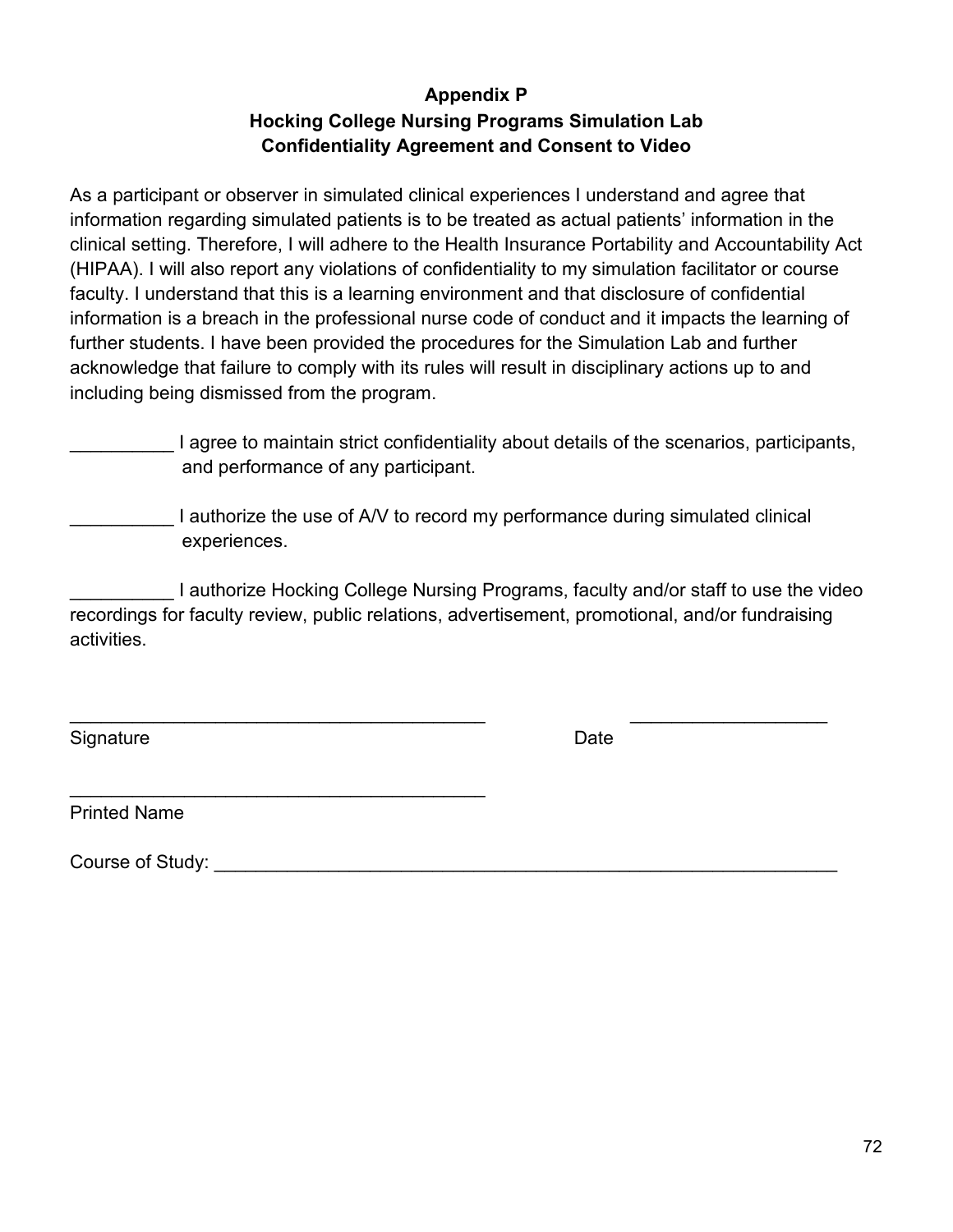# **Appendix Q Hocking College Nursing Programs Simulation Lab Orientation & Conduct Agreement**

## *Initial next to all points below.*

- \_\_\_\_ All patient information is confidential and any inappropriate viewing, discussion, or disclosure of this information is a violation of the Simulation Lab guidelines.
- . This information is privileged and confidential regardless of format: electronic, written, overheard or observed.
- I may view, use, disclose, or copy information only as it relates to the performance of my educational duties. Any inappropriate viewing, discussion, or disclosure of this information is a violation of the Simulation Lab guidelines and may be a violation of HIPAA and other state and federal laws.
- The simulation lab is a learning environment. All scenarios, regardless of their outcome, should be treated in a professional manner. The student running the scenario should have everyone's respect and attention. Situations simulated in the lab are to be used as a learning tool. Nursing and Healthcare Professional Code of Ethics must be observed.
- The simulation manikins are to be used with respect and be treated as if they were live patients.
- No Betadine, no Chlorhexidine, no ink pens (near the manikin), use only 20G IV or smaller for IV starts.
- All users of the sim lab space must act in a manner that does not disturb the academic activities occurring in the lab.
- No lab user shall infringe upon the privacy, rights, privileges, health, or safety of other lab users.
- All faculty, staff and students must complete the orientation prior to using the equipment.
- No eating or drinking is allowed in the Lab.
- \_\_\_\_ Use of the computers is restricted to assigned classroom work and not for personal use.
- Do not use the equipment for any purpose other than specified; anyone who fails to comply with this request will be asked to leave the lab.
- Any equipment malfunction or abuse must be reported to the Simulation Lab Coordinator immediately.
- •Adherence to the dress code is expected. You must be in proper uniform to participate in any activity in the center.
- \_\_\_\_ •All beds should be lowered to the ground with the bed rails down after each use. Linens should be properly placed back on the manikin after each use as if caring for a real patient.
- \_\_\_\_ Do not remove the manikin from the bed unless instructed to do so.
- Smoking is prohibited in the Simulation Lab.
- \_\_\_\_ All electronics including cell phones, tablets, cameras, camera phones, and voice/video recordings are prohibited during simulations.
- Do not disconnect or move the patient simulators.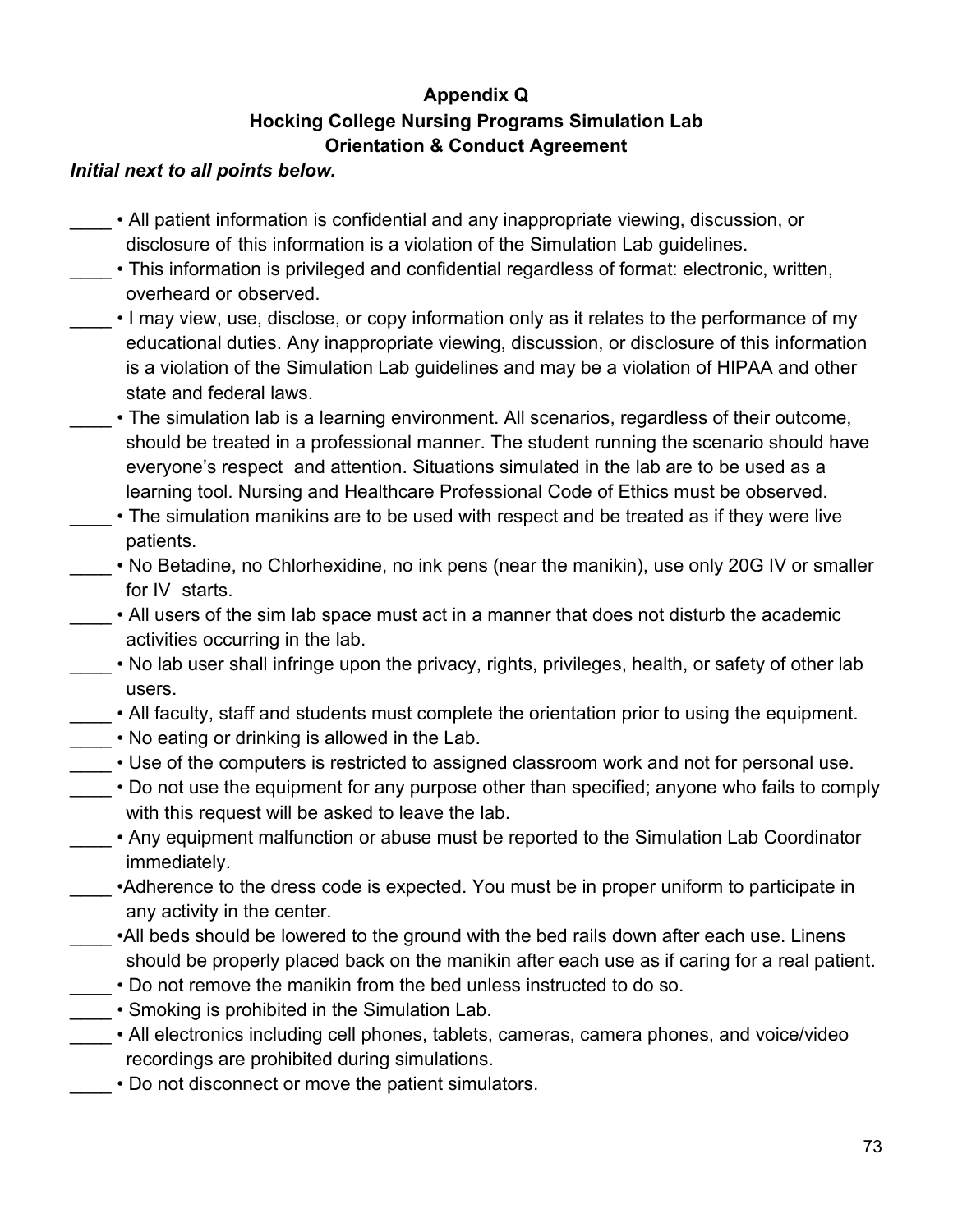- All patient simulators are operated by trained faculty or staff. Students cannot operate the patient simulators.
- Remember that even though you are in a simulated environment you are to conduct yourself as if you were at a clinical site.
- All patient simulators are to be treated as actual patients at all times.
- All students and faculty wanting to use the lab must have proper orientation to the equipment.
- The doors of the lab will be locked at all times.
- Any student wishing to use the lab must notify the Simulation Lab Coordinator and sign in on the attendance log.
- When working with the manikins, students must perform hand hygiene and wear gloves as with a live patient.
- Supplies and equipment must not be taken out of the lab unless requested and signed out by an instructor.
- Equipment should be disposed of appropriately. (sharp's containers, biohazard trash containers)
- I agree to maintain strict confidentiality about details of the scenarios, participants, and performance of any participant.
- $\cdot$  I authorize the use of A/V to record my performance during simulated clinical experiences.
- I authorize Hocking College Nursing Program's faculty and/or staff to use the video recordings for faculty review, public relations, advertisement, promotional, and/or fundraising activities.
- Computers and video equipment are for class purposes only.
- \_\_\_\_ Students will have proper orientation to the crash cart and the defibrillator.
- There may come a time that equipment might get broken or become missing. It is your responsibility, as a member of Hocking College, to report it to an instructor and or sim lab manager. If the equipment is maliciously damaged, the student will be responsible for replacement of said equipment and could be dismissed from the program.
	- At the end of the scenario, students must return all equipment and supplies to the proper locations. Any soiled linens will be switched out for clean ones by the students. The students will then clean the simulator's skin with water and a soap solution approved by the manufacturer.
	- . Beds should be remade and left in the lowest position with the bed rails up.

\_\_\_\_\_\_\_\_\_\_\_\_\_\_\_\_\_\_\_\_\_\_\_\_\_\_\_\_\_\_\_\_\_\_\_\_\_\_\_\_ \_\_\_\_\_\_\_\_\_\_\_\_\_\_\_\_\_\_\_

\_\_\_\_\_\_\_\_\_\_\_\_\_\_\_\_\_\_\_\_\_\_\_\_\_\_\_\_\_\_\_\_\_\_\_\_\_\_\_\_

Signature **Date** 

Printed Name

Course of Study: **Example 20** and 20 and 20 and 20 and 20 and 20 and 20 and 20 and 20 and 20 and 20 and 20 and 20 and 20 and 20 and 20 and 20 and 20 and 20 and 20 and 20 and 20 and 20 and 20 and 20 and 20 and 20 and 20 and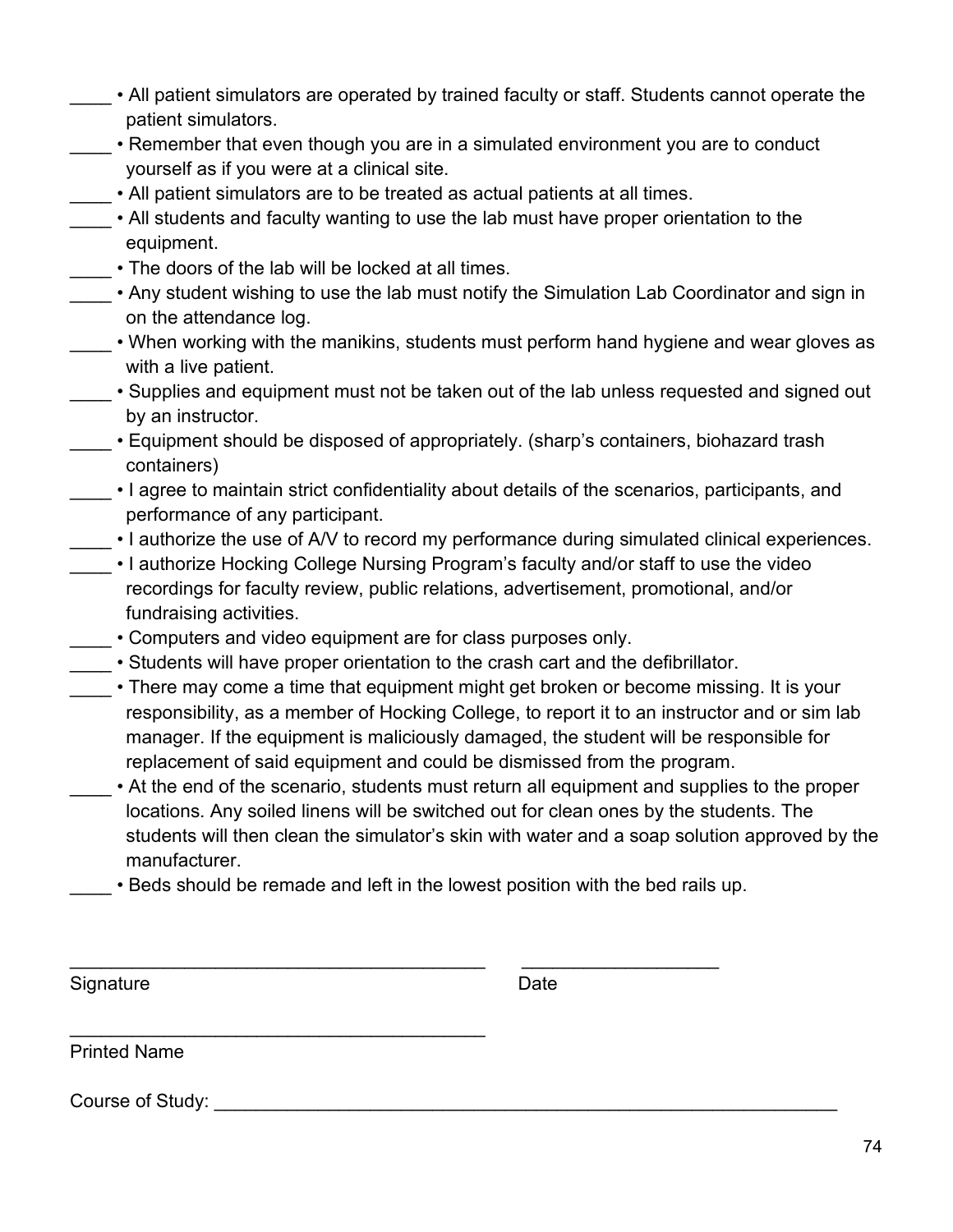# **Appendix R Course Curriculum Registered Nursing Program**

**HOCKING COLLEGE** Associate of Applied Science in Nursing for Student Entering 2022

| Course No.       | <b>Pre Clinical 16 Wks</b>     |                       | <b>Class Hours</b> | <b>Lab Hours</b> | <b>Clinical Hours</b> | <b>Credit Hours</b> | <b>Course Fee</b> |
|------------------|--------------------------------|-----------------------|--------------------|------------------|-----------------------|---------------------|-------------------|
| <b>BIOS-1113</b> | Anatomy & Physiology I         |                       | 48.00              | 32.00            | 0.00                  | 4.00                | \$550.00          |
| <b>ENGL-1510</b> | <b>English Composition I</b>   |                       | 64.00              | 0.00             | 0.00                  | 4.00                | \$50.00           |
| GS-1010          | <b>Pathway to Prosperity</b>   |                       | 16.00              | 0.00             | 0.00                  | 1.00                | \$50.00           |
| <b>MICR-1201</b> | Microbiology                   |                       | 48.00              | 32.00            | 0.00                  | 4.00                | \$500.00          |
| <b>MATH-1113</b> | College Algebra                |                       | 64.00              | 0.00             | 0.00                  | 4.00                | \$150             |
| or MATH-2250     | <b>Introductory Statistics</b> |                       | 64.00              | 0.00             | 0.00                  | 4.00                | \$150.00          |
|                  |                                | Semester Total 240.00 |                    | 64.00            | 0.00                  | 17.00               | \$1,450.00        |

| Course No.       | First Term-16 Wks                      | <b>Class Hours</b> | Lab Hours | <b>Clinical Hours</b> | <b>Credit Hours</b> | – Course Fee |
|------------------|----------------------------------------|--------------------|-----------|-----------------------|---------------------|--------------|
| <b>BIOS-1114</b> | Anatomy & Physiology II                | 48.00              | 32.00     | 0.00                  | 4.00                | \$500.00     |
| NT-1510          | <b>Fundamental Concepts of Nursing</b> | 48.00              | 64.00     | 48.00                 | 6.00                | \$2,200.00   |
| NT-1520          | <b>Health Assessment</b>               | 16.00              | 32.00     | 0.00                  | 2.00                | \$170.00     |
|                  | Semester Total 112.00                  |                    | 128.00    | 48.00                 | 12.00               | \$2,870.00   |

| Course No.       | Second Term-16 Wks        |                       | <b>Class Hours</b> | <b>Lab Hours</b> | <b>Clinical Hours</b> | <b>Credit Hours</b> | – Course Fee |
|------------------|---------------------------|-----------------------|--------------------|------------------|-----------------------|---------------------|--------------|
| NT-1530          | Adult Health I            |                       | 48.00              | 48.00            | 72.00                 | 6.00                | \$1,820.00   |
| NT-1540          | Pharmacology              |                       | 48.00              | 0.00             | 0.00                  | 3.00                | \$155.00     |
| <b>PSYC-1101</b> | <b>General Psychology</b> |                       | 48.00              | 0.00             | 0.00                  | 3.00                | \$50.00      |
|                  |                           | Semester Total 144.00 |                    | 48.00            | 72.00                 | 12.00               | \$2,025.00   |

| Course No. | Third Term-16 Wks    | <b>Class Hours</b>    |       | Lab Hours Clinical Hours | <b>Credit Hours Course Fee</b> |            |
|------------|----------------------|-----------------------|-------|--------------------------|--------------------------------|------------|
| COMM-1130  | Speech               | 48.00                 | 0.00  | 0.00                     | 3.00                           | \$50.00    |
| NT-2200    | Adult Health II      | 48.00                 | 48.00 | 72.00                    | 6.00                           | \$1,610.00 |
| NT-2250    | <b>Mental Health</b> | 32.00                 | 0.00  | 48.00                    | 3.00                           | \$820.00   |
|            |                      | Semester Total 128.00 | 48.00 | 120.00                   | 12.00                          | \$2,480.00 |

| Course No. | <b>Fourth Term -16 Wks</b>  | <b>Class Hours</b> | <b>Lab Hours</b> | <b>Clinical Hours</b> | <b>Credit Hours</b> | Course Fee |
|------------|-----------------------------|--------------------|------------------|-----------------------|---------------------|------------|
| NT-2230    | Pediatrics/Maternal Newborn | 32.00              | 64.00            | 0.00                  | 4.00                | \$930.00   |
| NT-2650    | Nursing Capstone/Leadership | 64.00              | 32.00            | 96.00                 | 7.00                | \$1,905.00 |
| GS-2010    | Pathway to Prosperity II    | 16.00              | 0.00             | 0.00                  | 1.00                | \$50.00    |
|            | Semester Total 112.00       |                    | 96.00            | 96.00                 | 12.00               | \$2,885.00 |

### **Program Totals:**

Class Hours = 736.00 Lab Hours = 384.00 Clinical Hours = 336.00 Credit Hours = 65.00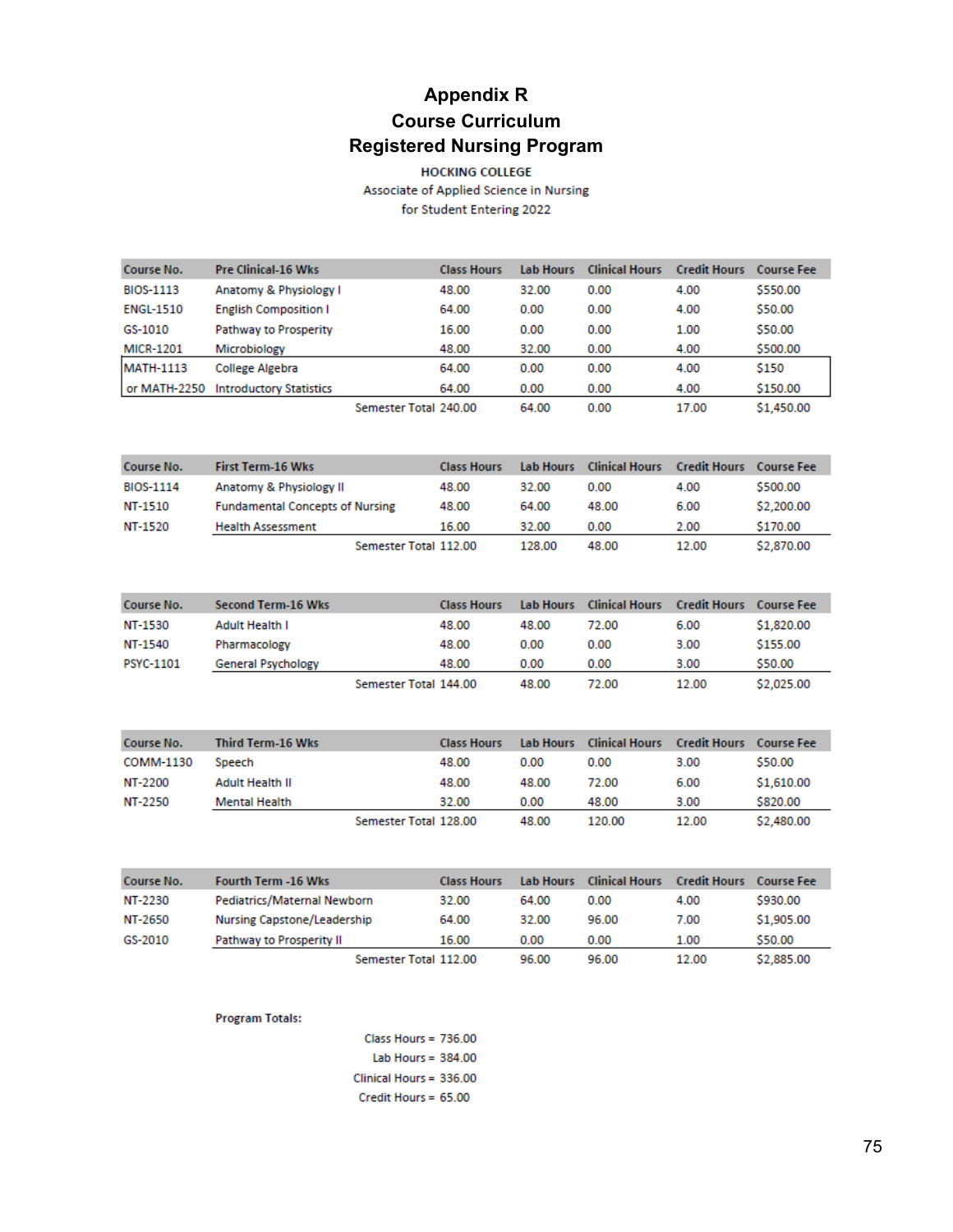# **LPN to RN Transition Program**

Associate of Applied Science in Nursing - LPN to RN Transition

for Student Entering 2022

Recognition of achievement equal to 16 semester credit hours will be awarded to the LPN after submission of an official transcript documenting PN program completion. This will be posted on the transcript as Credit by Advanced Standing.<br>Course No. Recognition of PN Completion

| <b>NUMBERUL</b>  | <b>INCOURTHEROTE OF FITY COMPRESSION</b> | <b>URUMAN HOMES</b> |
|------------------|------------------------------------------|---------------------|
| BIOS-1113        | Anatomy & Physiology I                   | 4.00                |
| <b>BIOS-1114</b> | Anatomy & Physiology II                  | 4.00                |
| NT-1510          | <b>Fundamental Concepts of Nursing</b>   | 6.00                |
| NT-1520          | <b>Health Assessment</b>                 | 2.00                |
|                  |                                          | 16.00               |

| Course No.       | <b>Pre Clinical-16 Wks</b>     |                       | <b>Class Hours</b> | <b>Tab Hours</b> | <b>Clinical Hours</b> | <b>Credit Hours</b> | <b>Course Fee</b> |
|------------------|--------------------------------|-----------------------|--------------------|------------------|-----------------------|---------------------|-------------------|
| <b>ENGL-1510</b> | <b>English Composition I</b>   |                       | 64.00              | 0.00             | 0.00                  | 4.00                | \$50.00           |
| GS-1010          | <b>Pathway to Prosperity</b>   |                       | 16.00              | 0.00             | 0.00                  | 1.00                | \$50.00           |
| <b>MICR-1201</b> | Microbiology                   |                       | 48.00              | 32.00            | 0.00                  | 4.00                | \$500.00          |
| <b>MATH-1113</b> | College Algebra                |                       | 64.00              | 0.00             | 0.00                  | 4.00                | \$150.00          |
| or MATH-2250     | <b>Introductory Statistics</b> |                       | 64.00              | 0.00             | 0.00                  | 4.00                | \$150.00          |
| NT-1400          | <b>LPN to RN Transition</b>    |                       | 16.00              | 0.00             | 0.00                  | 1.00                | \$50.00           |
|                  |                                | Semester Total 208.00 |                    | 32.00            | 0.00                  | 14.00               | \$800.00          |

| Course No. | <b>Second Term-16 Wks</b> |                       | <b>Class Hours</b> | Lab Hours | <b>Clinical Hours</b> | <b>Credit Hours</b> Course Fee |            |
|------------|---------------------------|-----------------------|--------------------|-----------|-----------------------|--------------------------------|------------|
| NT-1530    | Adult Health I            |                       | 48.00              | 48.00     | 72.00                 | 6.00                           | \$1,820.00 |
| NT-1540    | Pharmacology              |                       | 48.00              | 0.00      | 0.00                  | 3.00                           | \$155.00   |
| PSYC-1101  | <b>General Psychology</b> |                       | 48.00              | 0.00      | 0.00                  | 3.00                           | \$50.00    |
|            |                           | Semester Total 144.00 |                    | 48.00     | 72.00                 | 12.00                          | \$2,025.00 |

| Course No. | Third Term-16 Wks |                       | <b>Class Hours</b> |       | <b>Lab Hours</b> Clinical Hours | Credit Hours - Course Fee |            |
|------------|-------------------|-----------------------|--------------------|-------|---------------------------------|---------------------------|------------|
| COMM-1130  | Speech            |                       | 48.00              | 0.00  | 0.00                            | 3.00                      | \$50.00    |
| NT-2200    | Adult Health II   |                       | 48.00              | 48.00 | 72.00                           | 6.00                      | \$1,610.00 |
| NT-2250    | Mental Health     |                       | 32.00              | 0.00  | 48.00                           | 3.00                      | \$820.00   |
|            |                   | Semester Total 128.00 |                    | 48.00 | 120.00                          | 12.00                     | \$2,480.00 |

| Course No. | <b>Fourth Term -16 Wks</b>  | <b>Class Hours</b> | <b>Lab Hours</b> | <b>Clinical Hours</b> | <b>Credit Hours</b> | Course Fee |
|------------|-----------------------------|--------------------|------------------|-----------------------|---------------------|------------|
| NT-2230    | Pediatrics/Maternal Newborn | 32.00              | 64.00            | 0.00                  | 4.00                | \$930.00   |
| NT-2650    | Nursing Capstone/Leadership | 64.00              | 32.00            | 96.00                 | 7.00                | \$1,905.00 |
| GS-2010    | Pathway to Prosperity II    | 16.00              | 0.00             | 0.00                  | 1.00                | \$50.00    |
|            | Semester Total 112.00       |                    | 96.00            | 96.00                 | 12.00               | \$2,885.00 |

#### **Program Totals:**

Class Hours =  $592.00$ Lab Hours =  $224.00$ Clinical Hours = 288.00 Credit Hours = 66.00